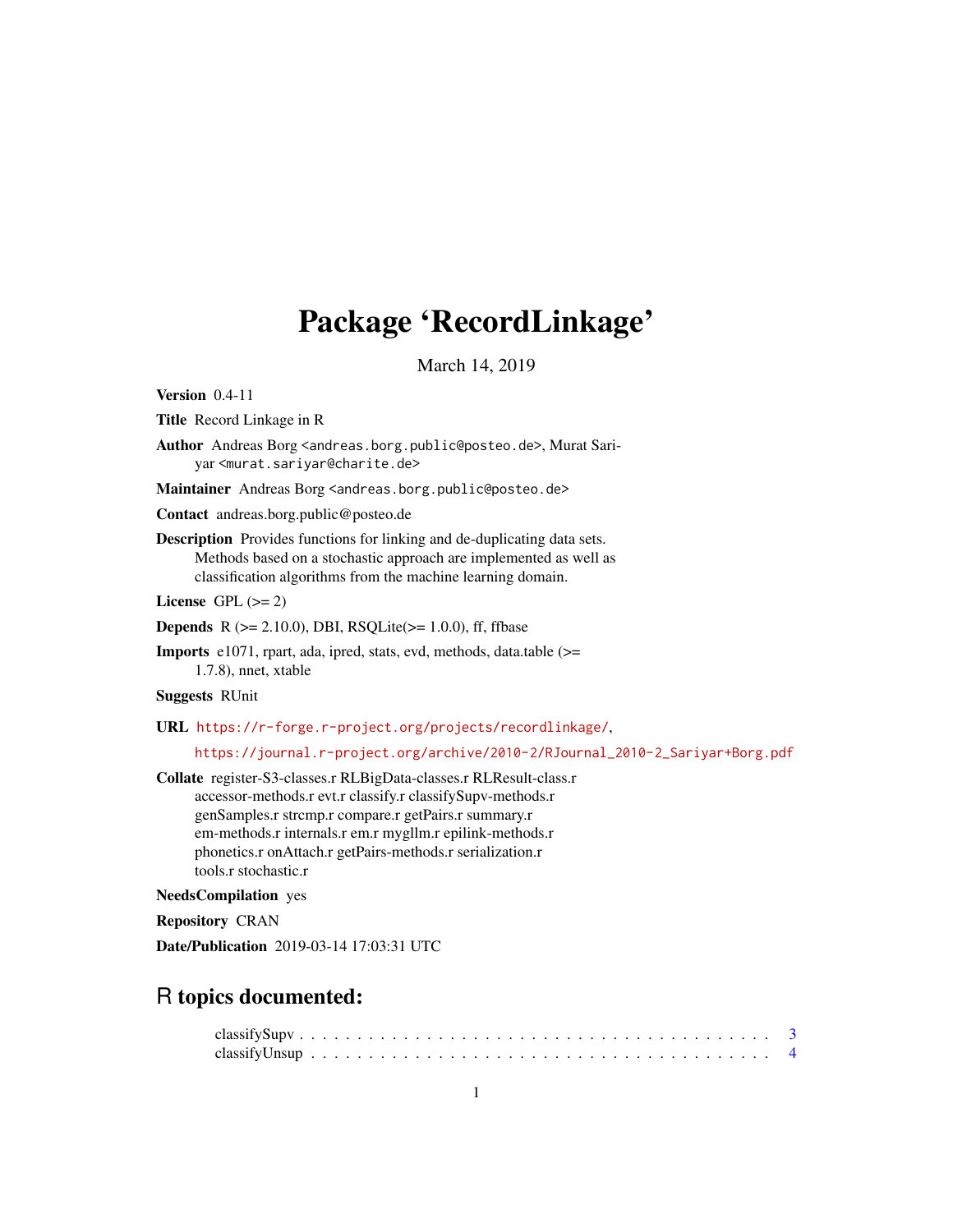|                | 5  |
|----------------|----|
|                | 6  |
|                | 9  |
|                | 9  |
|                | 10 |
| emWeights      | 12 |
|                | 13 |
|                | 15 |
|                | 17 |
|                | 17 |
|                | 18 |
|                | 19 |
|                | 20 |
|                | 21 |
|                | 21 |
|                | 22 |
|                | 25 |
|                | 26 |
|                | 27 |
|                | 28 |
| mygllm         | 28 |
|                | 29 |
|                | 31 |
|                | 32 |
|                | 33 |
|                | 34 |
|                | 35 |
|                | 36 |
|                | 36 |
|                | 37 |
|                | 38 |
|                | 41 |
|                | 42 |
|                | 43 |
|                | 44 |
|                | 45 |
|                | 46 |
|                | 47 |
|                | 49 |
|                | 50 |
|                | 51 |
|                | 52 |
|                | 54 |
|                | 55 |
| unorderedPairs | 57 |
|                | 58 |
|                |    |

**Index**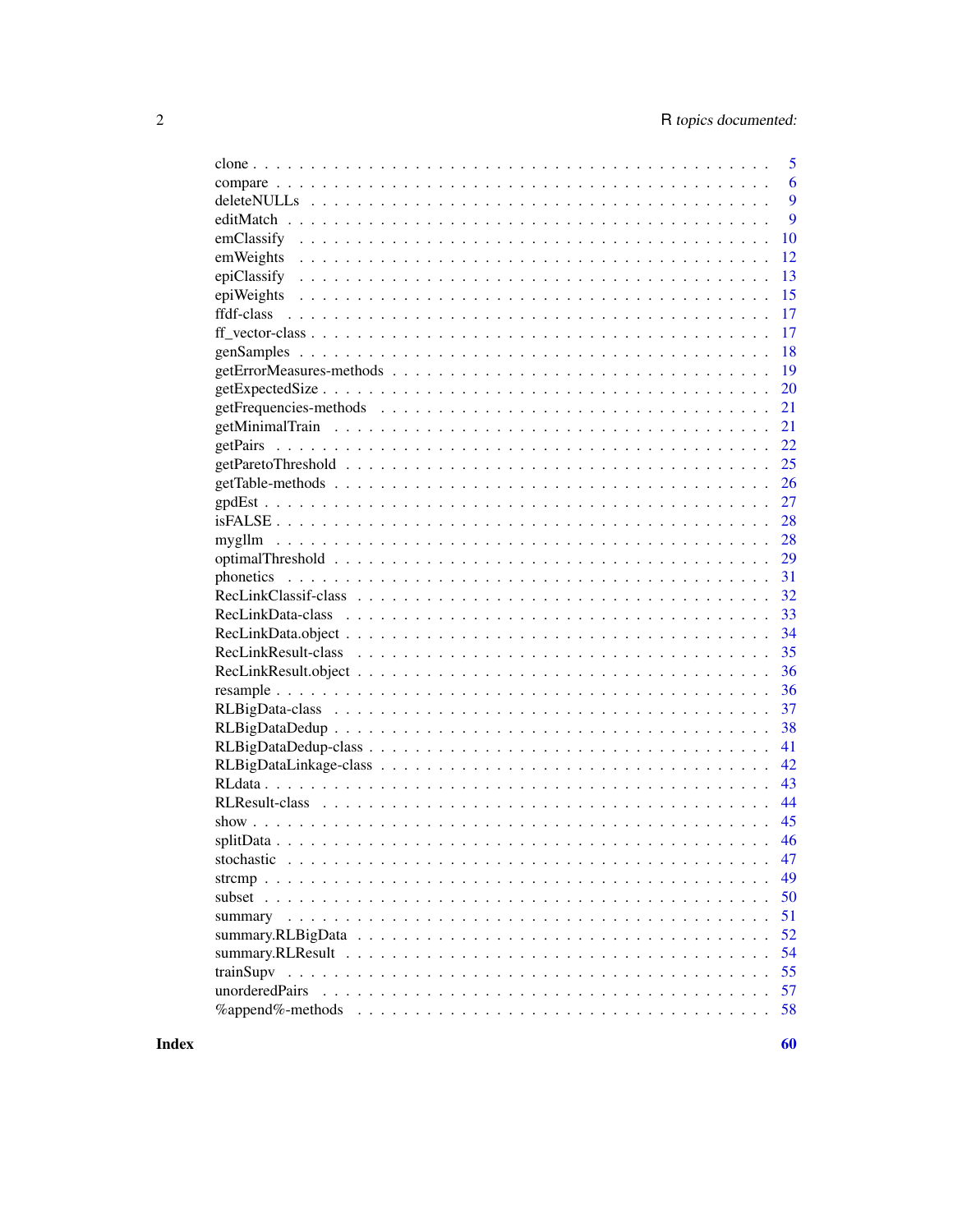<span id="page-2-1"></span><span id="page-2-0"></span>

Supervised classification of record pairs based on a trained model.

### Usage

```
classifySupv(model, newdata, ...)
  ## S4 method for signature 'RecLinkClassif,RecLinkData'
classifySupv(model, newdata,
   convert.na = TRUE, ...)## S4 method for signature 'RecLinkClassif,RLBigData'
classifySupv(model, newdata,
   convert.na = TRUE, withProgressBar = (sink.number() == 0), ...
```
# Arguments

| model           | Object of class RecLinkClassif. The calibrated model. See trainSupv.        |
|-----------------|-----------------------------------------------------------------------------|
| newdata         | Object of class "RecLinkData" or "RLBigData". The data to classify.         |
| convert.na      | Logical. Whether to convert missing values in the comparison patterns to 0. |
| withProgressBar |                                                                             |
|                 | Whether to display a progress bar                                           |
|                 | Further arguments for the predict method.                                   |

# Details

The record pairs in newdata are classified by calling the appropriate [predict](#page-0-0) method for model\$model.

By default, the ["RLBigDataDedup"](#page-40-1) method displays a progress bar unless output is diverted by sink, e.g. when processing a Sweave file.

# Value

For the ["RecLinkData"](#page-33-1) method, a S3 object of class ["RecLinkResult"](#page-35-1) that represents a copy of newdata with element rpairs\$prediction, which stores the classification result, as addendum.

For the ["RLBigData"](#page-36-1) method, a S4 object of class ["RLResult"](#page-43-1).

# Author(s)

Andreas Borg, Murat Sariyar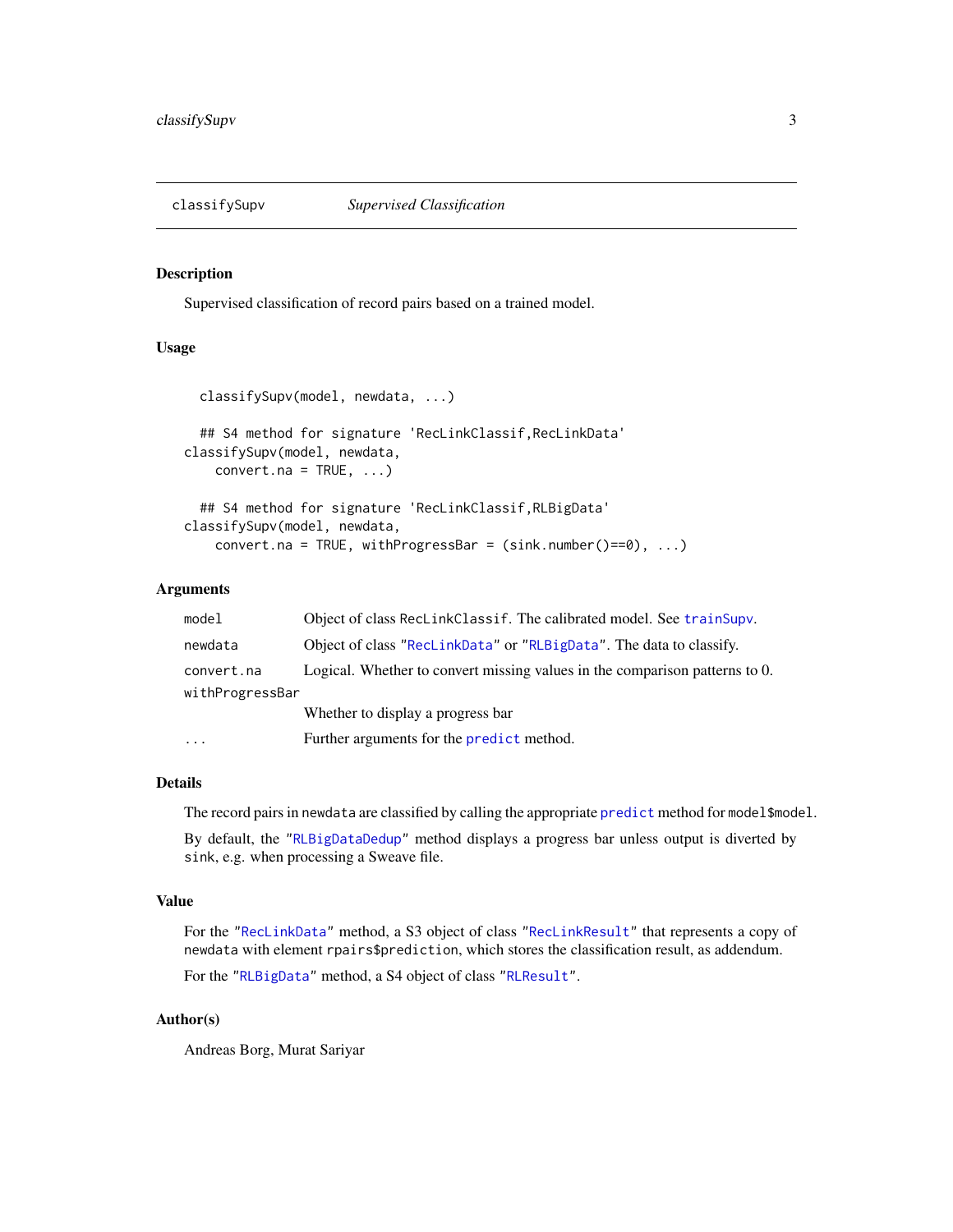# See Also

[trainSupv](#page-54-1) for training of classifiers, [classifyUnsup](#page-3-1) for unsupervised classification.

### Examples

```
# Split data into training and validation set, train and classify with rpart
data(RLdata500)
pairs=compare.dedup(RLdata500, identity=identity.RLdata500,
                   blockfld=list(1,3,5,6,7))
l=splitData(pairs, prop=0.5, keep.mprop=TRUE)
model=trainSupv(l$train, method="rpart", minsplit=5)
result=classifySupv(model=model, newdata=l$valid)
summary(result)
```
<span id="page-3-1"></span>classifyUnsup *Unsupervised Classification*

### Description

Classify record pairs with unsupervised clustering methods.

### Usage

```
classifyUnsup(rpairs, method, ...)
```
### **Arguments**

| rpairs  | Object of type ReclinkData. The data to classify.            |
|---------|--------------------------------------------------------------|
| method  | The classification method to use. One of "kmeans", "bclust". |
| $\cdot$ | Further arguments for the classification method              |

# Details

A clustering algorithm is applied to find clusters in the comparison patterns. In the case of two clusters (the default), the cluster further from the origin (i.e. representing higher similarity values) is interpreted as the set of links, the other as the set of non-links.

Supported methods are:

[kmeans](#page-0-0) K-means clustering, see kmeans.

bclust Bagged clustering, see [bclust](#page-0-0).

# Value

An object of class ["RecLinkResult"](#page-35-1) that represents a copy of newdata with element rpairs\$prediction, which stores the classification result, as addendum.

<span id="page-3-0"></span>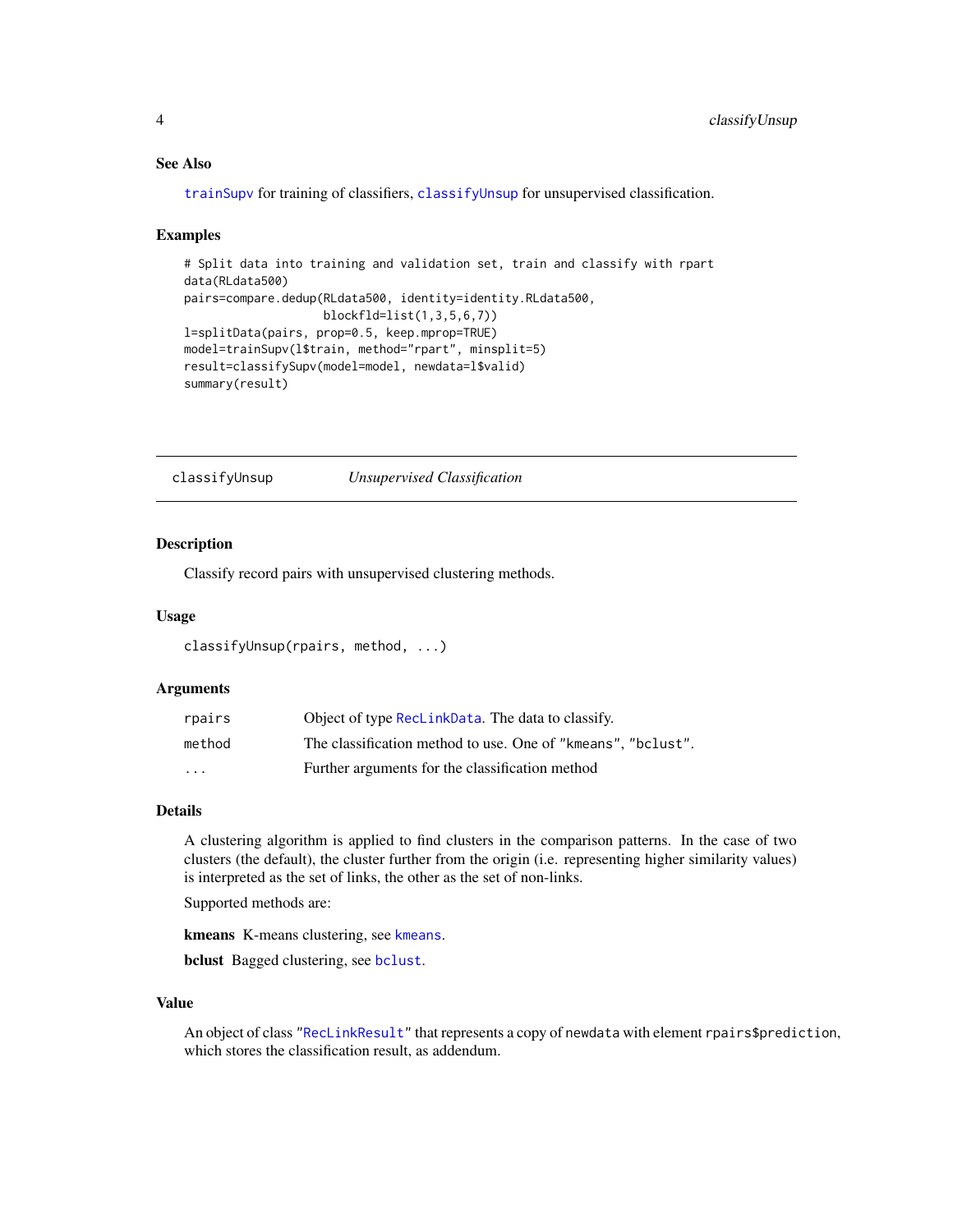<span id="page-4-0"></span>clone 5

# Author(s)

Andreas Borg, Murat Sariyar

# See Also

[trainSupv](#page-54-1) and [classifySupv](#page-2-1) for supervised classification.

### Examples

```
# Classification with bclust
data(RLdata500)
rpairs=compare.dedup(RLdata500, identity=identity.RLdata500,
                    blockfld=list(1,3,5,6,7))
result=classifyUnsup(rpairs,method="bclust")
summary(result)
```
clone *Serialization of record linkage object.*

# Description

Saving, loading and deep copying of record linkage objects for big data sets.

### Usage

```
clone(object, ...)
saveRLObject(object, file, ...)
loadRLObject(file)
```
# Arguments

| obiect                  | Object of class "RLBigData". The object to save.               |
|-------------------------|----------------------------------------------------------------|
| file                    | The name of the file to save to or load from.                  |
| $\cdot$ $\cdot$ $\cdot$ | Optional arguments for possible additions, currently not used. |

# Details

The classes for big data sets make use of file-backed data structures from the ff package, therefore the load and save mechanism of R is not sufficient for persistent storage of these objects. Also, assignment via <- does not duplicate the ff data structures.

clone makes a deep copy of an object by duplicating the underlying files.

saveRLObject saves an object to zip file containing a dump of the R object as well as the associated ff files.

loadRLObject loads an object from a file saved by saveRLObject.

clone and saveRLObject are generic functions with methods for ["RLBigData"](#page-36-1) and ["RLResult"](#page-43-1).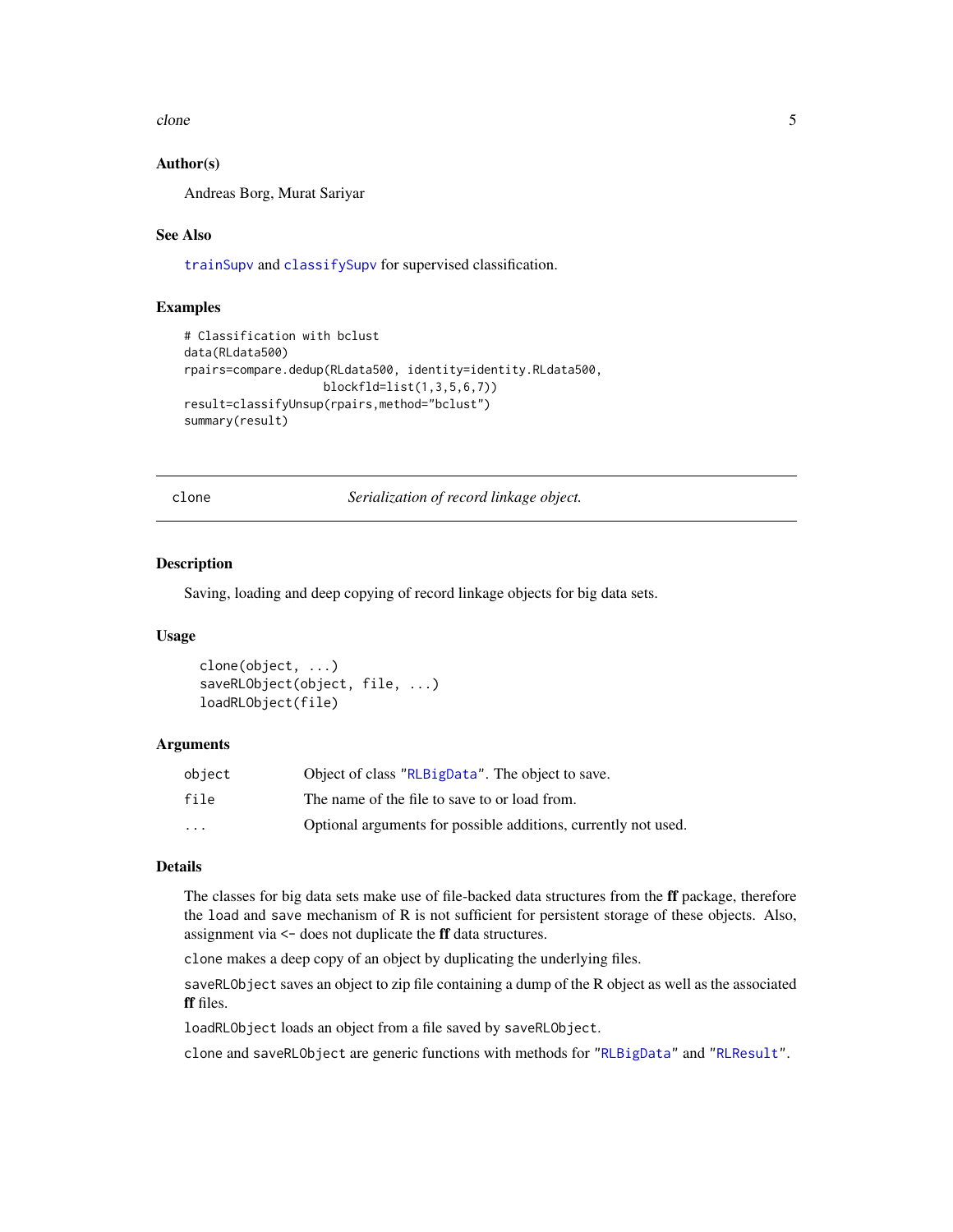If loadRLObject is called with inPlace = FALSE (the default), a working copy of the database is made in a temporary file and the original file left untouched. Calling with inPlace = TRUE sets the provided file as working copy and changes made to the database are persistent. This option is useful when working with large files in order to prevent disk usage overhead.

saveRLObject and loadRLObject require working zip / unzip programs.

# Value

clone returns a deep copy of object.

loadRLObject returns the loaded object.

saveRLObject is used for its side effects.

# Note

Objects loaded with inPlace = TRUE must be saved again after changes have been made to the object (e.g. calculation of weights).

#### Author(s)

Andreas Borg, Murat Sariyar

compare *Compare Records*

# <span id="page-5-1"></span>**Description**

Builds comparison patterns of record pairs for deduplication or linkage.

# Usage

```
compare.dedup (dataset, blockfld = FALSE, phonetic = FALSE,
  phonfun = pho_h, strcmp = FALSE, strcmpfun = jarowinkler, exclude = FALSE,
  identity = NA, n_match = NA, n_non_match = NA)
```

```
compare.linkage (dataset1, dataset2, blockfld = FALSE,
 phonetic = FALSE, phonfun = pho_h, strcmp = FALSE,
 strcmpfun = jarowinkler, exclude = FALSE, identity1 = NA, identity2 = NA,
 n_match = NA, n_non_match = NA)
```
### Arguments

| dataset            | Table of records to be deduplicated. Either a data frame or a matrix.                                                                            |
|--------------------|--------------------------------------------------------------------------------------------------------------------------------------------------|
| dataset1, dataset2 |                                                                                                                                                  |
|                    | Two data sets to be linked.                                                                                                                      |
| blockfld           | Blocking field definition. A list of integer or character vectors with column<br>indices or FALSE to disable blocking. See details and examples. |

<span id="page-5-0"></span>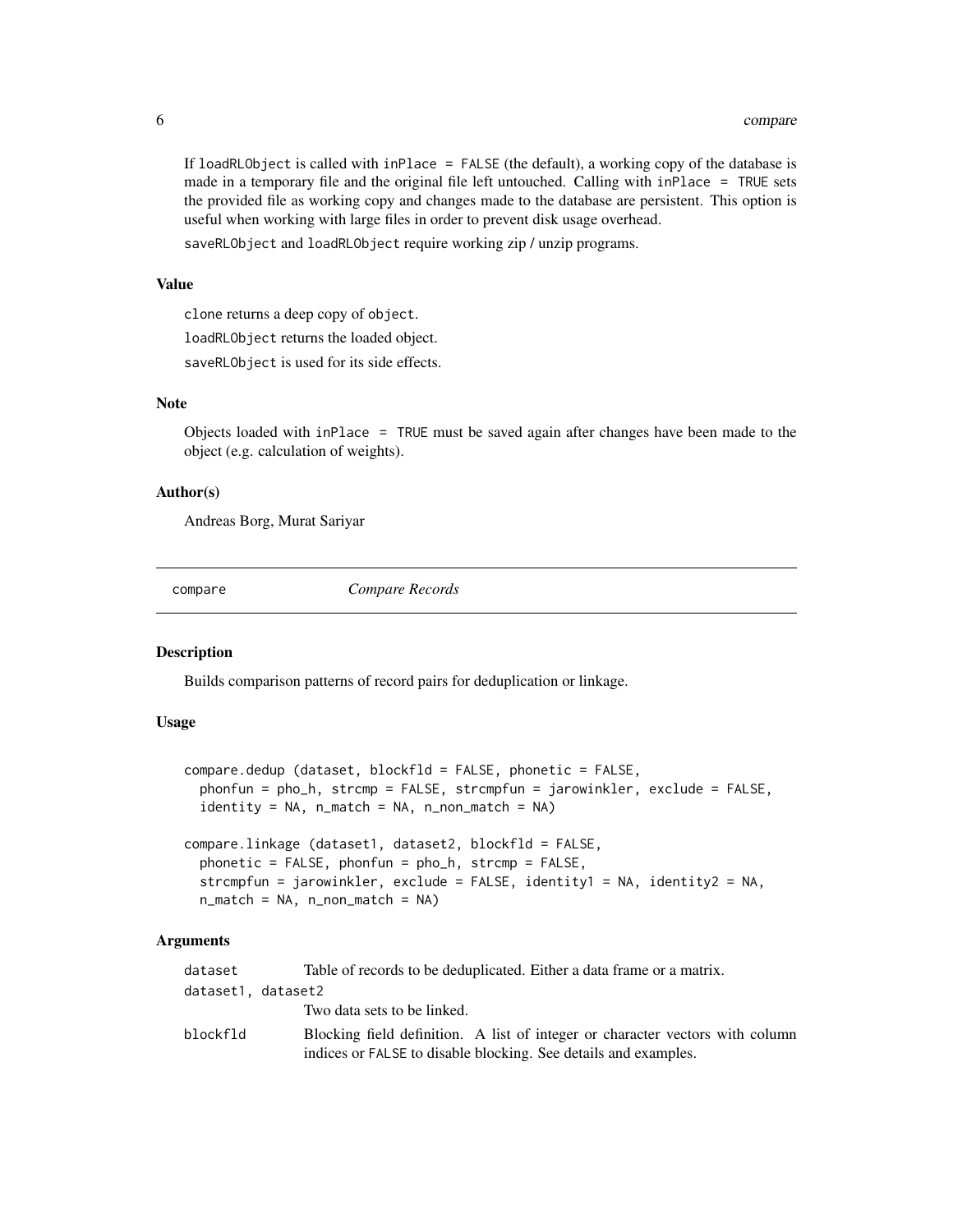#### <span id="page-6-0"></span>compare 7

| phonetic                       | Determines usage of a phonetic code. If FALSE, no phonetic code will be used;<br>if TRUE, the phonetic code will be used for all columns; if a numeric or character<br>vector is given, the phonetic code will be used for the specified columns.                                                                                                           |
|--------------------------------|-------------------------------------------------------------------------------------------------------------------------------------------------------------------------------------------------------------------------------------------------------------------------------------------------------------------------------------------------------------|
| phonfun                        | Function for phonetic code. See details.                                                                                                                                                                                                                                                                                                                    |
| strcmp                         | Determines usage of a string metric. Used in the same manner as phonetic                                                                                                                                                                                                                                                                                    |
| strcmpfun                      | User-defined function for string metric. See details.                                                                                                                                                                                                                                                                                                       |
| exclude                        | Columns to be excluded. A numeric or character vector specifying the columns<br>which should be excluded from comparision                                                                                                                                                                                                                                   |
| identity, identity1, identity2 | Optional numerical vectors for identifying matches and non-matches. In a dedu-<br>plication process, two records dataset[i,] and dataset[j,] are a true match<br>if and only if identity[i,]==identity[j,]. In a linkage process, two records<br>$dataset1[i, ]$ and $dataset2[j, ]$ are a true match if and only if<br>$identity1[i, ] == identity2[j, ].$ |
| n_match, n_non_match           |                                                                                                                                                                                                                                                                                                                                                             |
|                                | Number of desired matches and non-matches in the result.                                                                                                                                                                                                                                                                                                    |

### Details

These functions build record pairs and finally comparison patterns by which these pairs are later classified as links or non-links. They make up the initial stage in a Record Linkage process after possibly normalizing the data. Two general scenarios are reflected by the two functions: compare.dedup works on a single data set which is to be deduplicated, compare.linkage is intended for linking two data sets together.

Data sets are represented as data frames or matrices (typically of type character), each row representing one record, each column representing one field or attribute (like first name, date of birth. . . ). Row names are not retained in the record pairs. If an identifier other than row number is needed, it should be supplied as a designated column and excluded from comparison (see note on exclude below).

Each element of blockfld specifies a set of columns in which two records must agree to be included in the output. Each blocking definition in the list is applied individually, the sets obtained thereby are combined by a union operation. If blockfld is FALSE, no blocking will be performed, which leads to a large number of record pairs ( $\frac{n(n-1)}{2}$  where *n* is the number of records).

As an alternative to blocking, a determined number of n\_match matches and n\_non\_match nonmatches can be drawn if identity or identity1 and identity2 are supplied. This is relevant for generating training sets for the supervised classificators (see [trainSupv](#page-54-1)).

Fields can be excluded from the linkage process by supplying their column index in the vector exclude, which is espacially useful for external identifiers. Excluded fields can still be used for blocking, also with phonetic code.

Phonetic codes and string similarity measures are supported for enhanced detection of misspellings. Applying a phonetic code leads to a binary values, where 1 denotes equality of the generated phonetic code. A string comparator leads to a similarity value in the range  $[0, 1]$ . String comparison is not allowed on a field for which a phonetic code is generated. For phonetic encoding functions included in the package, see [phonetics.](#page-30-1) For the included string comparators, see [jarowinkler](#page-48-1) and [levenshteinSim](#page-48-1). Please note that phonetic code and string metrics can slow down the generation of comparison patterns significantly.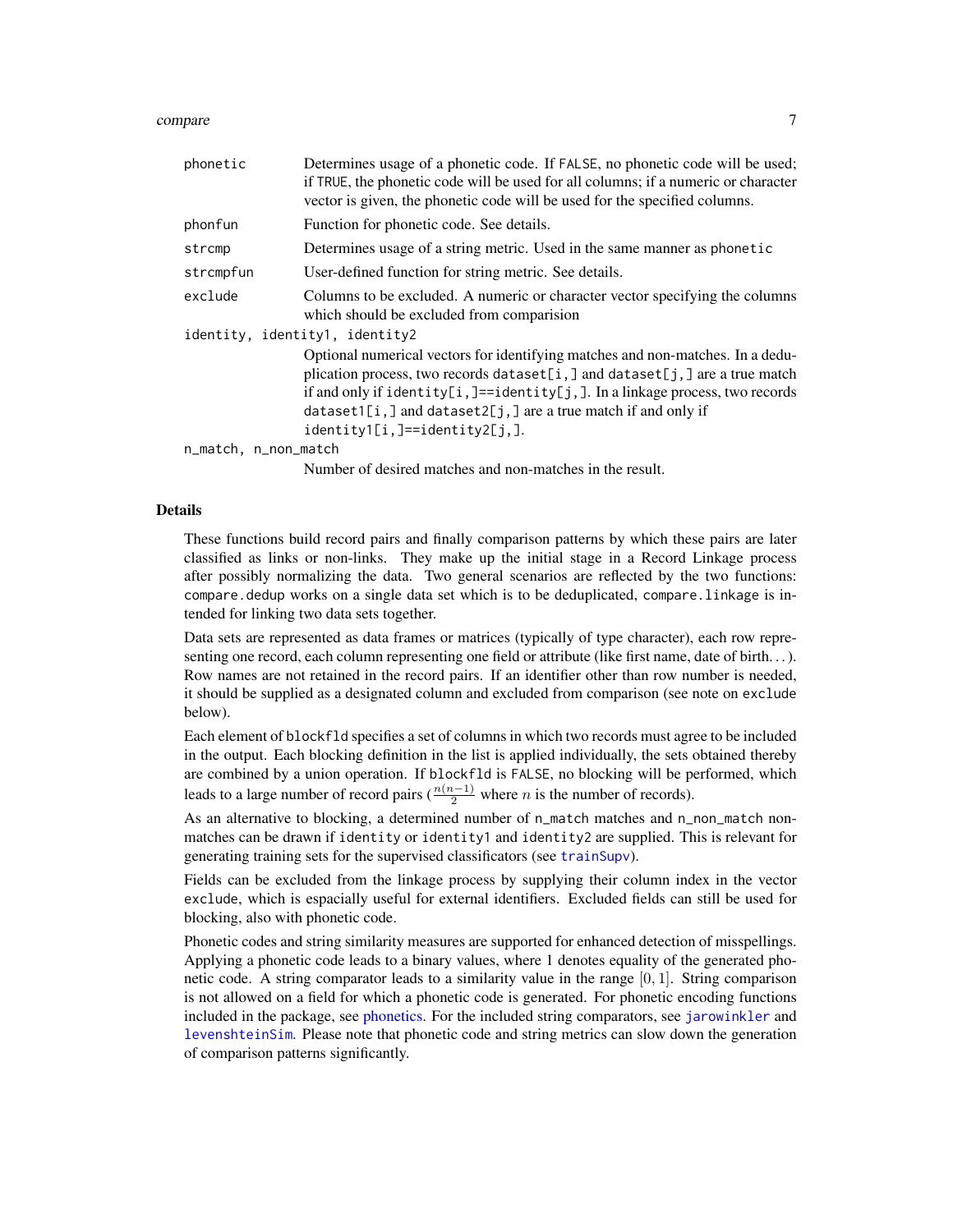#### 8 compare to the compare of the compare of the compare of the compare of the compare of the compare of the compare of the compare of the compare of the compare of the compare of the compare of the compare of the compare of

User-defined functions for phonetic code and string comparison can be supplied via the arguments phonfun and strcmpfun. phonfun is expected to have a single character argument (the string to be transformed) and must return a character value with the encoded string. strcmpfun must have as arguments the two strings to be compared and return a similarity value in the range  $[0, 1]$ , with 0 denoting the lowest and 1 denoting the highest degree of similarity. Both functions must be fully vectorized to work on matrices.

### Value

An object of class RecLinkPairs with the following components:

| data        | Copy of the records, converted to a data frame.                                                                  |
|-------------|------------------------------------------------------------------------------------------------------------------|
| pairs       | Generated comparison patterns.                                                                                   |
| frequencies | For each column included in pairs, the average frequency of values (reciprocal<br>of number of distinct values). |

# Author(s)

Andreas Borg, Murat Sariyar

# See Also

[RecLinkData](#page-33-1) for the format of returned objects,

# Examples

```
data(RLdata500)
data(RLdata10000)
```

```
# deduplication without blocking, use string comparator on names
## Not run: rpairs=compare.dedup(RLdata500,strcmp=1:4)
# linkage with blocking on first name and year of birth, use phonetic
# code on first components of first and last name
rpairs=compare.linkage(RLdata500,RLdata10000,blockfld=c(1,7),phonetic=c(1,3))
# deduplication with blocking on either last name or complete date of birth,
# use string comparator on all fields, include identity information
rpairs=compare.dedup(RLdata500, identity=identity.RLdata500, strcmp=TRUE,
 blockfld=list(1,c(5,6,7)))
# Draw 100 matches and 1000 non-matches
## Not run: rpairs=compare.dedup(RLdata10000,identity=identity.RLdata10000,n_match=100,
 n_non_match=10000)
## End(Not run)
```
<span id="page-7-0"></span>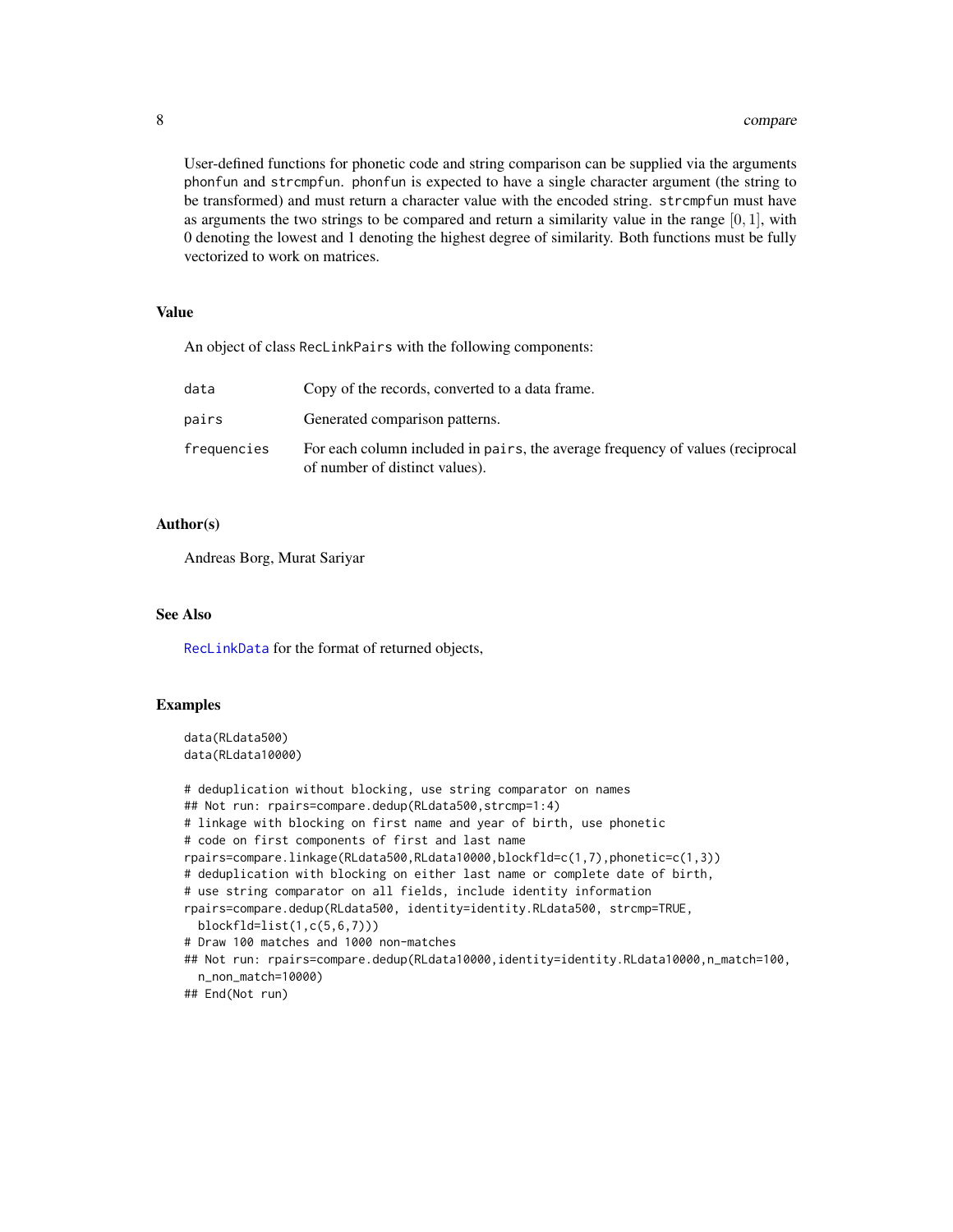<span id="page-8-0"></span>

Removes all NULL elements from a list or vector.

# Usage

deleteNULLs(x)

#### Arguments

x A vector or list

# Value

A copy of x with NULL values removed.

## Note

This function is internally used for simple lists and vectors. The behaviour for nested lists and vectors embedded in lists is not thoroughly tested.

# References

Taken from a posting by Jim Holtman on the R-help mailing list, [https://stat.ethz.ch/pipermai](https://stat.ethz.ch/pipermail/r-help/2006-August/111896.html)l/ [r-help/2006-August/111896.html](https://stat.ethz.ch/pipermail/r-help/2006-August/111896.html)

<span id="page-8-1"></span>editMatch *Edit Matching Status*

### Description

Allows editing the matching status of record pairs.

# Usage

```
editMatch(rpairs)
```
# Arguments

rpairs A ["RecLinkData"](#page-33-1) or ["RLBigData"](#page-36-1) object. The record pairs to edit.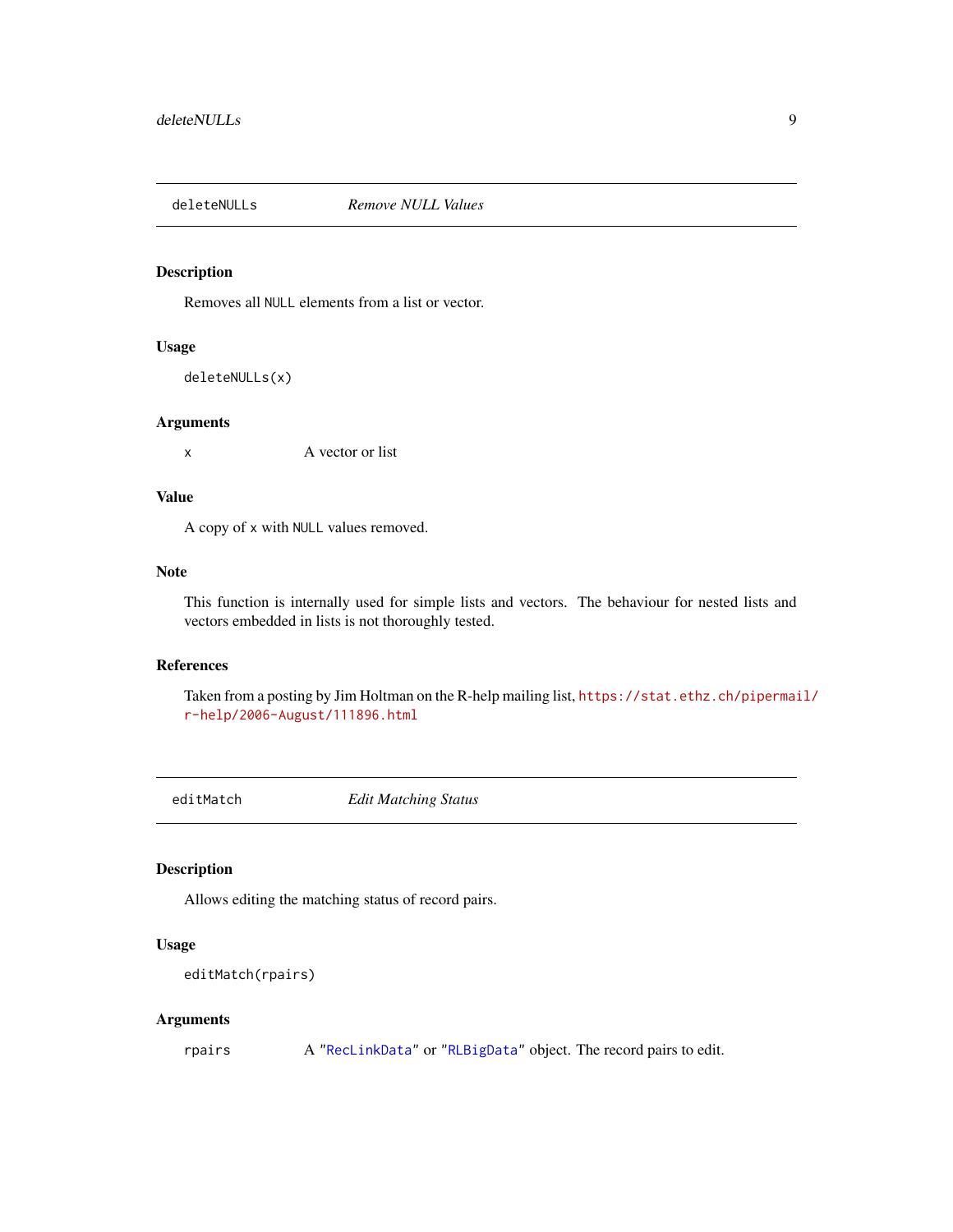# Details

This function pops up an editor (via [edit](#page-0-0)) where each record pair in rpairs is printed in two consecutive lines, pairs seperated by blank lines. The matching status is printed and can be edited in the last column following the first respective record. A match is denoted by 1, a non-match by 0. NAs are possible to mark pairs with unkown status. Changes in other fields are ignored.

Manual editing of the matching status is useful for clerical review in general and in particular to label training sets. In conjunction with [getMinimalTrain](#page-20-1), good results can be obtained with a manageable effort of manual review.

### Value

A copy of rpairs with edited matching status.

## Author(s)

Andreas Borg

#### See Also

[getMinimalTrain](#page-20-1)

<span id="page-9-1"></span>

### emClassify *Weight-based Classification of Data Pairs*

#### **Description**

Classifies data pairs to which weights were assigned by [emWeights](#page-11-1). Based on user-defined thresholds or predefined error rates.

#### Usage

```
emClassify(rpairs, threshold.upper = Inf,
   threshold.lower = threshold.upper, my = Inf, ny = Inf, ...)
 ## S4 method for signature 'RecLinkData,ANY,ANY'
emClassify(rpairs, threshold.upper = Inf,
   threshold.lower = threshold.upper, my = Inf, ny = Inf)
 ## S4 method for signature 'RLBigData,ANY,ANY'
emClassify(rpairs, threshold.upper = Inf,
   threshold.lower = threshold.upper, my = Inf, ny = Inf,
   withProgressBar = (sink.number()==0))
```
<span id="page-9-0"></span>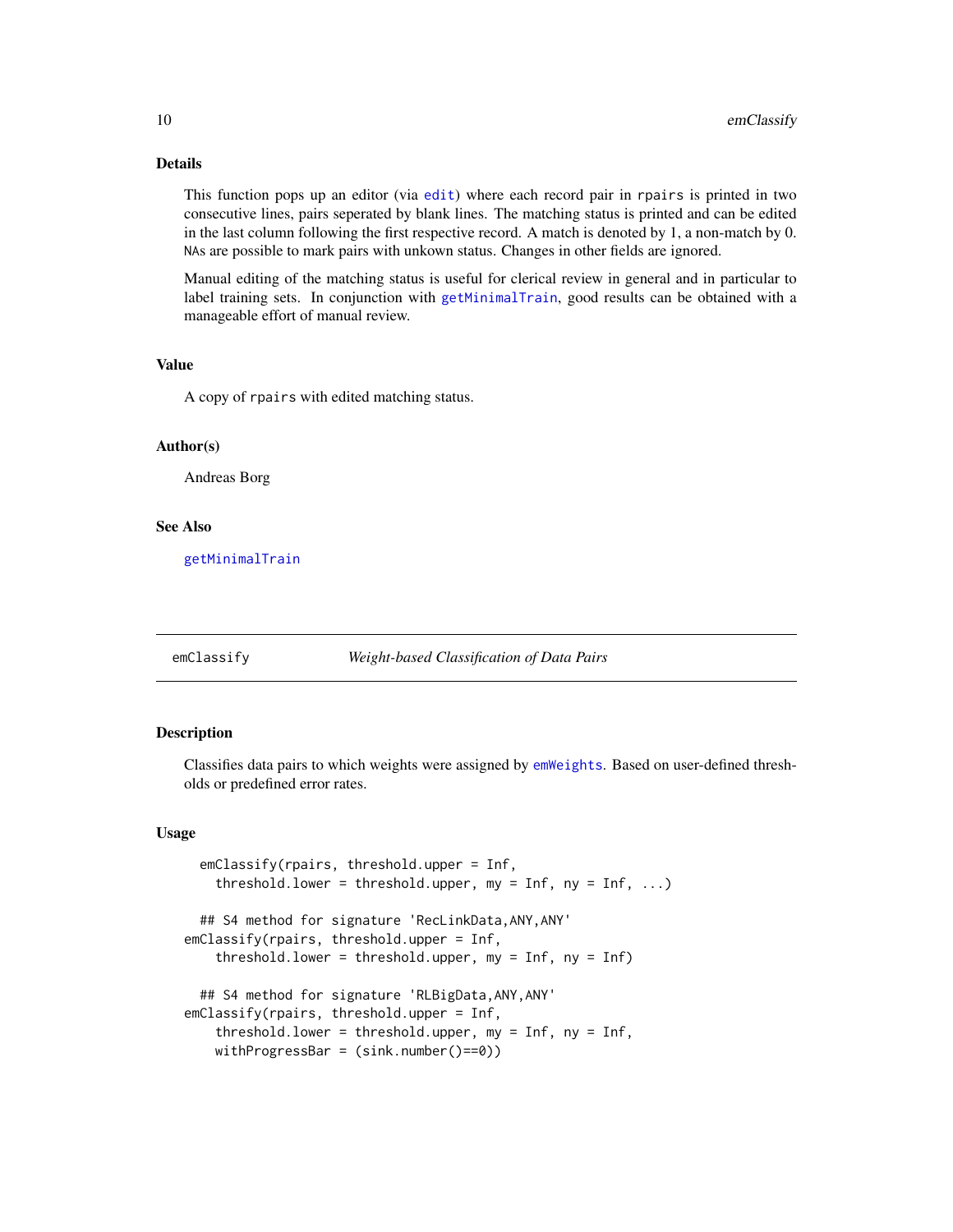#### <span id="page-10-0"></span>emClassify 11

### Arguments

| rpairs          | RecLinkData object with weight information.     |
|-----------------|-------------------------------------------------|
| my              | A probability. Error bound for false positives. |
| ny              | A probability. Error bound for false negatives. |
| threshold.upper |                                                 |
|                 | A numeric value. Threshold for links.           |
| threshold.lower |                                                 |
|                 | A numeric value. Threshold for possible links.  |
| withProgressBar |                                                 |
|                 | Whether to display a progress bar               |
|                 | Placeholder for method-specific arguments.      |

#### Details

Two general approaches are implemented. The classical procedure by Fellegi and Sunter (see references) minimizes the number of possible links with given error levels for false links (my) and false non-links (ny).

The second approach requires thresholds for links and possible links to be set by the user. A pair with weight w is classified as a link if  $w \geq$  *threshold.upper*, as a possible link if *threshold.upper*  $\geq$  $w >$  *threshold.lower* and as a non-link if  $w <$  *threshold.lower.* 

If threshold.upper or threshold.lower is given, the threshold-based approach is used, otherwise, if one of the error bounds is given, the Fellegi-Sunter model. If only my is supplied, links are chosen to meet the error bound and all other pairs are classified as non-links (the equivalent case holds if only ny is specified). If no further arguments than rpairs are given, a single threshold of 0 is used.

### Value

For the ["RecLinkData"](#page-33-1) method, a S3 object of class ["RecLinkResult"](#page-35-1) that represents a copy of newdata with element rpairs\$prediction, which stores the classification result, as addendum.

For the ["RLBigData"](#page-36-1) method, a S4 object of class ["RLResult"](#page-43-1).

#### Note

The quality of classification of the Fellegi-Sunter method relies strongly on reasonable estimations of m- and u-probabilities. The results should be evaluated critically.

### Author(s)

Andreas Borg, Murat Sariyar

### References

Ivan P. Fellegi, Alan B. Sunter: A Theory for Record Linkage, in: Journal of the American Statistical Association Vol. 64, No. 328 (Dec., 1969), pp. 1183–1210.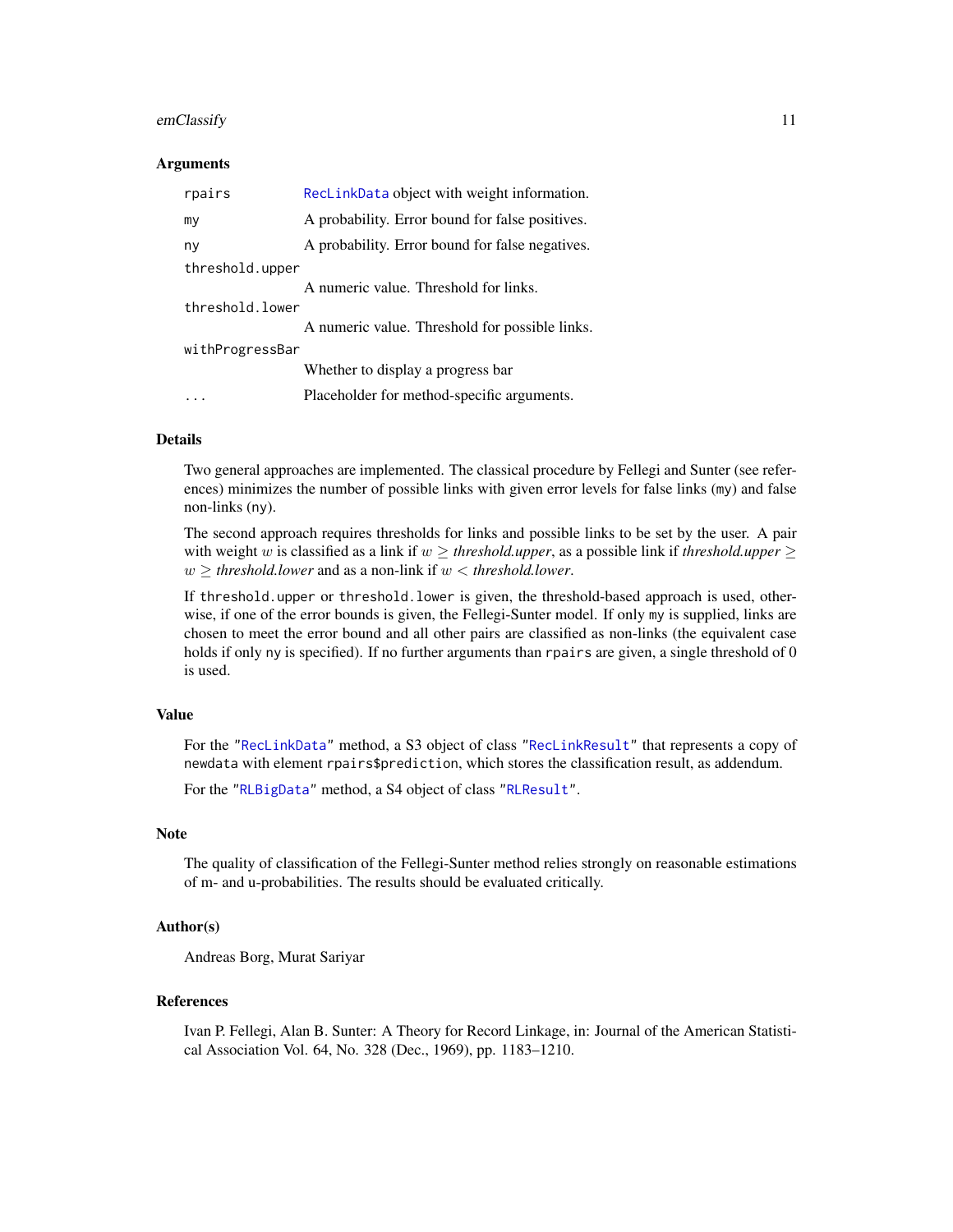### <span id="page-11-0"></span>See Also

[getPairs](#page-21-1) to produce output from which thresholds can be determined conveniently.

<span id="page-11-1"></span>emWeights *Calculate weights*

#### Description

Calculates weights for Record Linkage based on an EM algorithm.

### Usage

```
emWeights(rpairs, cutoff = 0.95, ...)
  ## S4 method for signature 'RecLinkData'
emWeights (rpairs, cutoff = 0.95, ...)## S4 method for signature 'RLBigData'
emWeights(rpairs, cutoff = 0.95,
    verbose = TRUE, ...)
```
#### Arguments

| rpairs   | The record pairs for which to compute weights. See details.                                                                                                  |
|----------|--------------------------------------------------------------------------------------------------------------------------------------------------------------|
| cutoff   | Either a numeric value in the range $[0,1]$ or a vector with the same length as the<br>number of attributes in the data. Cutoff value for string comparator. |
| verbose  | Logical. Whether to print progress messages.                                                                                                                 |
| $\cdots$ | Additional arguments passed to mygllm.                                                                                                                       |

#### Details

Since package version 0.3, this is a generic functions with methods for S3 objects of class ["RecLinkData"](#page-33-2) as well as S4 objects of classes ["RLBigDataDedup"](#page-40-1) and ["RLBigDataLinkage"](#page-41-1).

The weight of a record pair is calculated by  $\log_2 \frac{M}{U}$ , where M and U are estimated m- and uprobabilities for the present comparison pattern. If a string comparator is used, weights are first calculated based on a binary table where all comparison values greater or equal cutoff are set to one, all other to zero. The resulting weight is adjusted by adding for every pair  $\log_2\left(\prod_{j:s_j^i\geq cutoff}\ s_j^i\right)$ ,

where  $s_j^i$  is the value of the string metric for attribute j in data pair i.

The appropriate value of cutoff depends on the choice of string comparator. The default is adjusted to [jarowinkler](#page-48-1), a lower value (e.g. 0.7) is recommended for [levenshteinSim](#page-48-1).

Estimation of M and U is done by an EM algorithm, implemented by [mygllm](#page-27-1). For every comparison pattern, the estimated numbers of matches and non-matches are used to compute the corresponding probabilities. Estimations based on the average frequencies of values and given error rates are taken as initial values. In our experience, this increases stability and performance of the EM algorithm.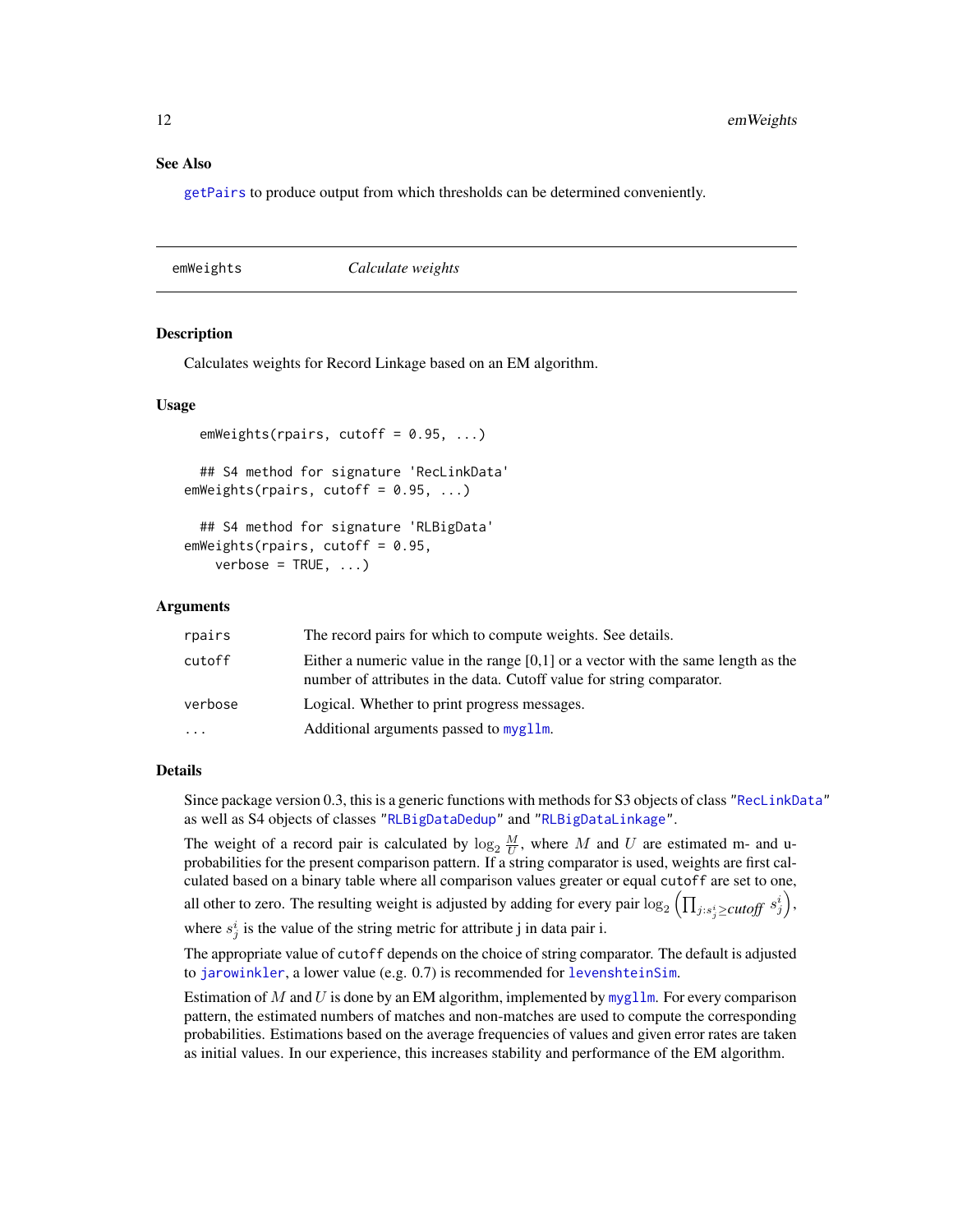### <span id="page-12-0"></span>epiClassify 13

Some progress messages are printed to the message stream (see [message](#page-0-0) if verbose == TRUE. This includes progress bars, but these are supressed if output is diverted by [sink](#page-0-0) to avoid cluttering the output file.

### Value

A copy of rpairs with the weights attached. See the class documentation (["RecLinkData"](#page-33-2), ["RLBigDataDedup"](#page-40-1) and ["RLBigDataLinkage"](#page-41-1)) on how weights are stored.

### Side effects

The ["RLBigData"](#page-36-1) method writes to a disk file containing a ffvector that contains the calculated weights. belonging to object

# Author(s)

Andreas Borg, Murat Sariyar

### References

William E. Winkler: Using the EM Algorithm for Weight Computation in the Fellegi-Sunter Model of Record Linkage, in: Proceedings of the Section on Survey Research Methods, American Statistical Association 1988, pp. 667–671.

### See Also

[emClassify](#page-9-1) for classification of weighted pairs. [epiWeights](#page-14-1) for a different approach for weight calculation.

<span id="page-12-1"></span>epiClassify *Classify record pairs with EpiLink weights*

#### Description

Classifies record pairs as link, non-link or possible link based on weights computed by [epiWeights](#page-14-1) and the thresholds passed as arguments.

# Usage

```
epiClassify(rpairs, threshold.upper, threshold.lower = threshold.upper,
  ...)
## S4 method for signature 'RecLinkData'
epiClassify(rpairs, threshold.upper, threshold.lower = threshold.upper)
## S4 method for signature 'RLBigData'
epiClassify(rpairs, threshold.upper, threshold.lower = threshold.upper,
 e = 0.01, f = getFrequencies(rpairs), withProgressBar = (sink.number()==0))
```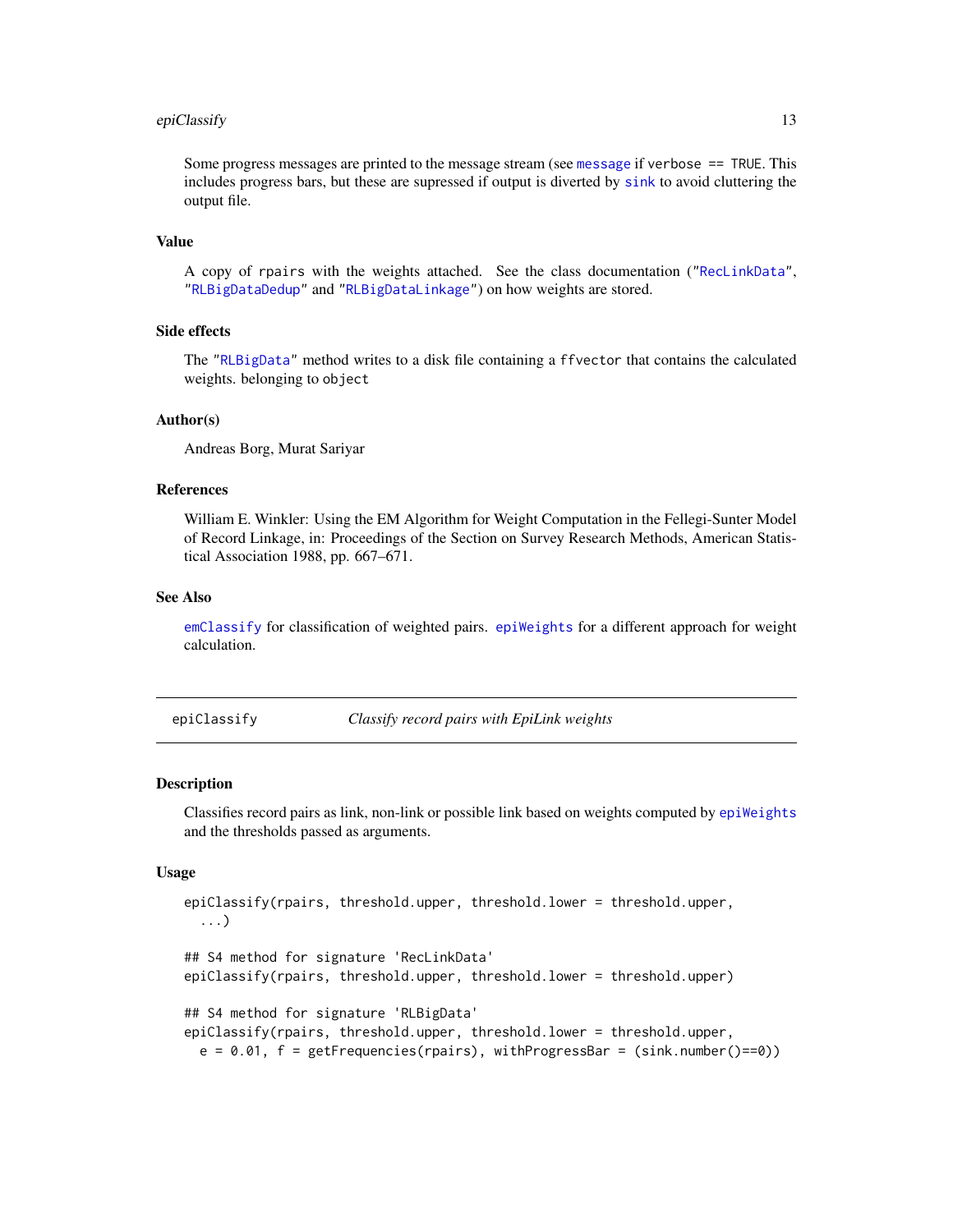# <span id="page-13-0"></span>Arguments

| rpairs          | RecLinkData object. Record pairs to be classified.         |  |  |  |  |  |
|-----------------|------------------------------------------------------------|--|--|--|--|--|
| threshold.upper |                                                            |  |  |  |  |  |
|                 | A numeric value between 0 and 1.                           |  |  |  |  |  |
| threshold lower |                                                            |  |  |  |  |  |
|                 | A numeric value between 0 and 1 lower than threshold.upper |  |  |  |  |  |
| e               | Numeric vector. Estimated error rate(s).                   |  |  |  |  |  |
| $\mathbf{f}$    | Numeric vector. Average frequency of attribute values.     |  |  |  |  |  |
| withProgressBar |                                                            |  |  |  |  |  |
|                 | Logical. Whether to display a progress bar.                |  |  |  |  |  |
|                 | Placeholder for optional arguments                         |  |  |  |  |  |

# Details

All record pairs with weights greater or equal threshold.upper are classified as links. Record pairs with weights smaller than threshold.upper and greater or equal threshold.lower are classified as possible links. All remaining records are classified as non-links.

For the "RecLinkData" method, weights must have been calculated for rpairs using [epiWeights](#page-14-1).

A progress bar is displayed by the "RLBigData" method only if weights are calculated on the fly and, by default, unless output is diverted by [sink](#page-0-0) (e.g. in a Sweave script).

## Value

For the ["RecLinkData"](#page-33-1) method, a S3 object of class ["RecLinkResult"](#page-35-1) that represents a copy of newdata with element rpairs\$prediction, which stores the classification result, as addendum.

For the ["RLBigData"](#page-36-1) method, a S4 object of class ["RLResult"](#page-43-1).

# Author(s)

Andreas Borg, Murat Sariyar

### See Also

[epiWeights](#page-14-1)

### Examples

```
# generate record pairs
data(RLdata500)
p=compare.dedup(RLdata500,strcmp=TRUE ,strcmpfun=levenshteinSim,
 identity=identity.RLdata500, blockfld=list("by", "bm", "bd"))
```
# calculate weights p=epiWeights(p)

# classify and show results summary(epiClassify(p,0.6))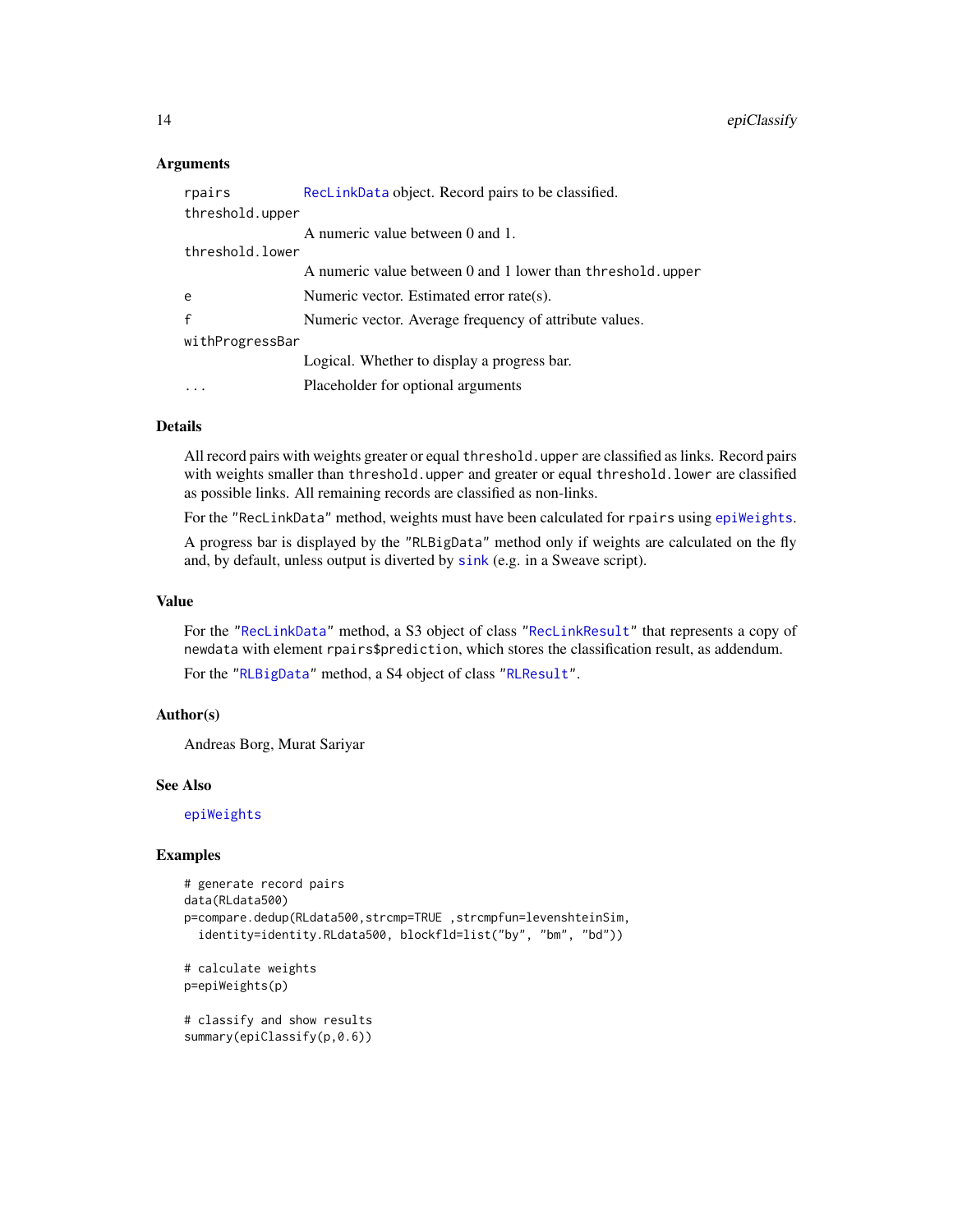<span id="page-14-1"></span><span id="page-14-0"></span>

Calculates weights for record pairs based on the EpiLink approach (see references).

# Usage

```
epiWeights(rpairs, e = 0.01, f, ...)
  ## S4 method for signature 'RecLinkData'
epiWeights(rpairs, e = 0.01, f = rpairs$frequencies)
 ## S4 method for signature 'RLBigData'
epiWeights(rpairs, e = 0.01, f = getFrequencies(rpairs),
   withProgressBar = (sink.number()==0))
```
# Arguments

| rpairs          | The record pairs for which to compute weights. See details. |
|-----------------|-------------------------------------------------------------|
| e               | Numeric vector. Estimated error rate(s).                    |
|                 | Numeric vector. Average frequency of attribute values.      |
| withProgressBar |                                                             |
|                 | Whether to display a progress bar                           |
|                 | Placeholder for method-specific arguments.                  |

### Details

This function calculates weights for record pairs based on the approach used by Contiero et al. in the EpiLink record linkage software (see references).

Since package version 0.3, this is a generic function with methods for S3 objects of class ["RecLinkData"](#page-33-2) as well as S4 objects of classes ["RLBigDataDedup"](#page-40-1) and ["RLBigDataLinkage"](#page-41-1).

The weight for a record pair  $(x^1, x^2)$  is computed by the formula

$$
\frac{\sum_{i} w_i s(x_i^1, x_i^2)}{\sum_{i} w_i}
$$

where  $s(x_i^1, x_i^2)$  is the value of a string comparison of records  $x^1$  and  $x^2$  in the i-th field and  $w_i$  is a weighting factor computed by

$$
w_i = \log_2(1 - e_i) / f_i
$$

where  $f_i$  denotes the average frequency of values and  $e_i$  the estimated error rate for field i.

String comparison values are taken from the record pairs as they were generated with [compare.dedup](#page-5-1) or [compare.linkage](#page-5-1). The use of binary patterns is possible, but in general yields poor results.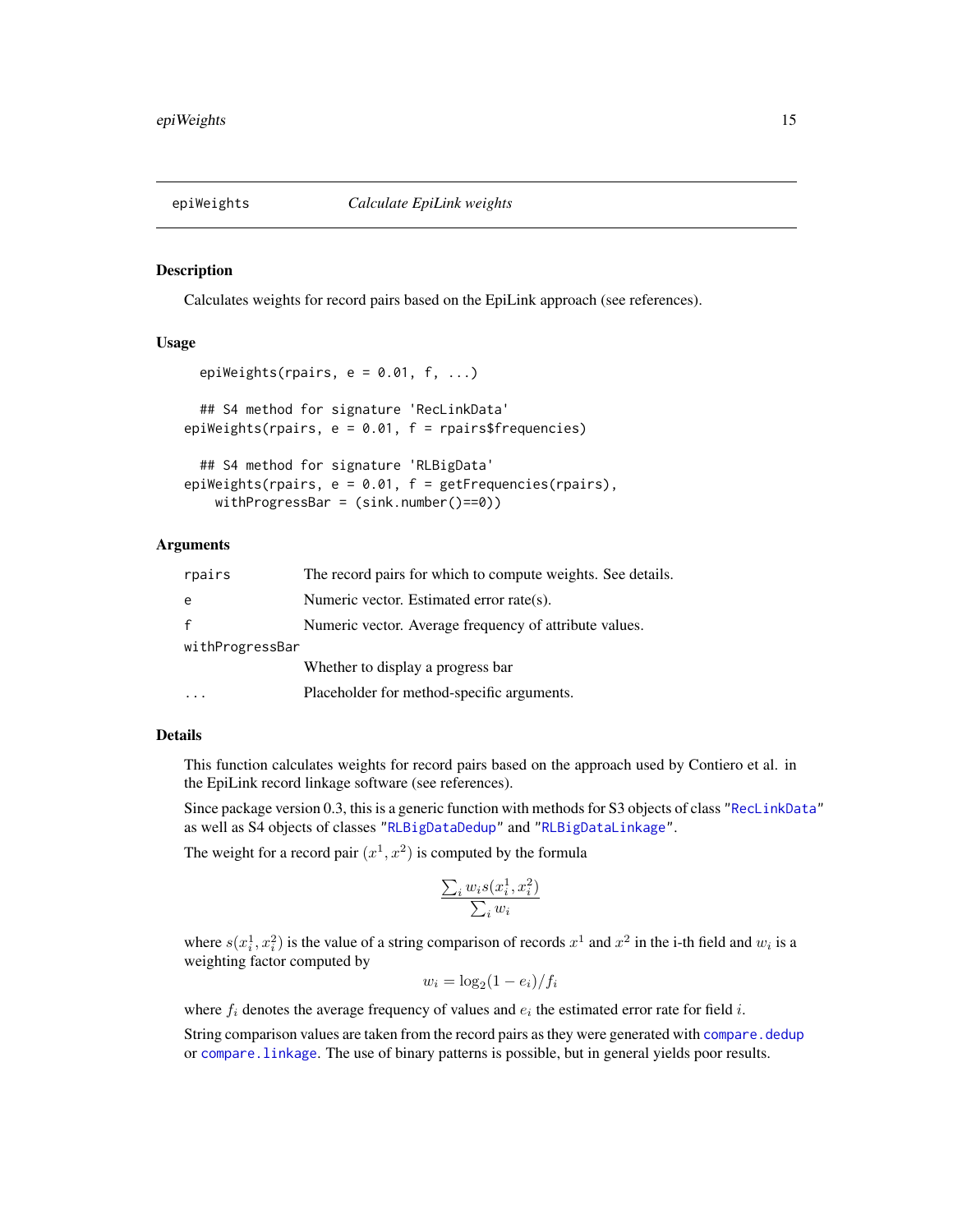The average frequency of values is by default taken from the object rpairs. Both frequency and error rate e can be set to a single value, which will be recycled, or to a vector with distinct error rates for every field.

The error rate(s) and frequencie(s) must satisfy  $e_i \leq 1 - f_i$  for all i, otherwise the functions fails. Also, some other rare combinations can result in weights with illegal values (NaN, less than 0 or greater than 1). In this case a warning is issued.

By default, the ["RLBigDataDedup"](#page-40-1) method displays a progress bar unless output is diverted by sink, e.g. when processing a Sweave file.

# Value

A copy of rpairs with the weights attached. See the class documentation (["RecLinkData"](#page-33-2), ["RLBigDataDedup"](#page-40-1) and ["RLBigDataLinkage"](#page-41-1)) on how weights are stored.

For the "RLBigData" method, the returned object is only a shallow copy in the sense that it links to the same ff data files as database file as rpairs.

### Side effects

The "RLBigData" method creates a "ffvector" object, for which a disk file is created.

#### Author(s)

Andreas Borg, Murat Sariyar

### **References**

P. Contiero et al., The EpiLink record linkage software, in: Methods of Information in Medicine 2005, 44 (1), 66–71.

### See Also

[epiClassify](#page-12-1) for classification based on EpiLink weights. [emWeights](#page-11-1) for a different approach for weight calculation.

#### Examples

```
# generate record pairs
data(RLdata500)
p=compare.dedup(RLdata500,strcmp=TRUE ,strcmpfun=levenshteinSim,
  identity=identity.RLdata500, blockfld=list("by", "bm", "bd"))
# calculate weights
p=epiWeights(p)
# classify and show results
summary(epiClassify(p,0.6))
```
<span id="page-15-0"></span>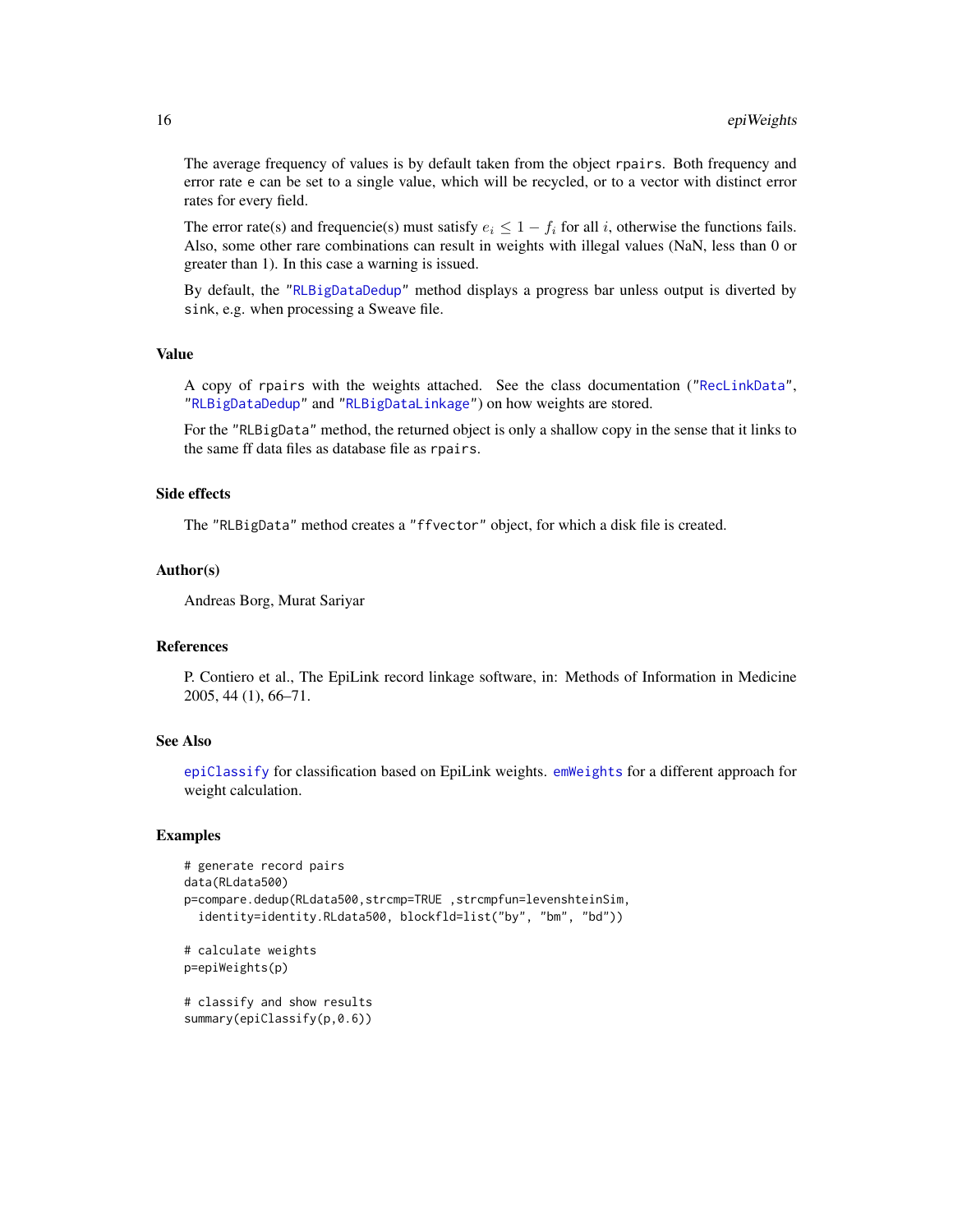<span id="page-16-0"></span>

S4 representation of S3 class "ffdf", created by [setOldClass](#page-0-0). See [ffdf](#page-0-0) for documentation of the underlying S3 class.

# Objects from the Class

A virtual Class: No objects may be created from it.

# Slots

.S3Class: Object of class "character"

# Extends

Class ["oldClass"](#page-0-0), directly.

# Methods

No methods defined with class "ffdf" in the signature.

ff\_vector-class *Class* "ff\_vector"

# Description

S4 representation of S3 class "ff\_vector", created by [setOldClass](#page-0-0). See [ff](#page-0-0) for documentation of the underlying S3 class.

# Objects from the Class

A virtual Class: No objects may be created from it.

# Slots

.S3Class: Object of class "character"

# Extends

Class ["oldClass"](#page-0-0), directly.

### Methods

No methods defined with class "ff\_vector" in the signature.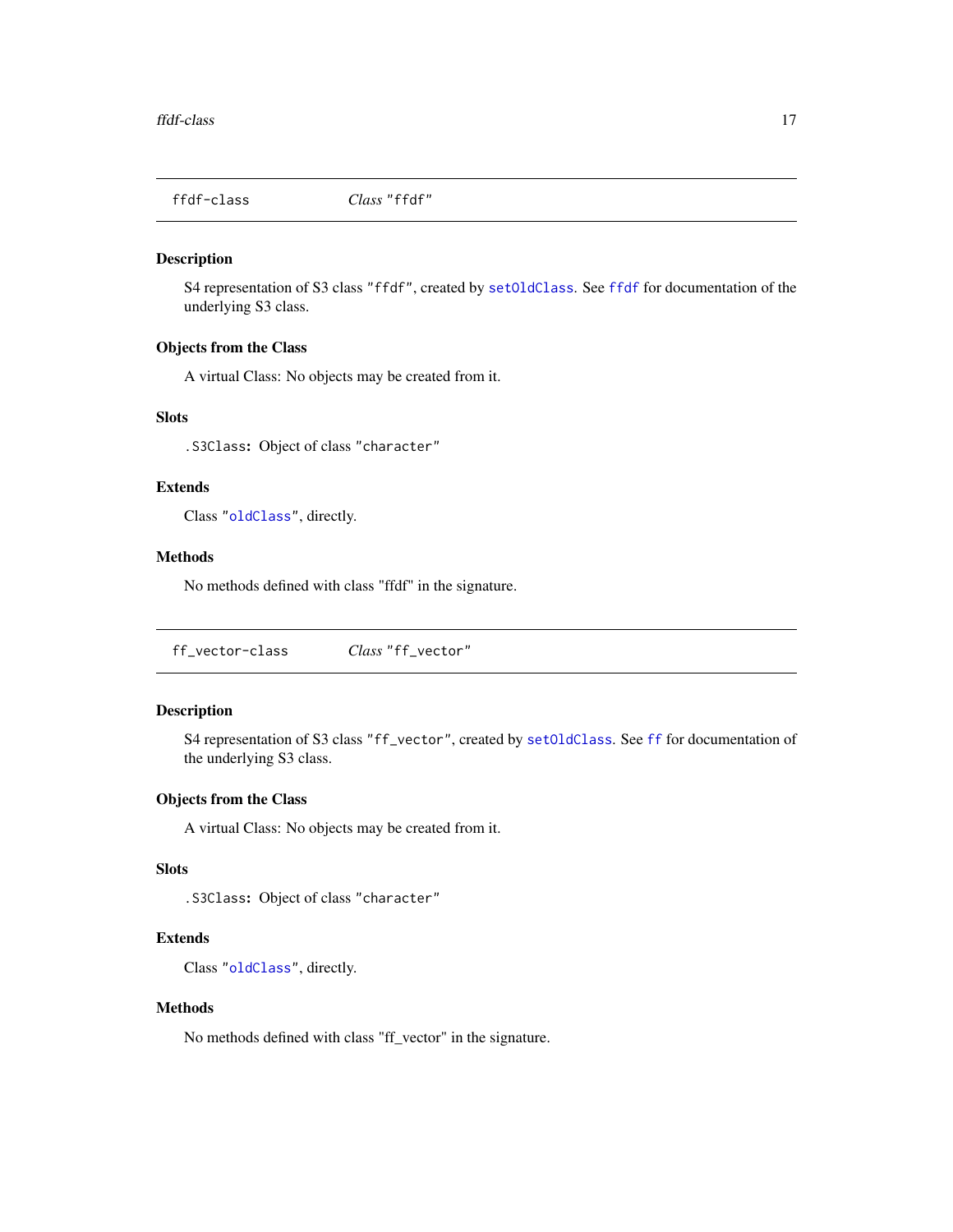<span id="page-17-1"></span><span id="page-17-0"></span>

Generates training data by unsupervised classification.

### Usage

genSamples(dataset, num.non, des.mprop = 0.1)

### Arguments

| dataset   | Object of class ReclinkData. Data pairs from which to sample.                      |
|-----------|------------------------------------------------------------------------------------|
| num.non   | Positive Integer. Number of desired non-links in the training set.                 |
| des.mprop | Real number in the range $[0,1]$ . Ratio of number of links to number of non-links |
|           | in the training set.                                                               |

# Details

The application of supervised classifiers (via [classifySupv](#page-2-1)) requires a training set of record pairs with known matching status. Where no such data are available, genSamples can be used to generate training data. The matching status is determined by unsupervised clustering with [bclust](#page-0-0). Subsequently, the desired number of links and non-links are sampled.

If the requested numbers of matches or non-matches is not feasible, a warning is issued and the maximum possible number is considered.

### Value

A list of ["RecLinkResult"](#page-34-1) objects.

| train | The sampled training data. |
|-------|----------------------------|
| valid | All other record pairs     |

Record pairs are split into the respective pairs components. The prediction components represent the clustering result. If weights are present in dataset, the corresponding values of Wdata are stored to train and valid. All other components are copied from dataset.

### Note

Unsupervised clustering may lead to a poor quality of classification, all subsequent results should be evaluated critically.

### Author(s)

Andreas Borg, Murat Sariyar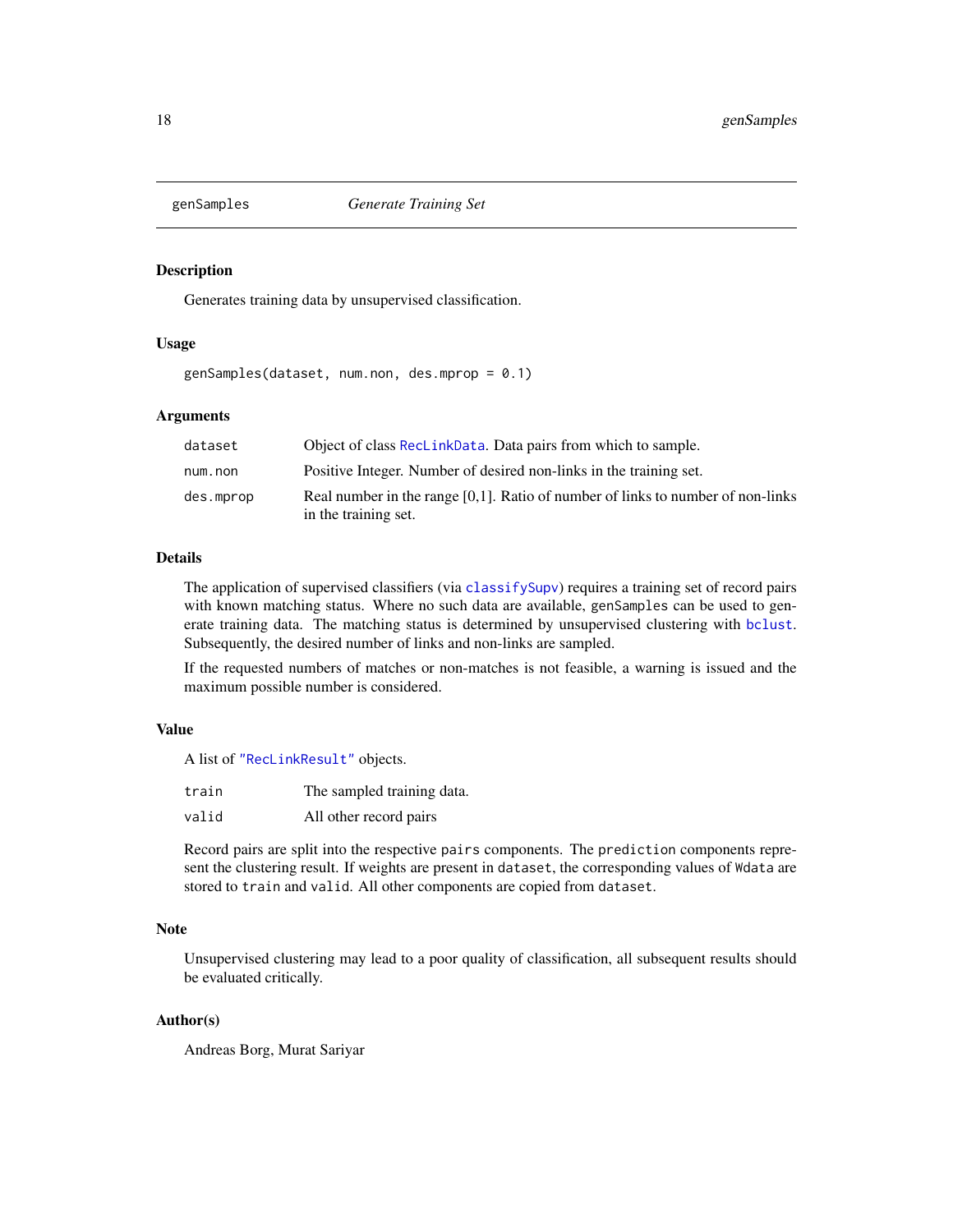### <span id="page-18-0"></span>See Also

[splitData](#page-45-1) for splitting data sets without clustering.

getErrorMeasures-methods

*Calculate Error Measures*

# Description

Computes various error measures for the classification of a data set.

### Details

Let  $TP$  be the number of correctly classified matches (true positives),  $TN$  the number of correctly classified non-matches (true negatives),  $FP$  and  $FN$  the number of misclassified non-matches and matches (false positives and false negatives). The calculated error measures are:

alpha error  $\frac{FN}{TP+FN}$ beta error  $\frac{FP}{TN+FP}$ accuracy  $\frac{TP+TN}{TP+TN+FP+FN}$ precision  $\frac{TP}{TP+FP}$ sensitivity  $\frac{TP}{TP+FN}$ specificity  $\frac{TN}{TN+FP}$ **ppv** Positive predictive value:  $\frac{TP}{TP+FP}$ **npv** Negative predictive value:  $\frac{TN}{TN + FN}$ 

# Value

A list with components alpha, beta, accuracy, precision, sensitivity, specificity, ppv and npv, each a number in the range  $[0, 1]$ .

# Methods

signature(object = "RecLinkResult") Method for S3 result objects of class "RecLinkResult"

signature(object = "RLResult") Method for S4 objects of class ["RLResult"](#page-34-1), from classification of big data objects (see ["RLBigData"](#page-36-1), ["RLBigDataDedup"](#page-40-1), ["RLBigDataLinkage"](#page-41-1))

A wrapper function errorMeasures(result) exists for compatibility with package version 0.2.

# Note

Record pairs with unknown true matching status (e.g. due to missing values in the argument identity to [RLBigDataDedup](#page-37-1)) and possible links are not counted, which can distort the values returned by this function.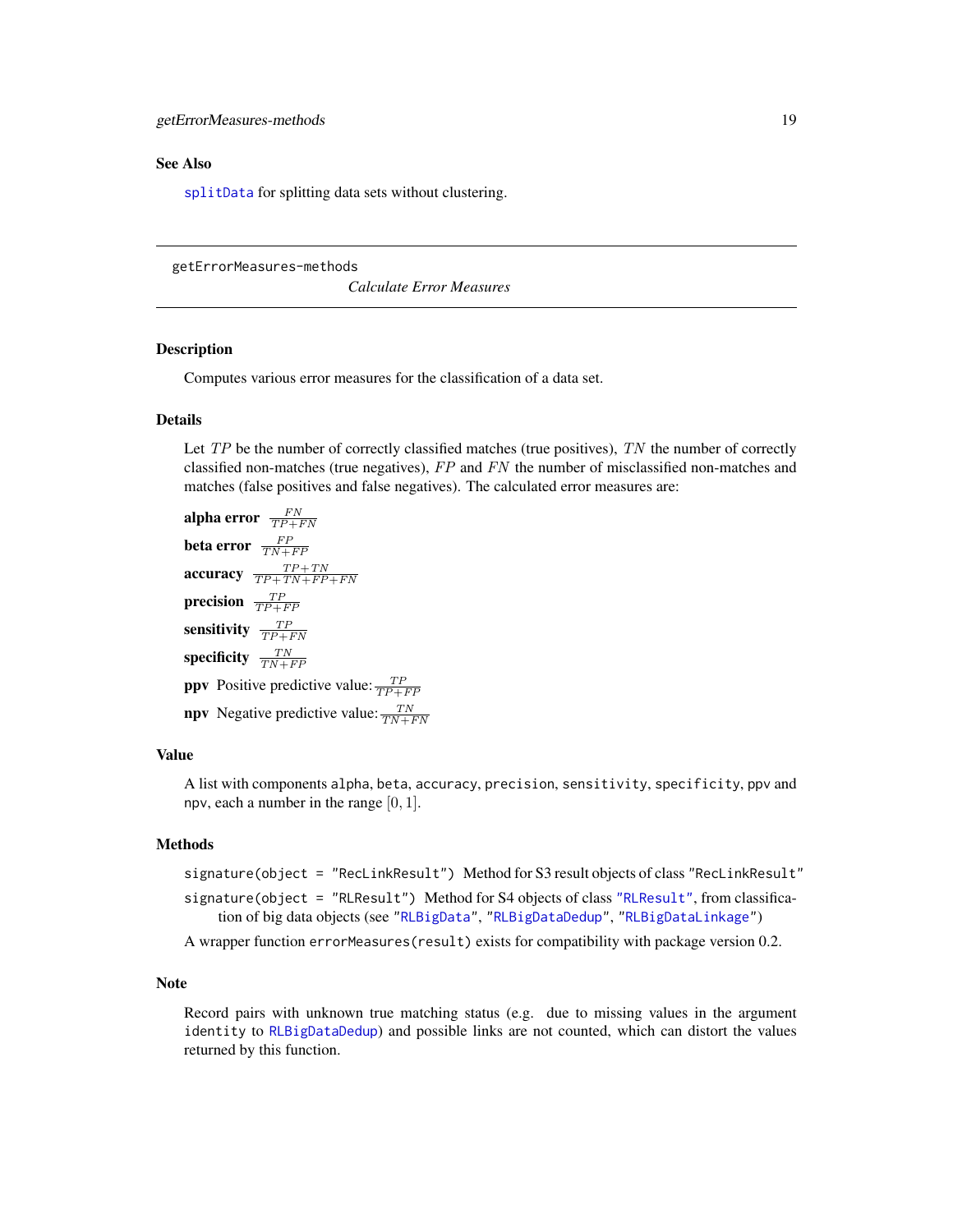# <span id="page-19-0"></span>Author(s)

Murat Sariyar, Andreas Borg

<span id="page-19-1"></span>getExpectedSize *Estimate number of record pairs.*

### **Description**

Estimates the total number of record pairs generated by a dataset and specified blocking conditions.

#### Usage

```
getExpectedSize(object, ...)
  ## S4 method for signature 'RLBigDataDedup'
getExpectedSize(object)
  ## S4 method for signature 'RLBigDataLinkage'
getExpectedSize(object)
```

```
## S4 method for signature 'data.frame'
getExpectedSize(object, blockfld = list())
```
### Arguments

| object   | Either a record linkage object or a dataset.     |
|----------|--------------------------------------------------|
| blockfld | A blocking definition, such as in compare, dedup |
| .        | Placeholder for additional arguments.            |

# Details

The "RLBigData\*" methods are only left for backward compability. Since version 0.4, all record pairs for such objects are generated and stored in a disk file. The methods return the true number of record pairs.

For the "data.frame" method, estimation is based on the assumption that agreement or disagreement of one attribute is independent of the other attributes.

blockfld is a blocking definition such as for [RLBigDataDedup](#page-37-1).

# Value

The expected number of record pairs.

# Author(s)

Andreas Borg, Murat Sariyar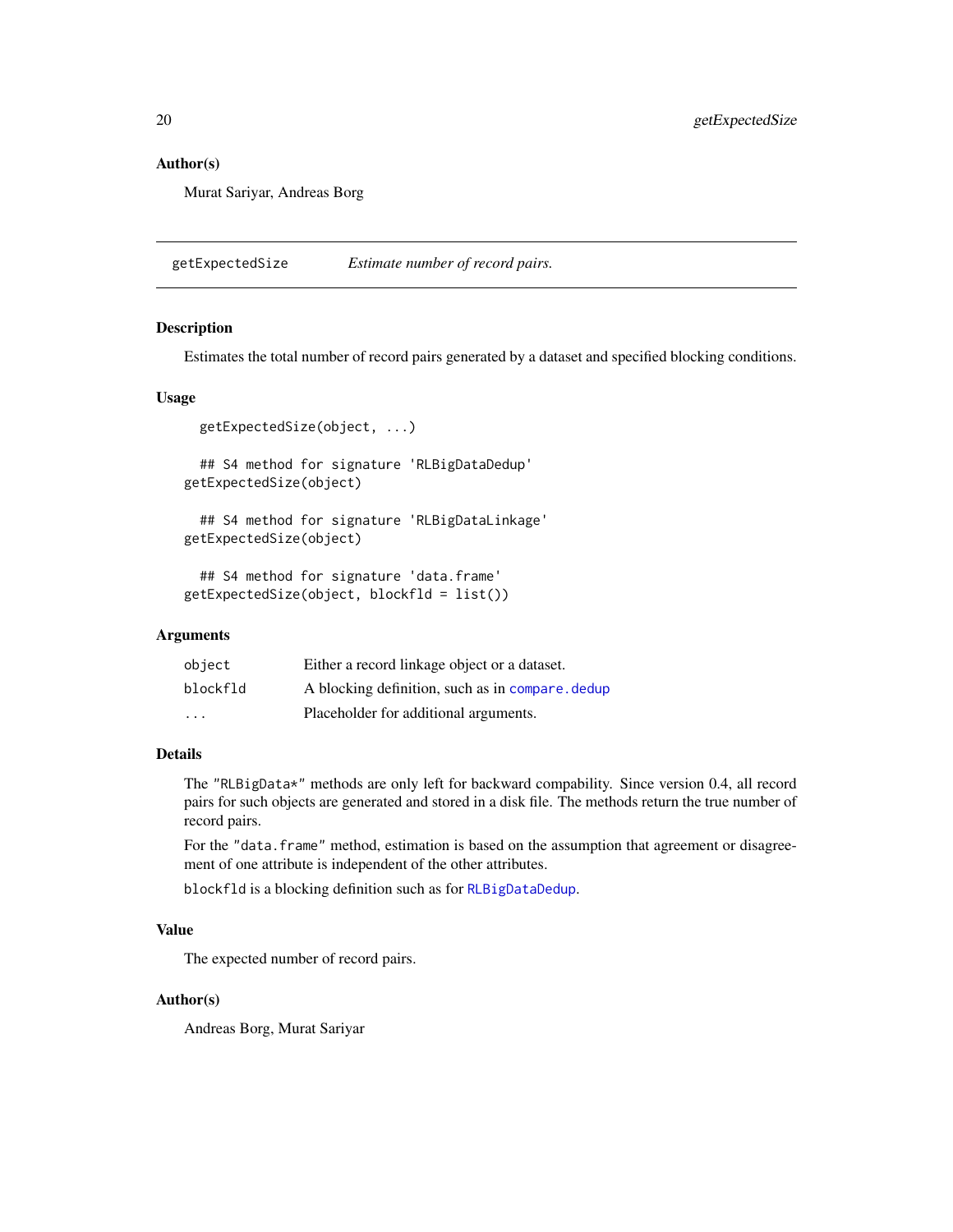<span id="page-20-0"></span>getFrequencies-methods

*Get attribute frequencies*

### **Description**

Returns the average frequencies of attribute values for a Record Linkage object, which is 1 / unique(c), for every data column c.

#### Methods

 $signature(x = "RLBigData")$ 

<span id="page-20-1"></span>getMinimalTrain *Create a minimal training set*

#### Description

Samples a subset of the provided data (comparison patterns) so that every comparison pattern in rpairs is represented in the subset at least once.

#### Usage

```
getMinimalTrain(rpairs, nEx = 1)
```
#### Arguments

| rpairs | A "RecLinkData" or "RLBigData" object. The data set from which to create a |
|--------|----------------------------------------------------------------------------|
|        | minimal training set.                                                      |
| nEx    | The desired number of examples per comparison pattern.                     |

# Details

Our internal research has given indication that in the context of Record Linkage with supervised classification procedures small training sets are often sufficient, provided they cover the whole range of present comparison patterns. By default, this function creates a minimal training set that is a subset of the record pairs to be classified in which every present comparison pattern is represented by exactly one training example. By this approach, the work to classify a training set by clerical review can be minimized while keeping a good classification performance.

Larger training sets can be obtained by setting nEx to a higher number. Up to nEx examples for every comparison pattern are randomly selected, limited by the total number of record pairs with that pattern.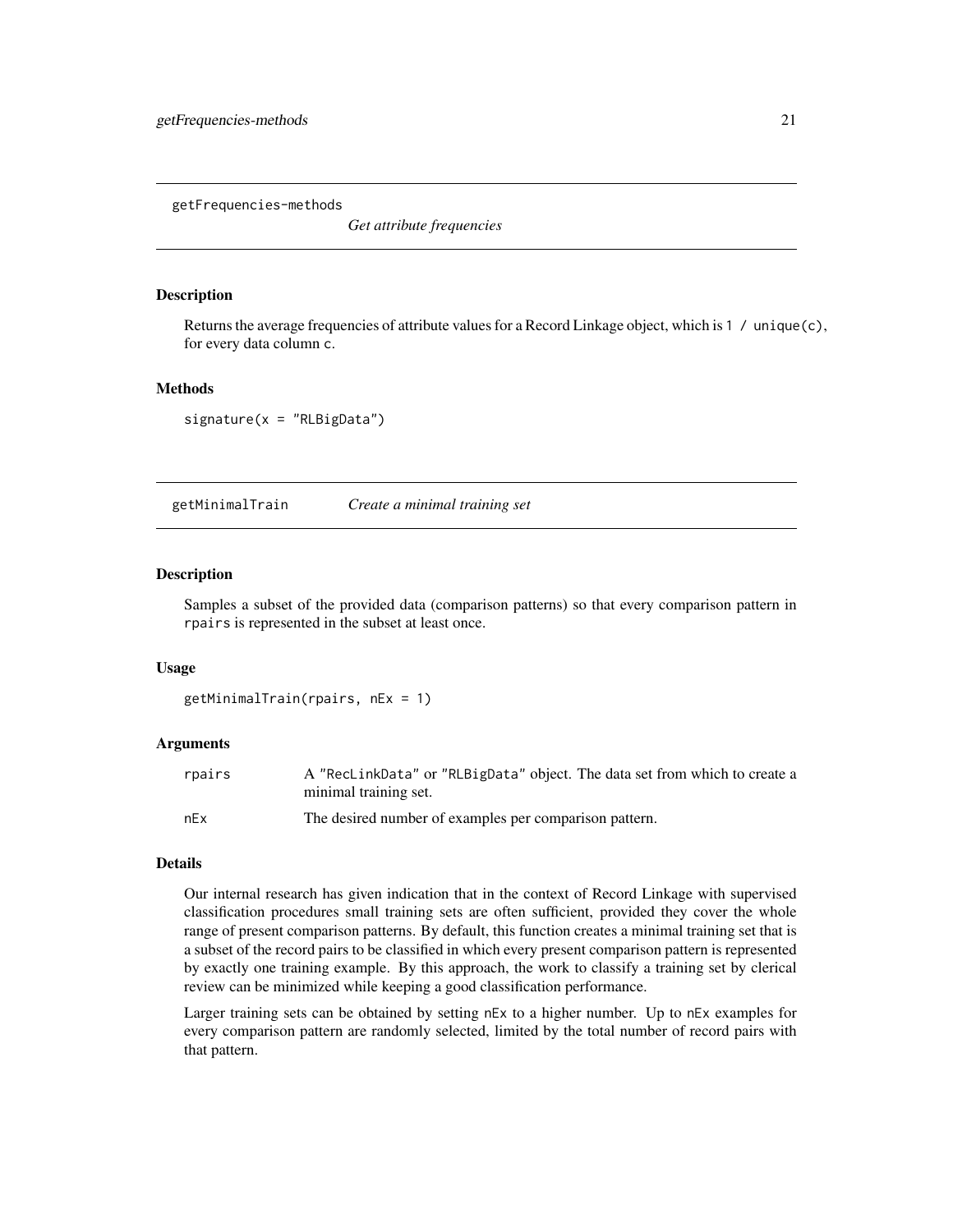# <span id="page-21-0"></span>Value

An object of the same class as rpairs, representing a minimal comprehensive training set. The appropriate subset of comparison patterns (and weights, if present) is taken, all other components are copied.

### Note

Application is only advisable for binary comparison patterns (i.e. only 0 and 1 appear as agreement values). For patterns with string comparison values, the size of the returned set can be too large for a manual review. A warning is issued if fuzzy agreement values ( $> 0$  and  $< 1$ ) are present in the data.

# Note

Due to the small size of the resulting training set, outliers can have a relatively high impact on further classification results. Stable methods such as Bagging or Support-Vector-Machines should be used in conjunction with minimal training sets to minimize this risk.

### Author(s)

Andreas Borg, Murat Sariyar

# See Also

[editMatch](#page-8-1) for manually setting the matching status of the training pairs.

### Examples

```
data(RLdata500)
p <- compare.dedup(RLdata500,blockfld=list(1,3),identity=identity.RLdata500)
train <- getMinimalTrain(p)
classif <- trainSupv(train,method="bagging")
summary(classifySupv(classif,newdata=p))
```
<span id="page-21-1"></span>getPairs *Extract Record Pairs*

### **Description**

Extracts record pairs from data and result objects.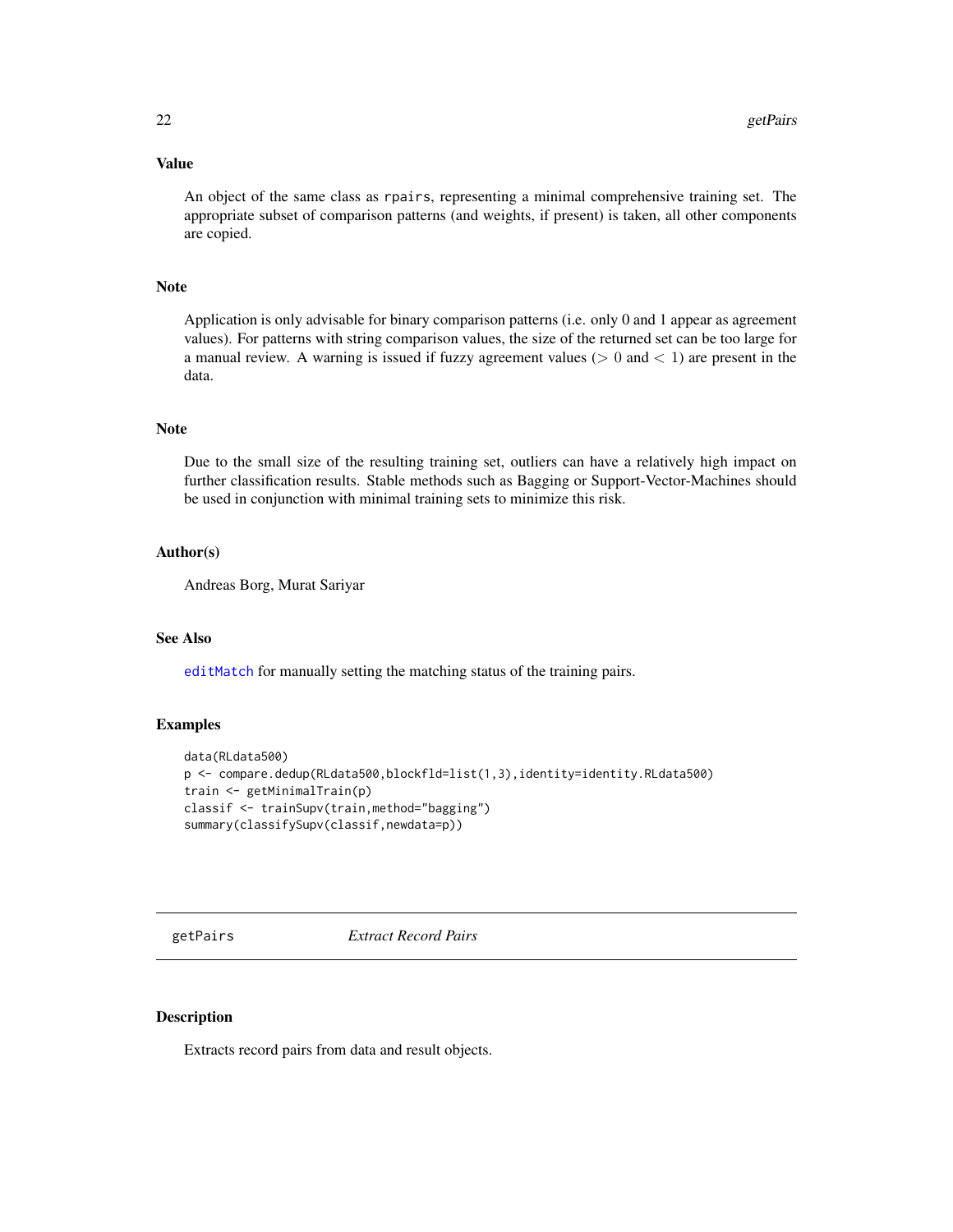#### <span id="page-22-0"></span>getPairs 23

# Usage

```
## S4 method for signature 'RecLinkData'
getPairs(Object, max.weight = Inf, min.weight = -Inf,single.rows = FALSE, show = "all", sort = !is.null(object$Wdata))
## S4 method for signature 'RLBigData'
getPairs(object, max.weight = Inf, min.weight = -Inf,
    filter.match = c("match", "unknown", "nonmatch"),
    withWeight = hasWeights(object), withMatch = TRUE, single.rows = FALSE,
    sort = withWeight)
## S4 method for signature 'RLResult'
getPairs(object, filter.match = c("match", "unknown", "nonmatch"),
    filter.link = c("nonlink", "possible", "link"), max.weight = Inf,
    min.weight = -Inf, withMatch = TRUE, withClass = TRUE,
   withWeight = hasWeights(object@data), single.rows = FALSE, sort = withWeight)
getFalsePos(object, single.rows = FALSE)
getFalseNeg(object, single.rows = FALSE)
getFalse(object, single.rows = FALSE)
```
### Arguments

| object                 | The data or result object from which to extract record pairs.                                                           |
|------------------------|-------------------------------------------------------------------------------------------------------------------------|
| max.weight, min.weight |                                                                                                                         |
|                        | Real numbers. Upper and lower weight threshold.                                                                         |
| filter.match           | Character vector, a nonempty subset of c("match", "nonmatch", "unkown")<br>denoting which pairs to allow in the output. |
| filter.link            | Character vector, a nonempty subset of c("link", "nonlink", "unkown")<br>denoting which pairs to allow in the output.   |
| withWeight             | Logical. Whether to include linkage weights in the output.                                                              |
| withMatch              | Logical. Whether to include matching status in the output.                                                              |
| withClass              | Logical. Whether to include classification result in the output.                                                        |
| single.rows            | Logical. Wether to print record pairs in one row instead of two consecutive rows.                                       |
| show                   | Character. Selects which records to show, one of "links", "nonlinks", "possible",<br>"all".                             |
| sort                   | Logical. Whether to sort descending by weight.                                                                          |

# Details

These methods extract record pairs from ["RecLinkData"](#page-33-1), or ["RecLinkResult"](#page-35-1), ["RLBigData"](#page-36-1) and ["RLResult"](#page-43-1) objects. Possible applications are retreiving a linkage result for further processing, conducting a manual review in order to determine classification thresholds or inspecting misclassified pairs.

The various arguments can be grouped by the following purposes: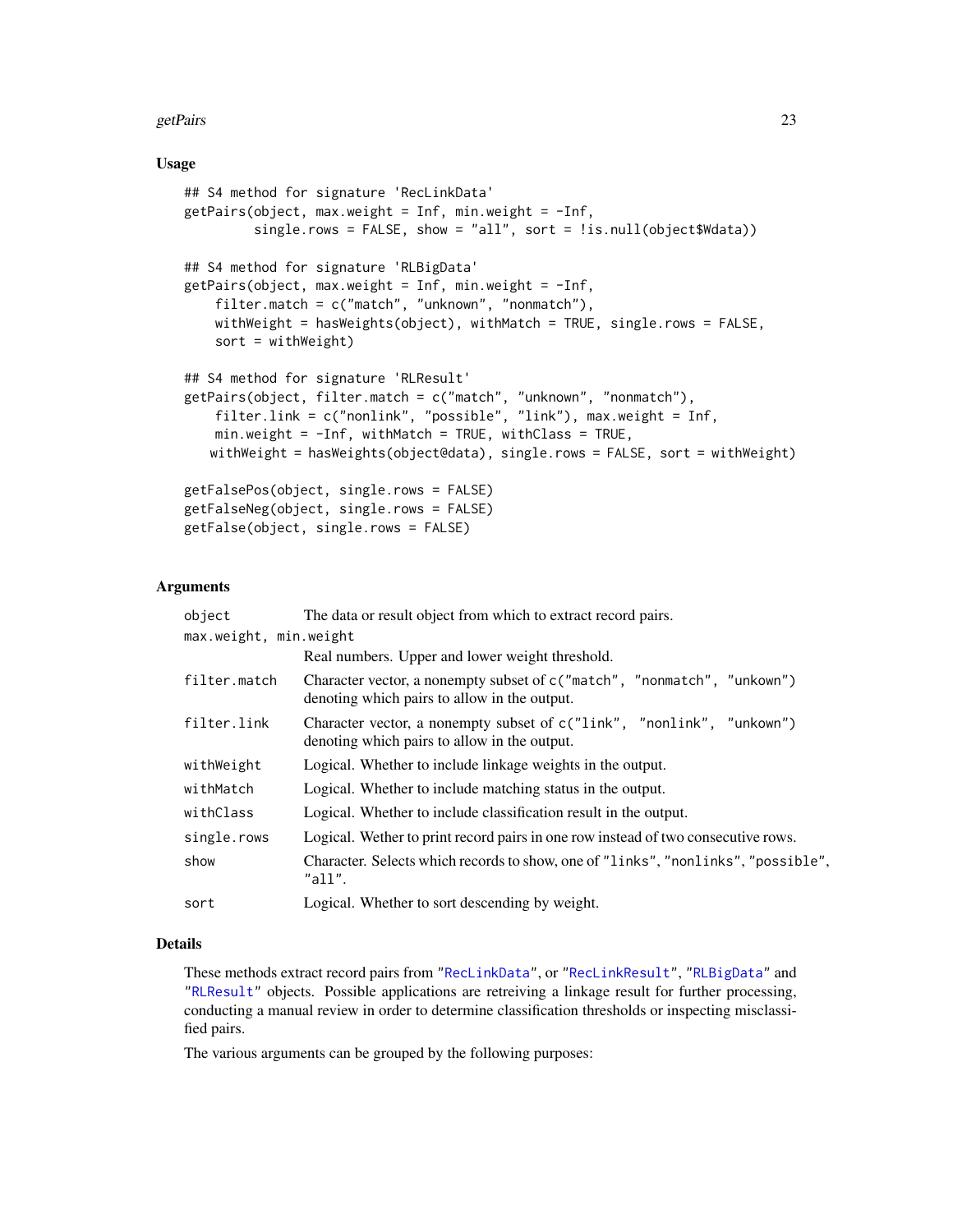- <span id="page-23-0"></span>1. Controlling which record pairs are included in the output: min.weight and max.weight, filter.match, filter.link, show.
- 2. Controlling which information is shown: withWeight, withMatch, withClass
- 3. Cotrolling the overall structure of the result: sort, single.rows.

The weight limits are inclusive, i.e. a record pair with weight w is included only if w >= min.weight && w <= max.weight.

If single.rows is not TRUE, pairs are output on two consecutive lines in a more readable format. All data are converted to character, which can lead to a loss of precision for numeric values. Therefore, this format should be used for printing only.

getFalsePos, getFalseNeg and getFalse are shortcuts (currently for objects of class ["RLResult"](#page-43-1) only) to retreive false positives (links that are non-matches in fact), false negatives (non-links that are matches in fact) or all falsly classified pairs, respectively.

# Value

A data frame. If single.rows is TRUE, each row holds (in this order) id and data fields of the first record, id and data fields of the second record and possibly matching status, classification result and/or weight.

If single.rows is not TRUE, the result holds for each resulting record pair consecutive rows of the following format:

- 1. ID and data fields of the first record followed by as many empty fields to match the length of the following line.
- 2. ID and data fields of the second record, possibly followed by matching status, classification result and/or weight.
- 3. A blank line to separate record pairs.

#### Note

When non-matches are included in the output and blocking is permissive, the result object can be very large, possibly leading to memory problems.

### Author(s)

Andreas Borg, Murat Sariyar

#### Examples

```
data(RLdata500)
```

```
# create record pairs and calculate epilink weights
rpairs <- RLBigDataDedup(RLdata500, identity = identity.RLdata500,
 blockfld=list(1,3,5,6,7))
rpairs <- epiWeights(rpairs)
# show all record pairs with weights between 0.5 and 0.6
```

```
getPairs(rpairs, min.weight=0.5, max.weight=0.6)
```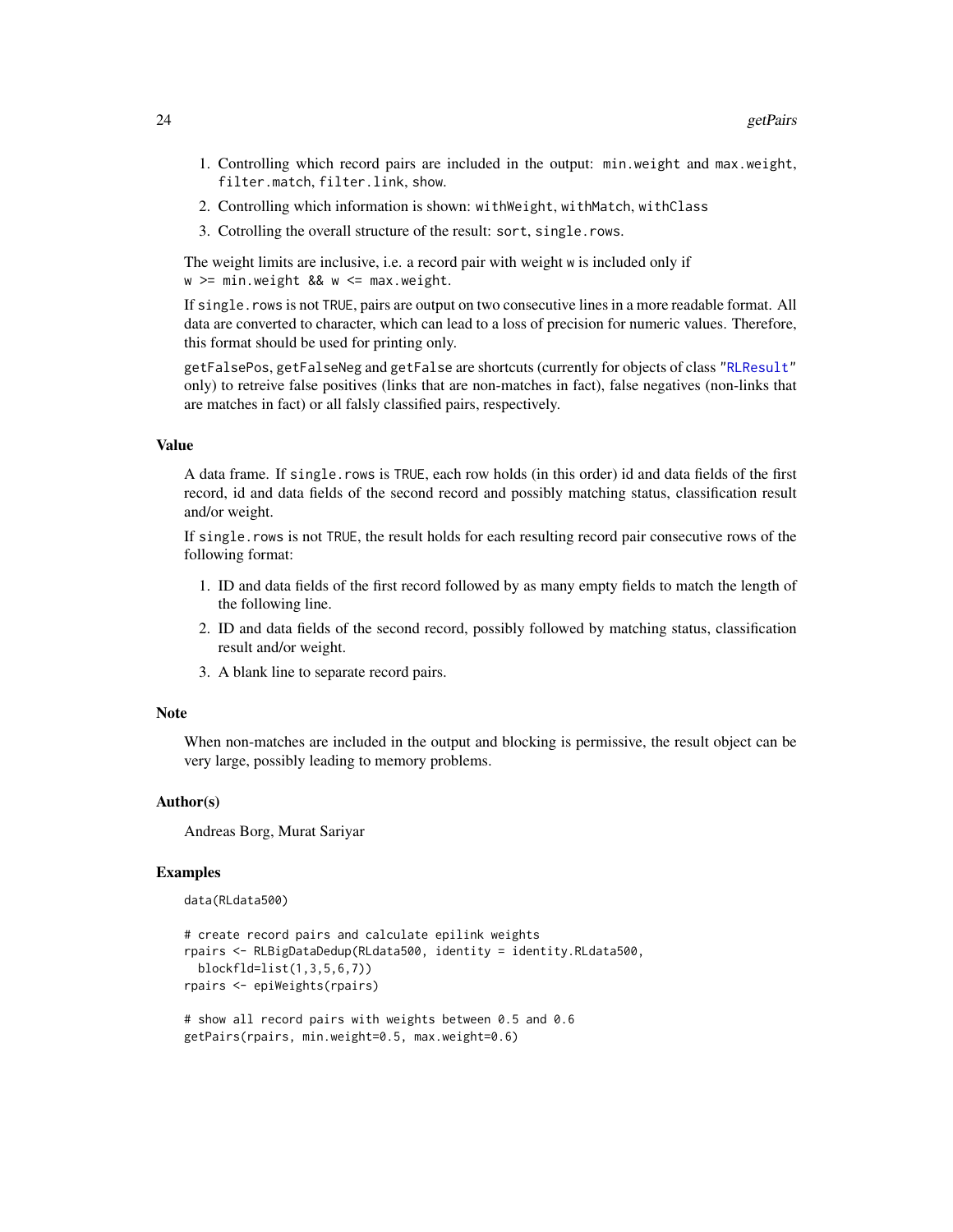### <span id="page-24-0"></span>getParetoThreshold 25

```
# show only matches with weight <= 0.5
getPairs(rpairs, max.weight=0.5, filter.match="match")
# classify with one threshold
result <- epiClassify(rpairs, 0.5)
# show all links, do not show classification in the output
getPairs(result, filter.link="link", withClass = FALSE)
# see wrongly classified pairs
getFalsePos(result)
getFalseNeg(result)
```
<span id="page-24-1"></span>getParetoThreshold *Estimate Threshold from Pareto Distribution*

### **Description**

Calculates a classification threshold based on a generalized Pareto distribution (GPD) fitted to the weights distribution of the given data pairs.

### Usage

```
getParetoThreshold(rpairs, quantil = 0.95, interval = NA)
## S4 method for signature 'RecLinkData'
getParetoThreshold(rpairs, quantil = 0.95, interval = NA)## S4 method for signature 'RLBigData'
getParetoThreshold(rpairs, quantil = 0.95, interval = NA)
```
### Arguments

| rpairs   | A "ReclinkData" or "RLBigData" object with weights. The data for which to<br>compute a threshold. |
|----------|---------------------------------------------------------------------------------------------------|
| quantil  | A real number between 0 and 1. The quantil which to compute.                                      |
| interval | A numeric vector denoting the interval on which to fit a GPD.                                     |

# Details

This threshold calculation is based on the assumption that the distribution of weights exihibit a 'fat tail' which can be fitted by a generalized Pareto distribution (GPD). The limits of the interval which is subject to the fitting are usually determined by reviewing a mean residual life plot of the data. If the limits are not externally supplied, a MRL plot is displayed from which the endpoints can be selected by mouse input. If only one endpoint is selected or supplied, the greater endpoint is set to the maximum weight.

A suitable interval is characterized by a relatively long, approximately linear segment of the plot.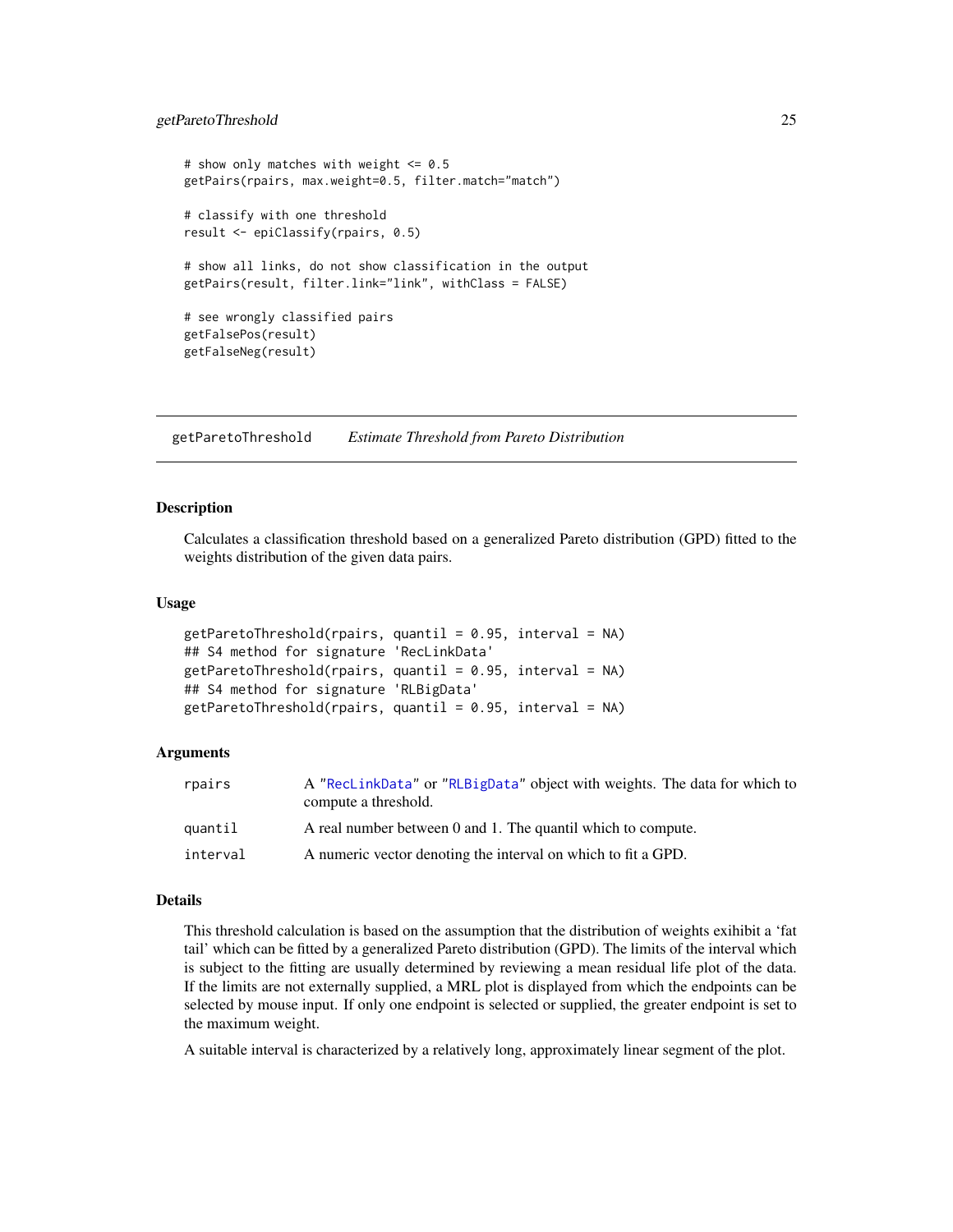# Value

A classification threshold.

# Note

The quality of matching varies, poor results can occur in some cases. Evaluate carefully before applying to a real case.

### Author(s)

Andreas Borg, Murat Sariyar

### References

Sariyar M., Borg A. and Pommerening M.: Controlling false match rates in record linkage using extreme value theory. Journal of Biomedical Informatics (article in press), [http://dx.doi.org/](http://dx.doi.org/10.1016/j.jbi.2011.02.008) [10.1016/j.jbi.2011.02.008](http://dx.doi.org/10.1016/j.jbi.2011.02.008).

### See Also

[emWeights](#page-11-1) and [epiWeights](#page-14-1) for calculating weights, [emClassify](#page-9-1) and [epiClassify](#page-12-1) for classifying with the returned threshold.

# Examples

```
data(RLdata500)
rpairs=compare.dedup(RLdata500, identity=identity.RLdata500, strcmp=TRUE,
 blockfld=list(1,3,5:7))
rpairs=epiWeights(rpairs)
# leave out argument interval to choose from plot
## Not run: threshold=getParetoThreshold(rpairs,interval=c(0.68, 0.79))
## Not run: summary(epiClassify(rpairs,threshold))
```
getTable-methods *Build contingency table*

### Description

Builds a contingency table for a linkage result with counts for each combination of real matching status and predicted result.

# Methods

signature(object = "RecLinkResult") Method for S3 result sets. signature(object = "RLResult") Method for S4 result sets (big data sets).

<span id="page-25-0"></span>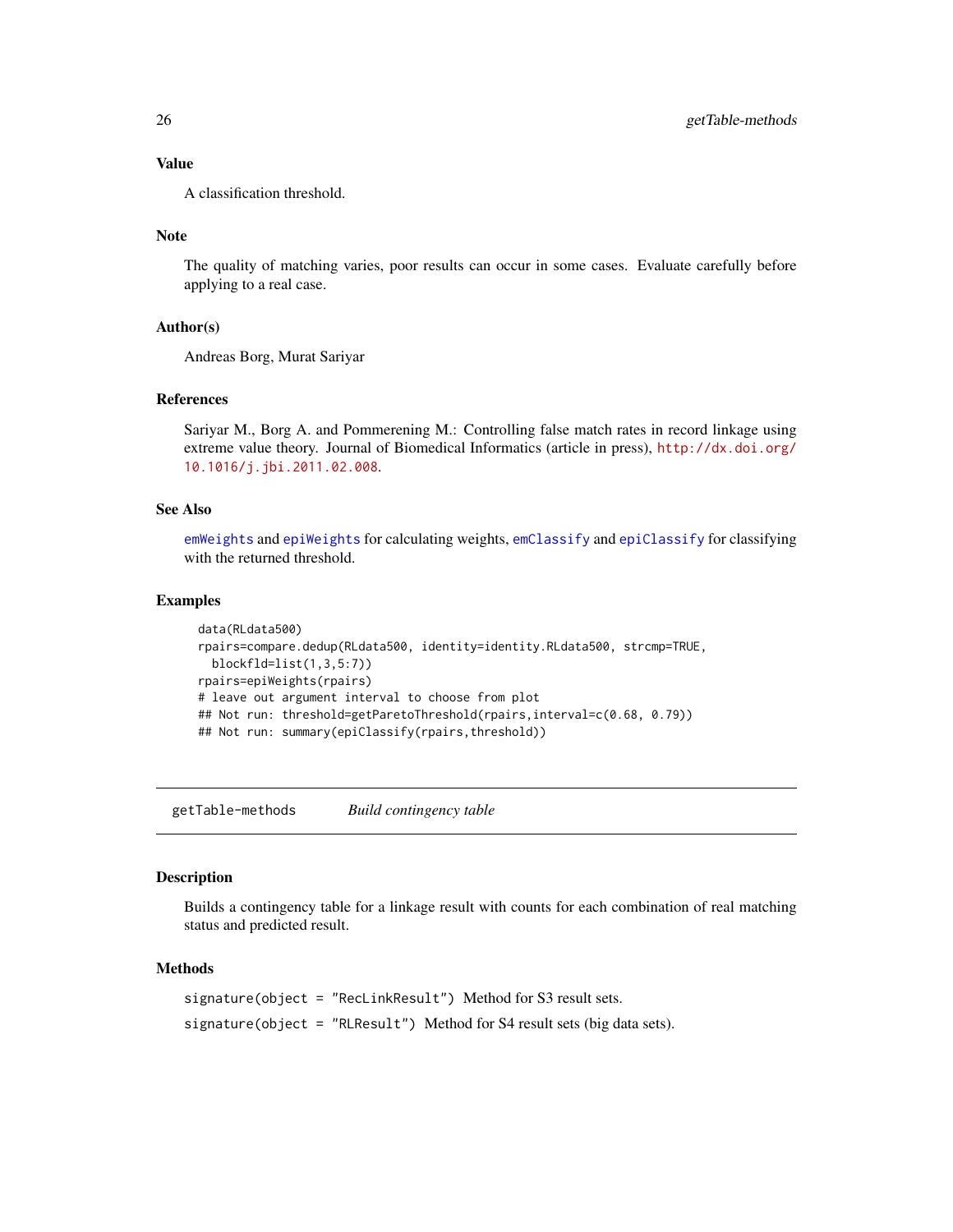<span id="page-26-0"></span>

Fits a Pareto distribution to the distribution of weights and calculates a quantile on the fitted model as classification threshold.

#### Usage

 $gp dEst(Wdata, thresh = -Inf, quantil = 0.95)$ 

# Arguments

| Wdata   | A numeric vector representing weights of record pairs. |
|---------|--------------------------------------------------------|
| thresh  | Threshold for exceedances.                             |
| quantil | A real number between 0 and 1. The desired quantil.    |

# Details

The weights that exceed thresh are fitted to a generalized Pareto distribution (GPD). The estimated parameters shape and scale are used to calculate a classification threshold by the formula

$$
thresh + \frac{scale}{shape}((\frac{n}{k}(1 - quantil))^{-shape} - 1)
$$

where  $n$  is the total number of weights and  $k$  the number of exceedances.

# Value

A real number representing the resulting classification threshold. It is assured that the threshold lies in a reasonable range.

### Author(s)

Murat Sariyar

# See Also

[getParetoThreshold](#page-24-1) for user-level function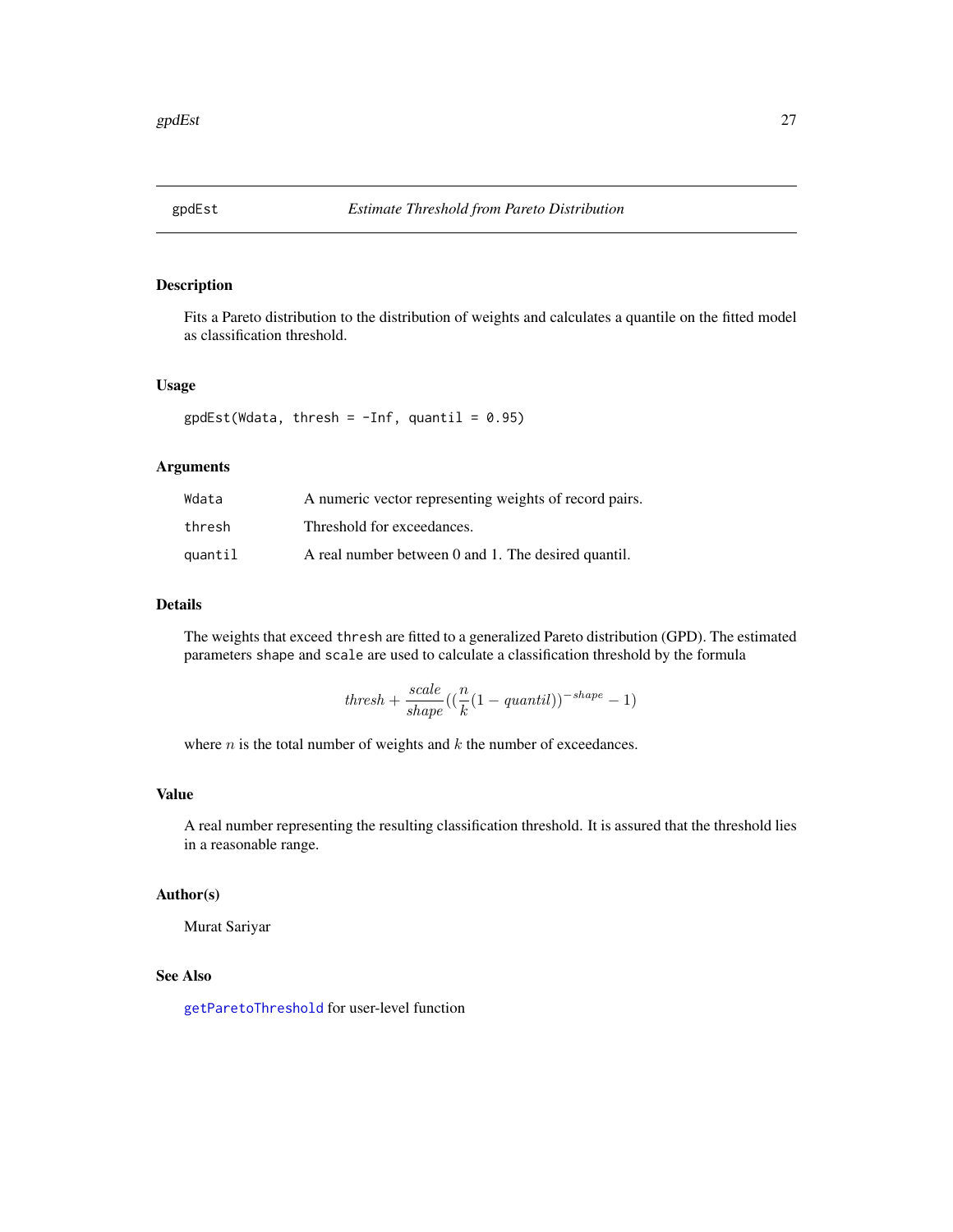<span id="page-27-0"></span>

Shortcut for identical(x,FALSE)

# Usage

isFALSE(x)

# Arguments

x Any object

# Value

Returns TRUE if x is identical to FALSE, FALSE otherwise.

# Author(s)

Andreas Borg

<span id="page-27-1"></span>mygllm *Generalized Log-Linear Fitting*

# Description

Fits a log-linear model for collapsed contingency tables.

# Usage

```
mygllm(y, s, X, maxit = 1000, tol = 1e-05, E = rep(1, length(s)))
```
# Arguments

| У            | Vector of observed cell frequencies.                                                                    |
|--------------|---------------------------------------------------------------------------------------------------------|
| <sub>S</sub> | Scatter matrix. s[i] is the cell in the observed array that corresponds to cell i in<br>the full array. |
| X            | Design matrix.                                                                                          |
| maxit        | Maximum number of iterations.                                                                           |
| tol          | Convergence parameter.                                                                                  |
| F            | Full contingency table. Should be initialized with either ones or a priori esti-<br>mates.              |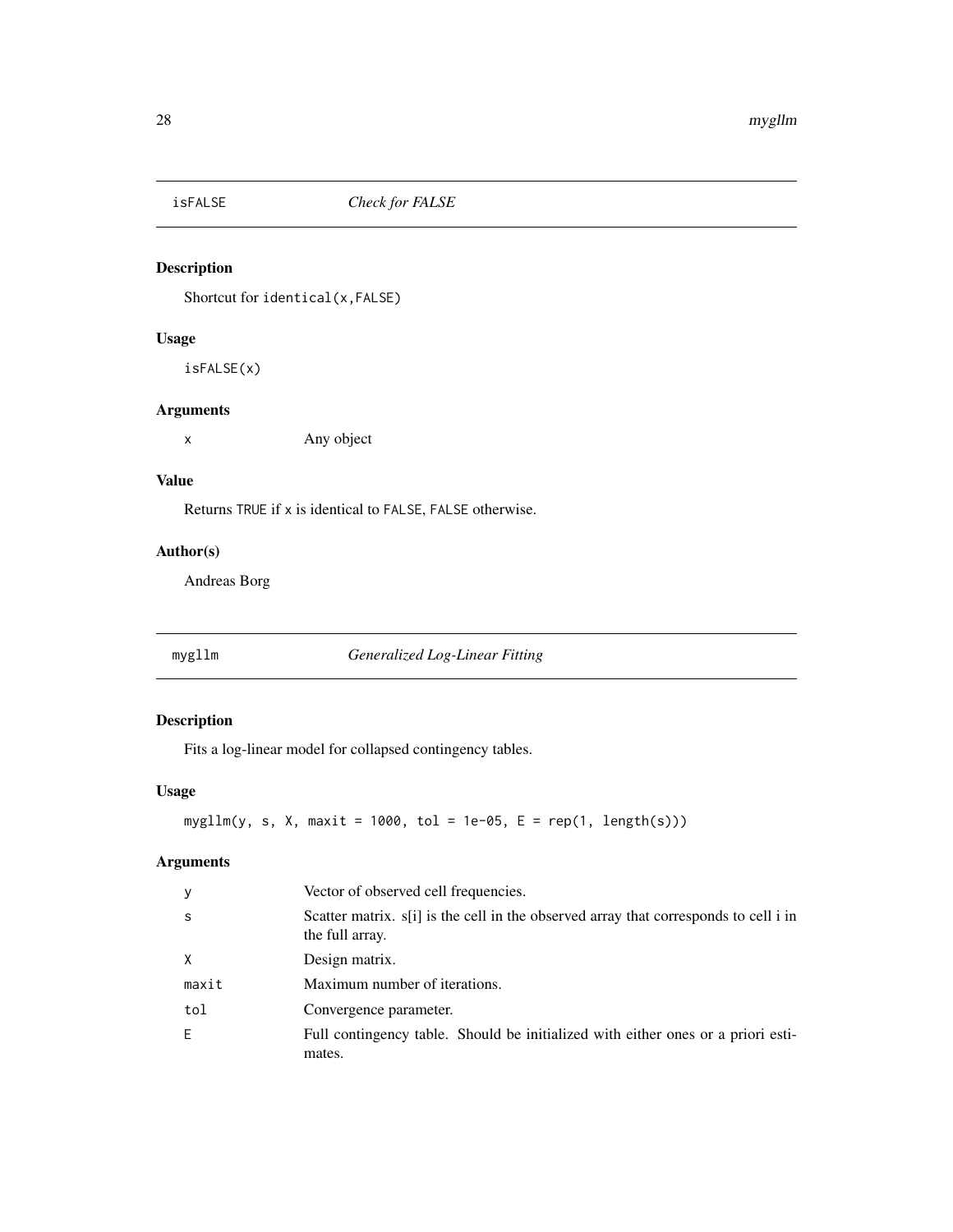# <span id="page-28-0"></span>Details

This is an implementation and extension of the algorithm published by Haber (1984). It also incorporates ideas of David Duffy (see references).

A priori estimates of the full contingency table can be given as start values by argument E. This can reduce execution time significantly.

# Value

Estimated full contingency table.

# Author(s)

Andreas Borg, Murat Sariyar

### References

Michael Haber, Algorithm AS 207: Fitting a General Log-Linear Model, in: Applied Statistics 33 (1984) No. 3, 358–362.

David Duffy: gllm: Generalised log-linear model. R package version 0.31. [https://cran.](https://cran.r-project.org/package=gllm) [r-project.org/package=gllm](https://cran.r-project.org/package=gllm)

### See Also

[emWeights](#page-11-1), which makes use of log-linear fitting for weight calculation.

optimalThreshold *Optimal Threshold for Record Linkage*

### Description

Calculates the optimal threshold for weight-based Record Linkage.

### Usage

```
optimalThreshold(rpairs, my = NaN, ny = NaN)
## S4 method for signature 'RecLinkData'
optimalThreshold(rpairs, my = NaN, ny = NaN)
## S4 method for signature 'RLBigData'
optimalThreshold(rpairs, my = NaN, ny = NaN)
```
### Arguments

| rpairs | Record pairs for which to calculate a threshold.                     |
|--------|----------------------------------------------------------------------|
| mv     | A real value in the range $[0,1]$ . Error bound for false positives. |
| n۷     | A real value in the range $[0,1]$ . Error bound for false negatives. |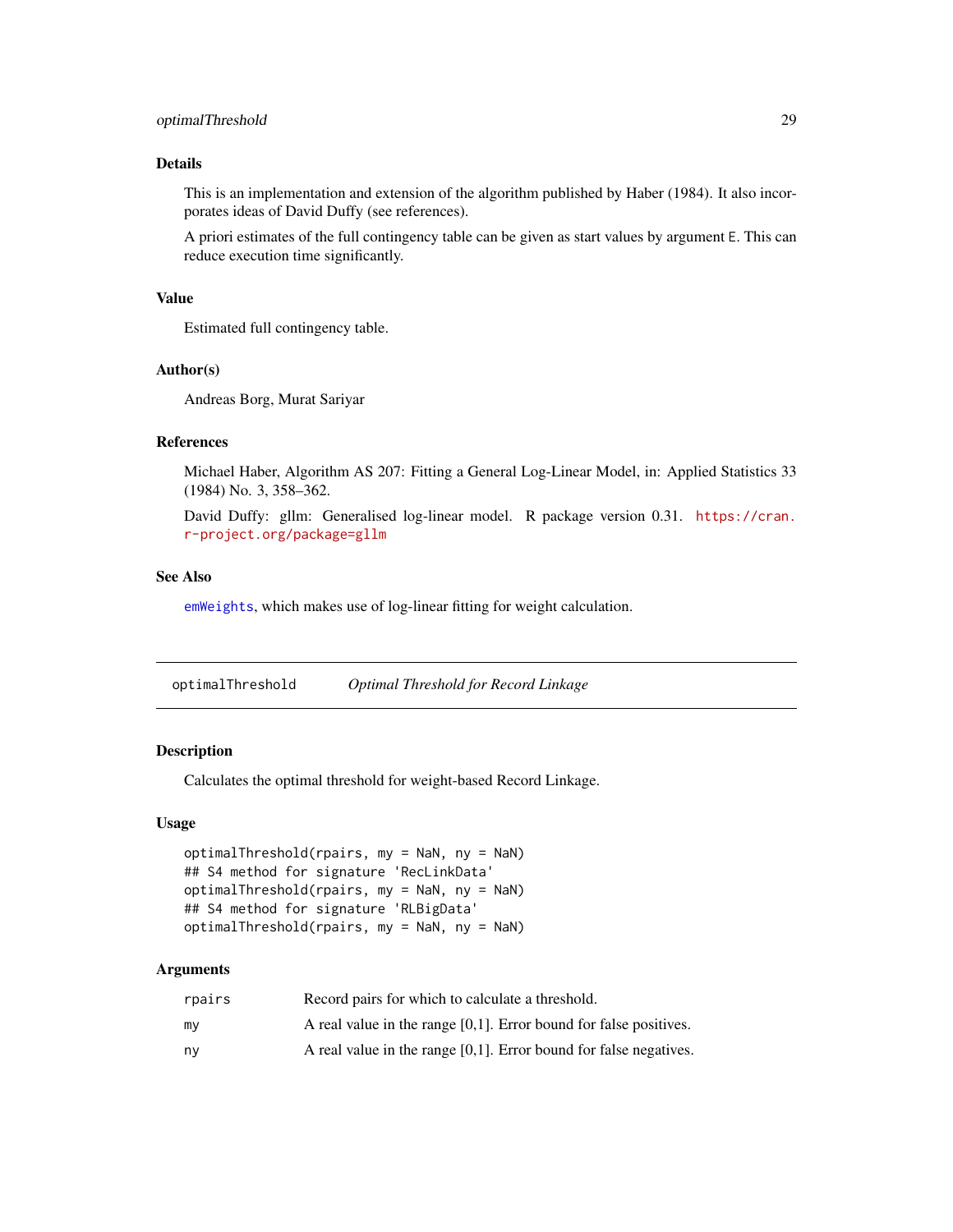# Details

Weights must have been calculated for rpairs, for example by [emWeights](#page-11-1) or [epiWeights](#page-14-1). The true match result must be known for rpairs, mostly this is provided through the identity argument of [compare.\\*](#page-5-1)

For the following, it is assumed that all records with weights greater than or equal to the threshold are classified as links, the remaining as non-links. If no further arguments are given, a threshold which minimizes the absolute number of misclassified record pairs is returned. If my is supplied (ny is ignored in this case), a threshold is picked which maximizes the number of correctly classified links while keeping the ratio of false links to the total number of links below or equal my. If ny is supplied, the number of correct non-links is maximized under the condition that the ratio of falsely classified non-links to the total number of non-links does not exceed ny.

Two seperate runs of optimalThreshold with values for my and ny respectively allow for obtaining a lower and an upper threshold for a three-way classification approach (yielding links, non-links and possible links).

#### Value

A numeric value, the calculated threshold.

# Author(s)

Andreas Borg, Murat Sariyar

### See Also

[emWeights](#page-11-1) [emClassify](#page-9-1) [epiWeights](#page-14-1) [epiClassify](#page-12-1)

## Examples

```
# create record pairs
data(RLdata500)
p=compare.dedup(RLdata500,identity=identity.RLdata500, strcmp=TRUE,
 strcmpfun=levenshteinSim)
# calculate weights
p=epiWeights(p)
# split record pairs in two sets
l=splitData(dataset=p, prop=0.5, keep.mprop=TRUE)
# get threshold from training set
threshold=optimalThreshold(l$train)
# classify remaining data
summary(epiClassify(l$valid,threshold))
```
<span id="page-29-0"></span>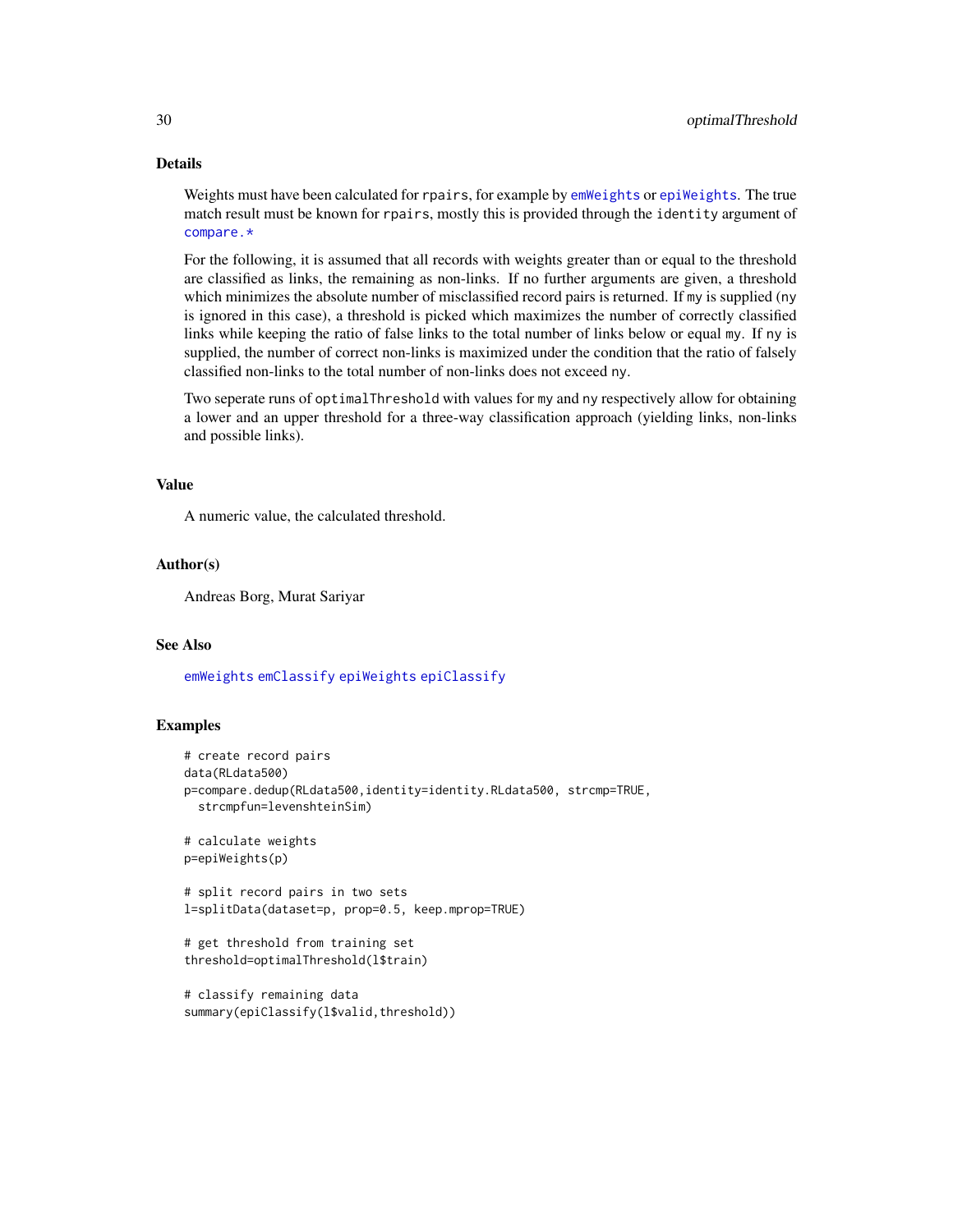<span id="page-30-2"></span><span id="page-30-1"></span><span id="page-30-0"></span>

Interface to phonetic coding functions.

# Usage

pho\_h(str) soundex(str)

### **Arguments**

str A character vector or matrix. Factors are converted to character.

# Details

Translates its argument to a phonetic code. pho\_h by Jörg Michael (see references) is intended for German language and normalizes umlauts and accent characters. soundex is a widespread algorithm for English names. This implementation can only handle common characters. Both algorithms strip off non-alphabetical characters, with the exception that numbers are left unchanged by pho\_h.

The C code for soundex was taken from PostgreSQL 8.3.6.

# Value

A character vector or matrix with the same size and dimensions as str, containing its phonetic encoding.

### Author(s)

Andreas Borg (R interface only)

# References

Jörg Michael, Doppelgänger gesucht – Ein Programm für kontextsensitive phonetische Textumwandlung, in: c't 1999, No. 25, pp. 252–261. The Source code is published (under GPL) at [http:](http://www.heise.de/ct/ftp/99/25/252/) [//www.heise.de/ct/ftp/99/25/252/](http://www.heise.de/ct/ftp/99/25/252/).

# See Also

[jarowinkler](#page-48-1) and [levenshteinSim](#page-48-1) for string comparison.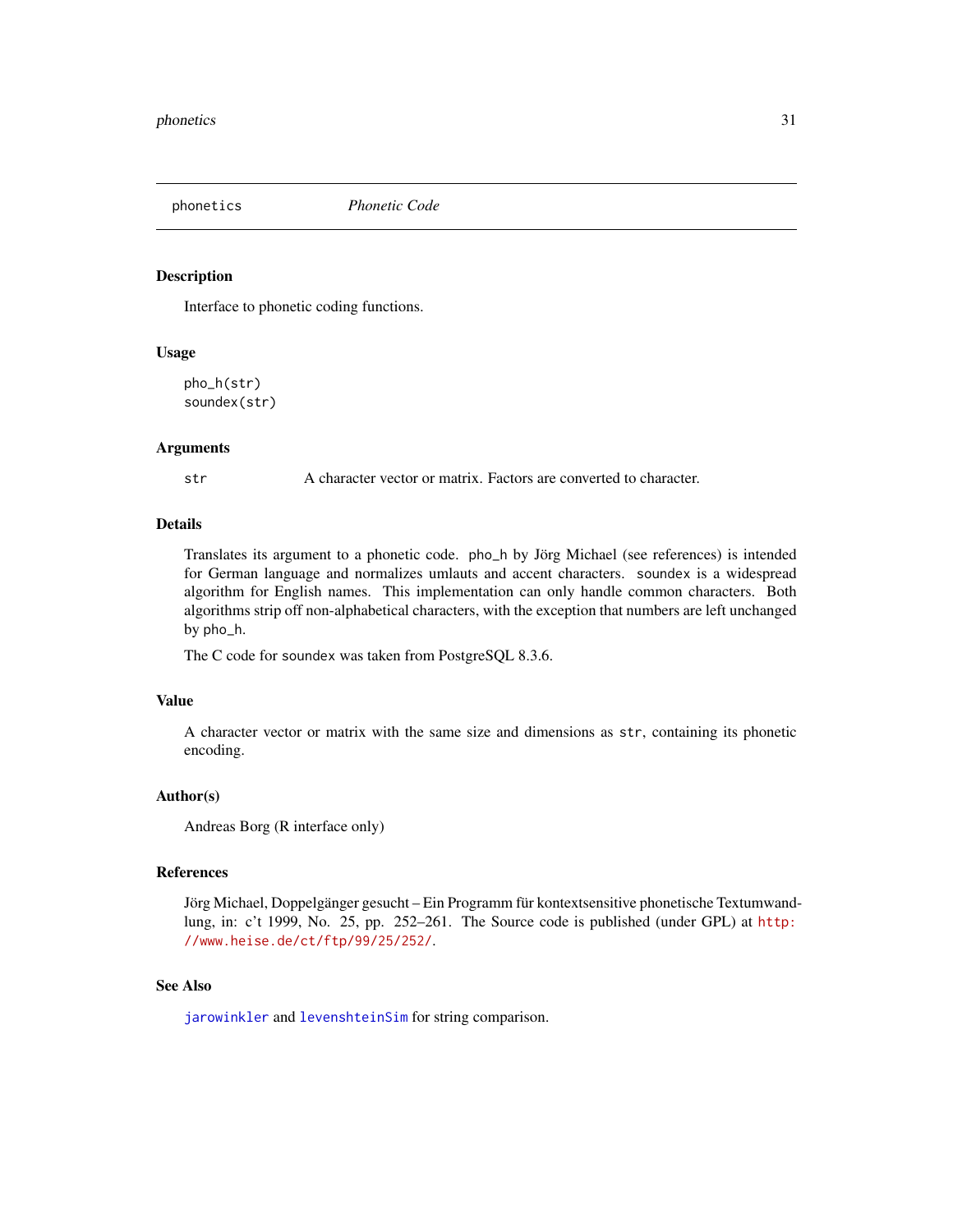<span id="page-31-0"></span>S4 wrapper for S3 class with the same name, which has the same structure as a [RecLinkData](#page-33-1) object plus the following components:

- prediction Linkage result. Coded as a factor with levels "N" for non-links, "P" for possible links and "L" for links.
- attrNames Column names of the set of comparison patterns.

### Objects from the Class

Objects of the S3 class are created by classification functions, such as [classifySupv](#page-2-1) or [emClassify](#page-9-1)

# **Slots**

.S3Class: Object of class "character".

# Extends

```
Class "oldClass", directly.
```
# Methods

```
classifySupv signature(model = "RecLinkClassif", newdata = "RecLinkData")
classifySupv signature(model = "RecLinkClassif", newdata = "RLBigData")
```
# Author(s)

Andreas Borg, Murat Sariyar

### Examples

```
showClass("RecLinkClassif")
```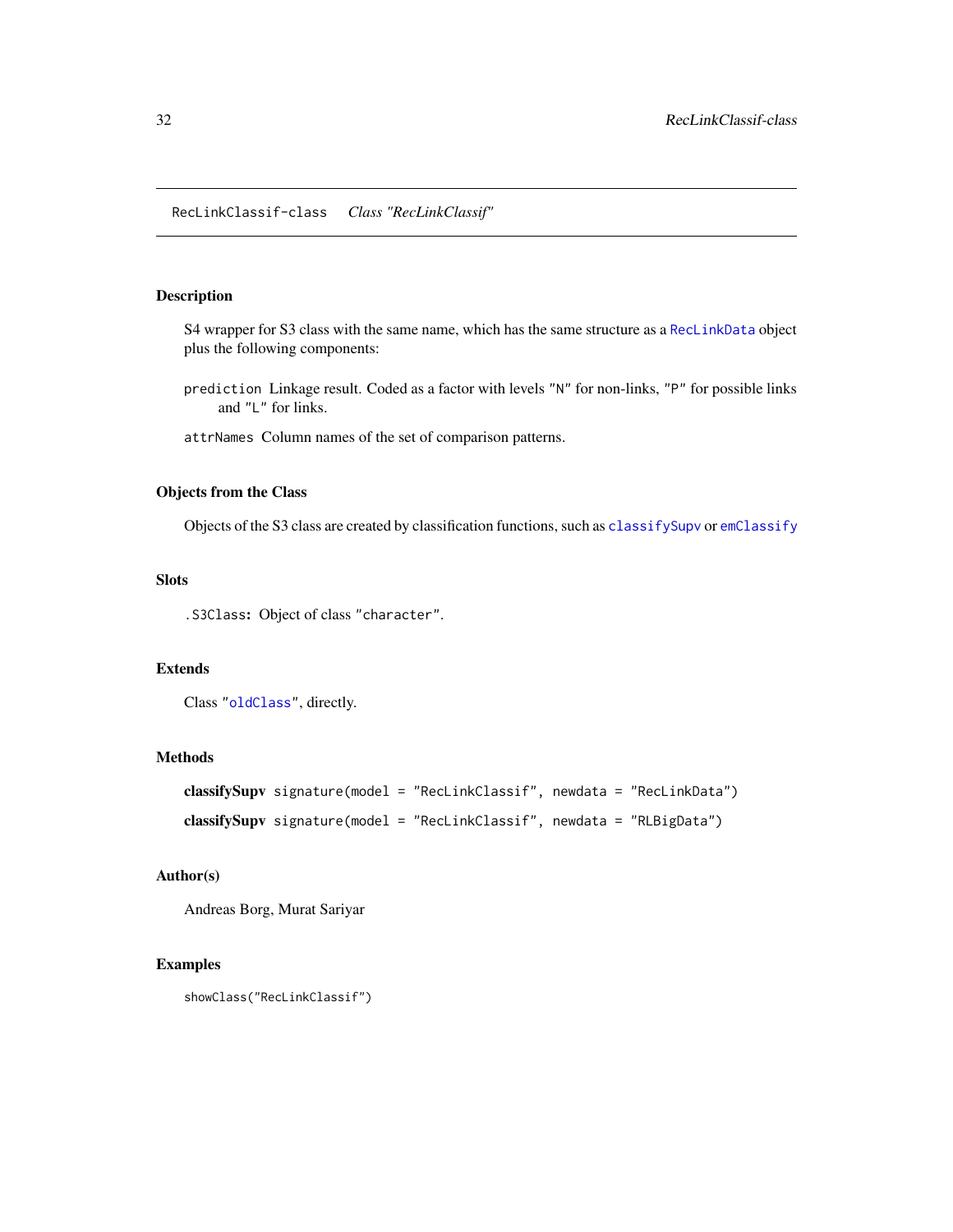<span id="page-32-1"></span><span id="page-32-0"></span>S4 wrapper for S3 class ["RecLinkData"](#page-33-1).

# Objects from the Class

Objects of the S3 class are created by the comparison functions [compare.\\*](#page-5-1). The S4 class is virtual and exists solely for internal usage in method signatures.

# Slots

.S3Class: Internal slot.

See ["RecLinkData"](#page-33-1) for the structure of the S3 class.

# Extends

Class ["oldClass"](#page-0-0), directly.

### Methods

Use getMethods(classes = "RecLinkData") to list the methods defined for this class.

#### Author(s)

Andreas Borg, Murat Sariyar

# See Also

["RecLinkData"](#page-33-1) for the structure of the S3 class. [compare.dedup](#page-5-1), which creates objects of this class. ["RLBigData"](#page-36-1), an alternative data structure suitable for big data sets.

# Examples

showClass("RecLinkData")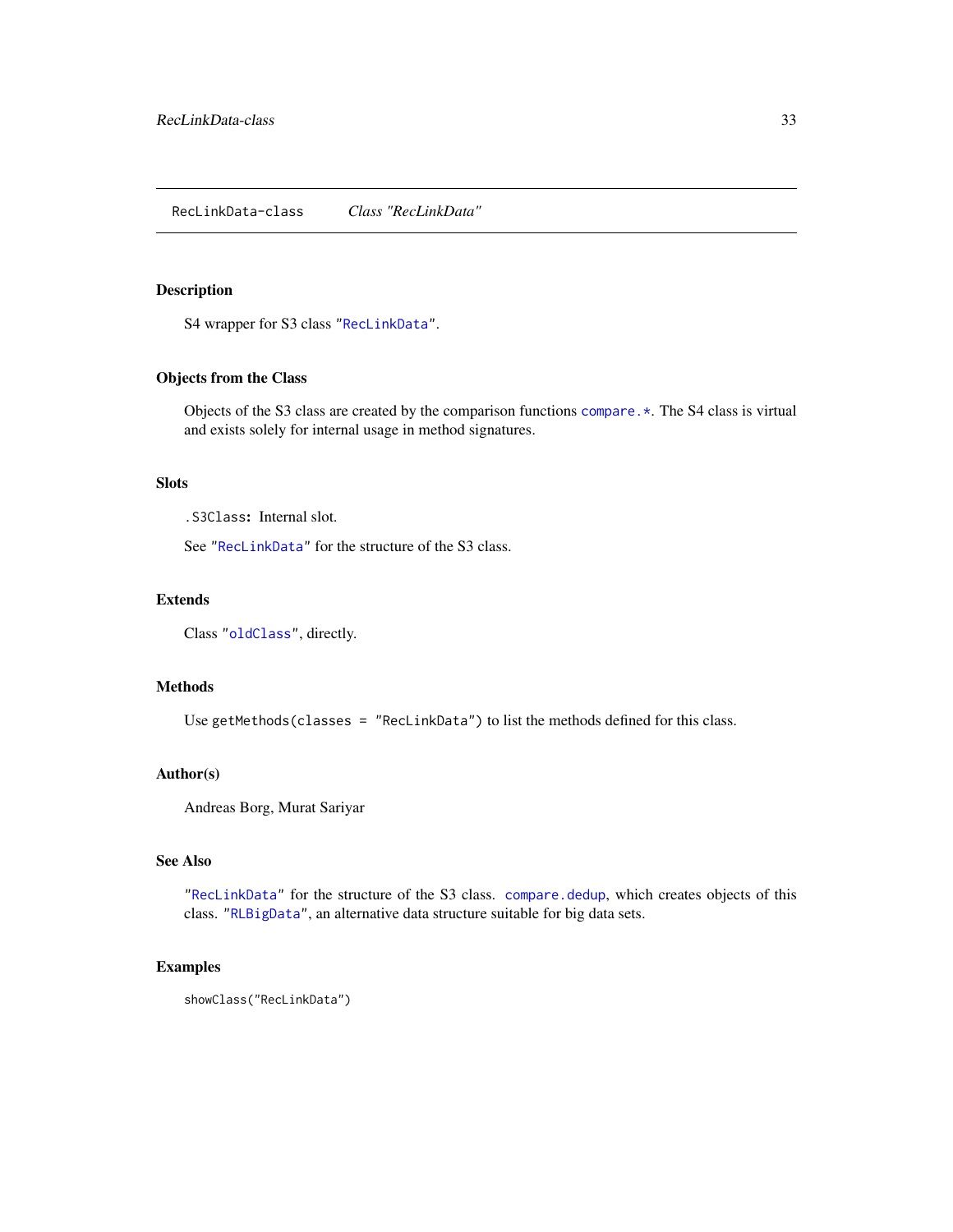<span id="page-33-2"></span><span id="page-33-0"></span>RecLinkData.object *Record Linkage Data Object*

### <span id="page-33-1"></span>Description

S3 class representing information about record pairs for Record Linkage, as returned by functions [compare.dedup](#page-5-1) and [compare.linkage](#page-5-1).

#### Value

A list with at least the following elements:

- data (for type = "deduplication": Object of class "data.frame". Data frame of original records.
- data1, data2 (for type = "linkage": Objects of class "data.frame". Data frames of original records.
- pairs: Object of class "data.frame" Data frame of data pairs. Each row represents the comparison pattern of two records, identified by columns id1 and id2. The other columns contain for each considered attribute a real number in the range [0..1] representing the degree of similarity. These columns are named according to the respective columns in data. The last column contains the matching status of the pair, coded as 1 for a match or 0 for a non-match.
- frequencies: Object of class "numeric" Numeric vector with average frequency of values for each column included in pairs (reciprocal of number of distinct values).
- type: Object of class "character" Identifies whether a linkage ("linkage") or a deduplication ("deduplication") project is represented.
- .S3class: Internal slot.

The following elements are optional:

- M: Object of class "numeric" Vector of m-probabilities as calculated by [emWeights](#page-11-1).
- U: Object of class "numeric" Vector of u-probabilities as calculated by [emWeights](#page-11-1).
- W: Object of class "numeric" Vector of log-likelihood weights as calculated by [emWeights](#page-11-1), corresponding to binary comparison patterns as created by [bincombinations](#page-0-0).
- Wdata: Object of class "numeric" Vector of log-likelihood weights as calculated by [emWeights](#page-11-1), corresponding to the rows of pairs.

#### Author(s)

Andreas Borg, Murat Sariyar

### See Also

["RecLinkData"](#page-32-1) for the S4 representation. [compare.dedup](#page-5-1), which creates objects of this class. ["RLBigData"](#page-36-1), an alternative data structure suitable for big data sets.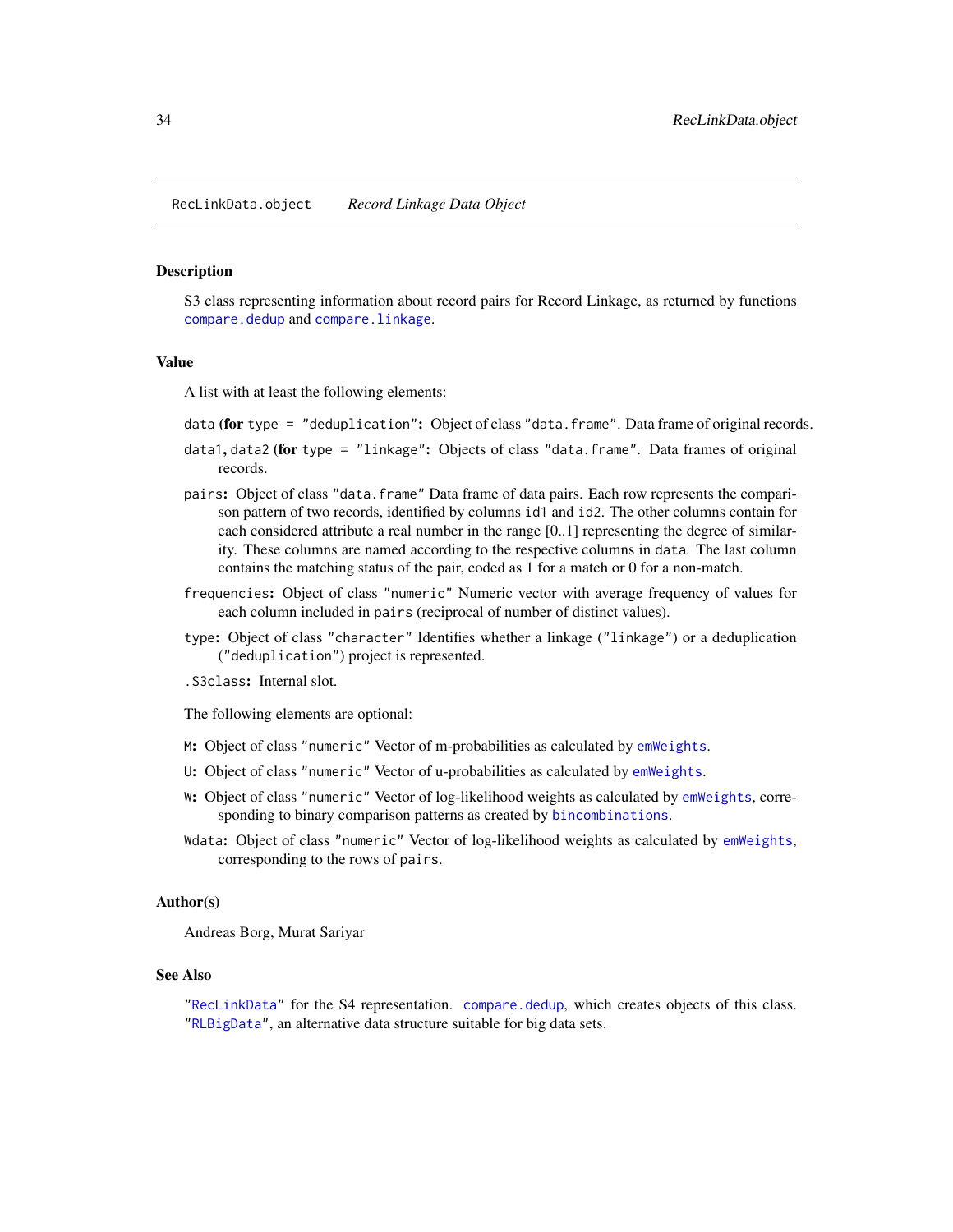<span id="page-34-1"></span><span id="page-34-0"></span>S4 wrapper for S3 class ["RecLinkResult"](#page-35-1).

### Objects from the Class

Object of the S3 class are created by classification functions, such as [classifySupv](#page-2-1) and [emClassify](#page-9-1). The S4 class is virtual and exists solely for internal usage in method signatures.

# **Slots**

.S3Class: Internal slot.

See ["RecLinkResult"](#page-35-1) for the structure of the S3 class.

# Extends

Class ["RecLinkData"](#page-32-1), directly. Class ["oldClass"](#page-0-0), by class "RecLinkData", distance 2.

#### Methods

%append% signature( $x =$  "RecLinkResult",  $y =$  "RecLinkResult") getErrorMeasures signature(object="RecLinkResult") getTable signature(object="RecLinkResult")

# Author(s)

Andreas Borg, Murat Sariyar

# See Also

["RecLinkResult"](#page-35-1) for the structure of the S3 class. ["RLResult"](#page-43-1), the equivalent data structure for big data sets.

### Examples

showClass("RecLinkResult")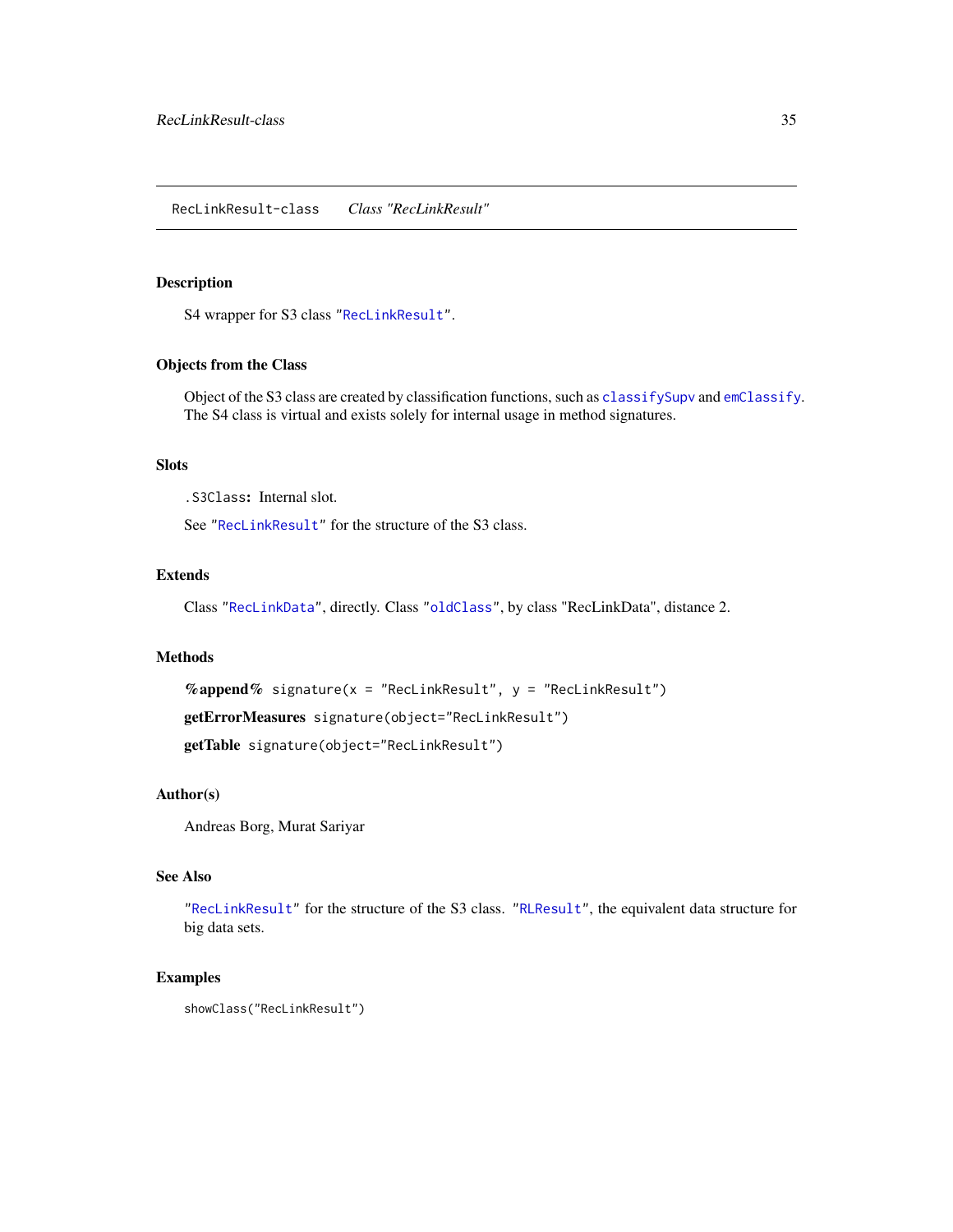<span id="page-35-0"></span>RecLinkResult.object *Record Linkage Result Object*

# <span id="page-35-1"></span>Description

S3 class representing information about the classification result of a Record Linkage procedure and the data from which this result is derived.

# Value

A list with all mandatory and optional elements of class ["RecLinkData"](#page-33-1) plus the following:

prediction: Object of class "factor" Classification of each record, corresponding to the record pairs stored in component pairs. Levels are:

- "N" for non-links.
- "P" for possible links,
- "L" for links,

# Author(s)

Andreas Borg, Murat Sariyar

# See Also

["RecLinkResult"](#page-34-1) for the S4 representation. ["RecLinkData"](#page-33-1) for the superclass. ["RLResult"](#page-43-1), the equivalent data structure for big data sets.

resample *Safe Sampling*

### Description

Performs sampling without replacement while avoiding undesired behaviour if x has length 1. See documentation of [sample](#page-0-0).

#### Usage

resample(x, size, ...)

# Arguments

| x                       | A vector from which to sample.                       |
|-------------------------|------------------------------------------------------|
| size                    | A non-negative number giving the size of the sample. |
| $\cdot$ $\cdot$ $\cdot$ | Further arguments to sample.                         |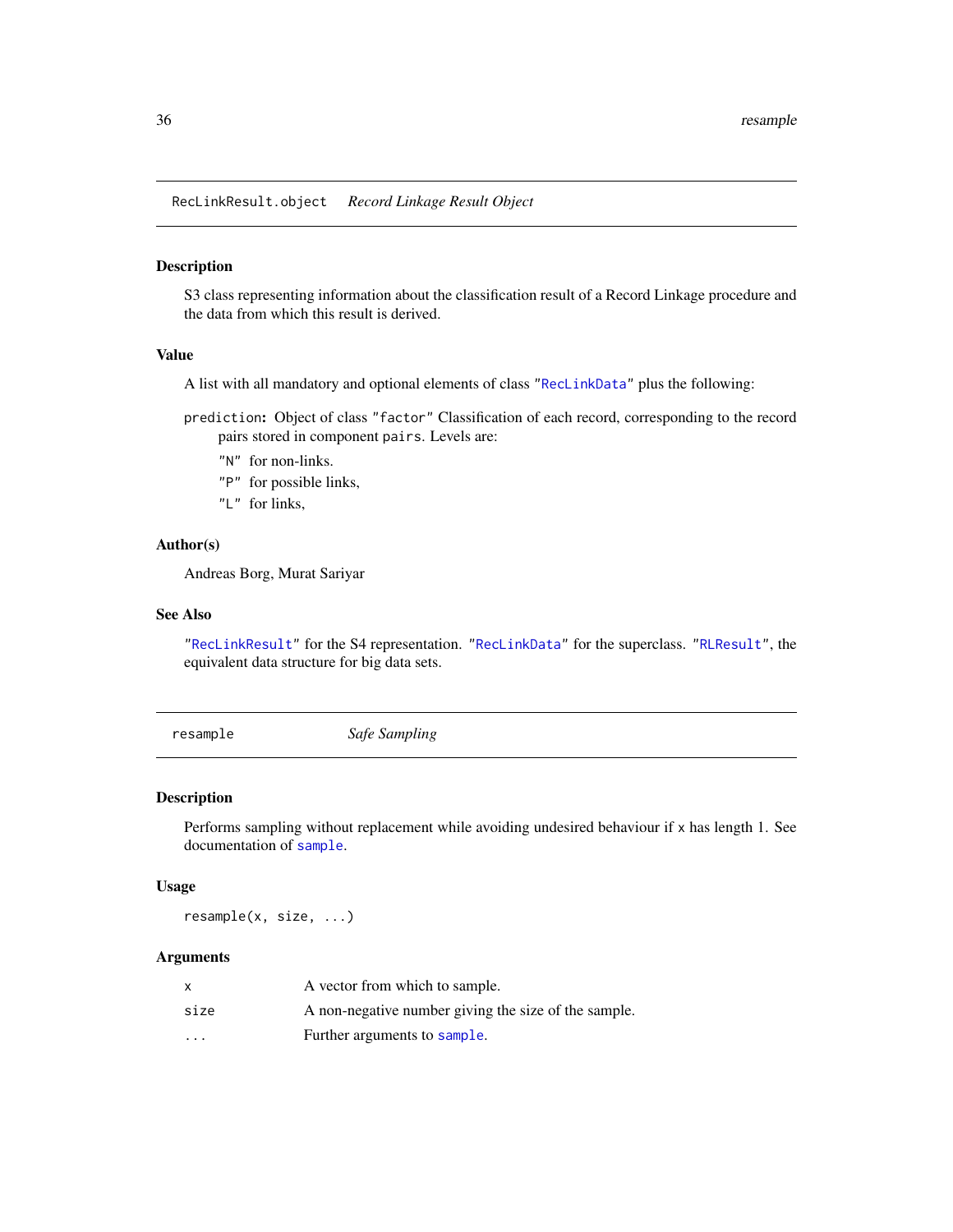<span id="page-36-1"></span><span id="page-36-0"></span>RLBigData-class *Class "RLBigData"*

#### Description

Abstract class for big data sets.

#### Objects from the Class

A virtual Class: No objects may be created from it.

# Slots in "RLBigData"

- frequencies: Object of class "numeric". Average frequency of values for each column of the underlying data (1 / of number of distinct values)
- blockFld: Object of class "list". Blocking definiton. See documentation for [constructor func](#page-37-1)[tions](#page-37-1) for details.
- excludeFld: Object of class "numeric". Indices of attributes which are not considered for comparison.
- strcmpFld: Object of class "numeric". Indices of attributes on which a string comparator is executed.
- strcmpFun: Object of class "character". String representing the string comparison function.
- phoneticFld: Object of class "numeric". Indices of attributes on which a phonetic code is generated.
- phoneticFun: Object of class "character". String representing the phonetic coding function.
- drv: Object of class "DBIDriver". Database driver.
- con: Object of class "DBIConnection". Database connection.

### Methods

```
begin signature(x = "RLBigData")classifySupv signature(model = "RecLinkClassif", newdata = "RLBigData")
clear signature(x = "RLBigData")clone signature(object = "RLBigData")
emClassify signature(rpairs = "RLBigData")
emWeights signature(rpairs = "RLBigData")
epiClassify signature(rpairs = "RLBigData")
epiWeights signature(rpairs = "RLBigData")
getDbFile signature(object = "RLBigData")
getFrequencies signature(x = "RLBigData")
getMatchCount signature(object = "RLBigData")
```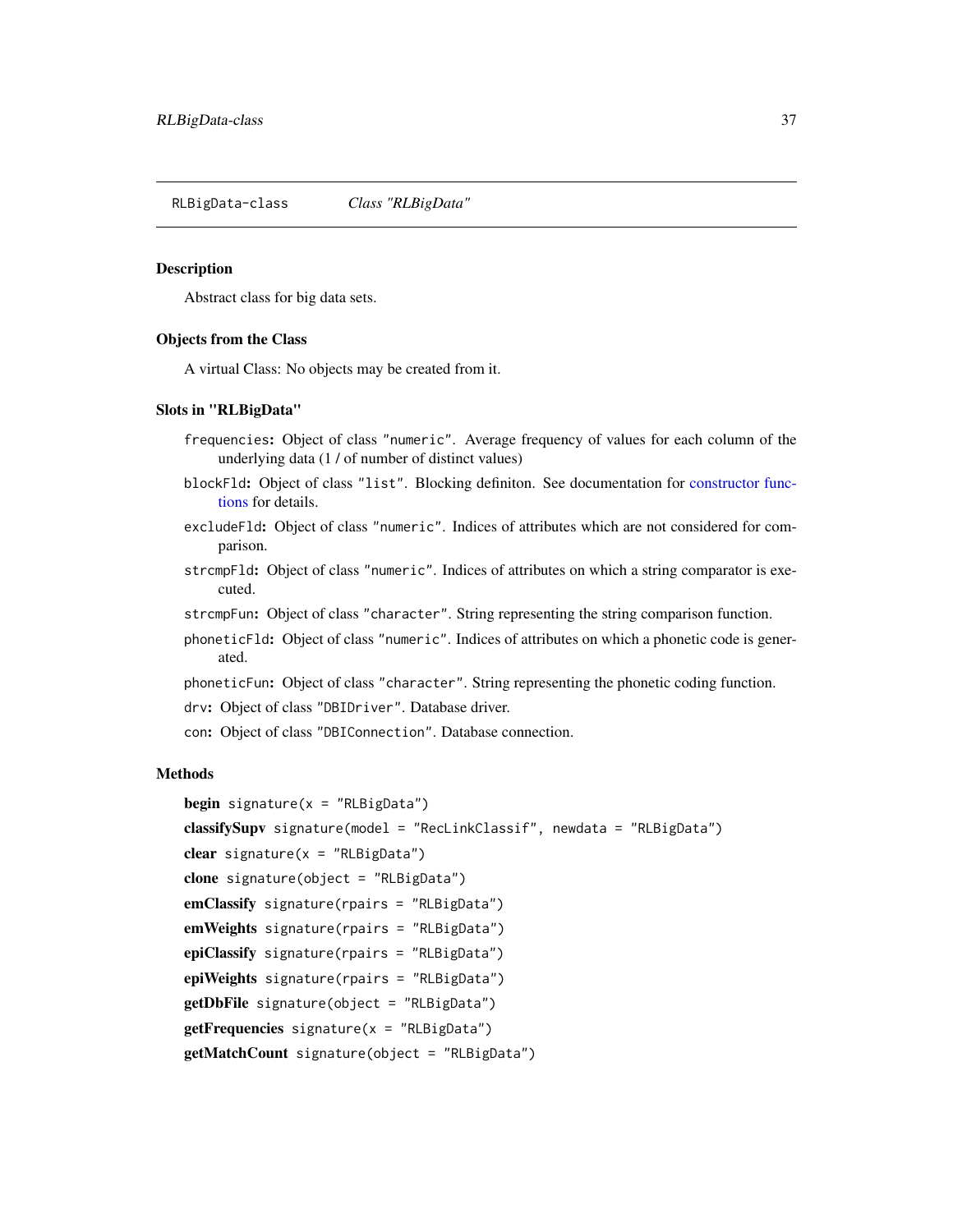```
getNACount signature(object = "RLBigData")
getPairs signature(object = "RLBigData")
getPatternCounts signature(x = "RLBigData")
getSQLStatement signature(object = "RLBigData")
nextPairs signature(x = "RLBigData")saveRLObject signature(object = "RLBigData")
show signature(object = "RLBigData")
```
# Author(s)

Andreas Borg

# See Also

Non-abstract subclasses ["RLBigDataDedup"](#page-40-1) and ["RLBigDataLinkage"](#page-41-1) with constructors [RLBigDataDedup](#page-37-1) and [RLBigDataLinkage](#page-37-2).

### Examples

```
showClass("RLBigData")
```
<span id="page-37-1"></span>RLBigDataDedup *Constructors for big data objects.*

## <span id="page-37-2"></span>Description

These are constructors which initialize a record linkage setup for big datasets, either deduplication of one (RLBigDataDedup) or linkage of two datasets (RLBigDataLinkage).

### Usage

```
RLBigDataDedup(dataset, identity = NA, blockfld = list(), exclude = numeric(0),
  strom = numeric(0), stromfunc = "jarowinkler", phonetic = numeric(0),
 phonfun = "pho_h")RLBigDataLinkage(dataset1, dataset2, identity1 = NA, identity2 = NA,
 blockfld = list(), exclude = numeric(0), strcmp = numeric(0),
  strcmpfun = "jarowinkler", phonetic = numeric(0), phonfun = "pho_h")
```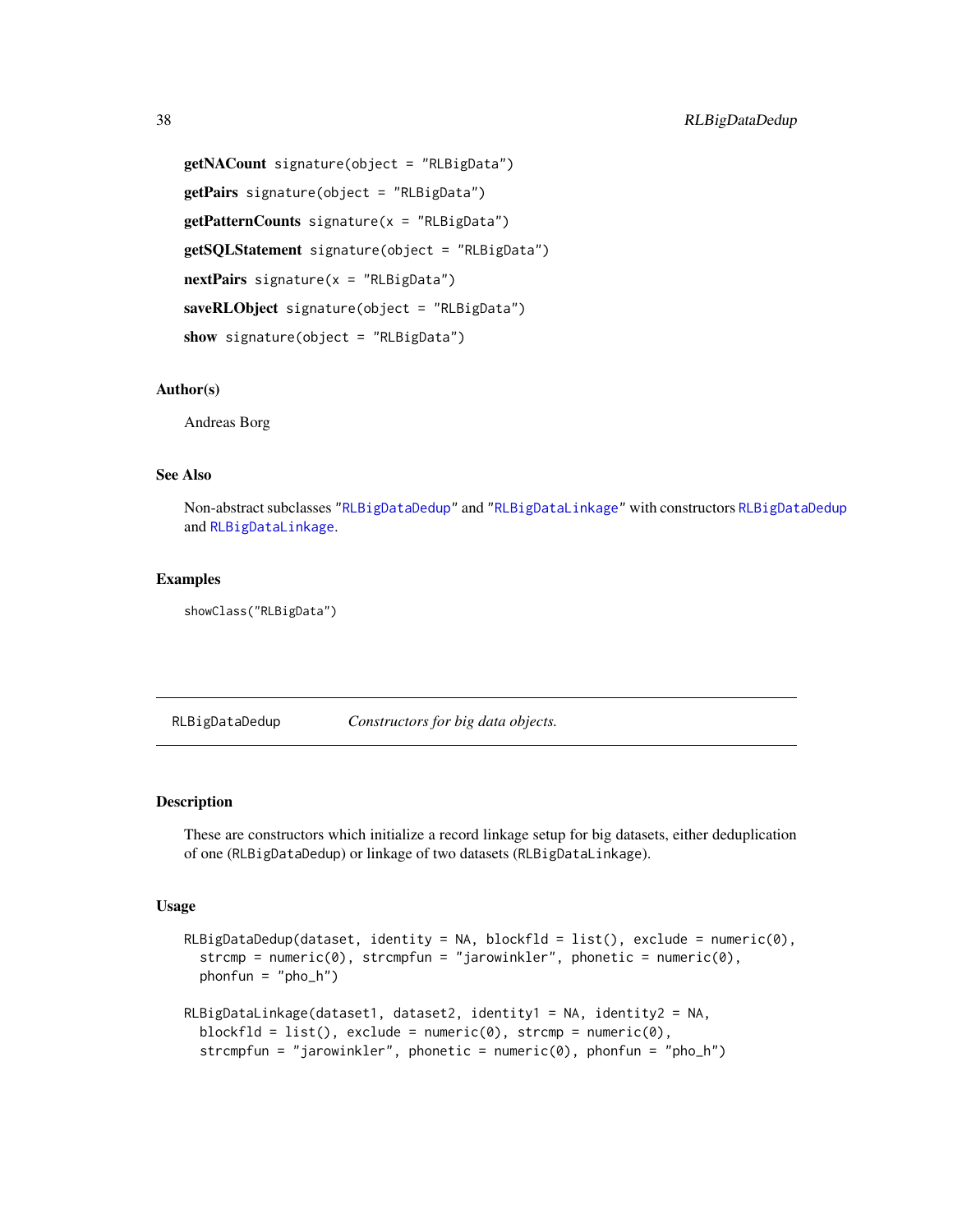# <span id="page-38-0"></span>RLBigDataDedup 39

# **Arguments**

| dataset, dataset1, dataset2 |                                                                                                                                                                                                                                                                                                                                                                        |
|-----------------------------|------------------------------------------------------------------------------------------------------------------------------------------------------------------------------------------------------------------------------------------------------------------------------------------------------------------------------------------------------------------------|
|                             | Table of records to be deduplicated or linked. Either a data frame or a matrix.                                                                                                                                                                                                                                                                                        |
|                             | identity, identity1, identity2                                                                                                                                                                                                                                                                                                                                         |
|                             | Optional vectors (are converted to factors) for identifying true matches and non-<br>matches. In a deduplication process, two records dataset[i,] and dataset[j,]<br>are a true match if and only if identity[i,]==identity[j,]. In a linkage pro-<br>cess, two records dataset1[i,] and dataset2[j,] are a true match if and only<br>if identity1[i,]==identity2[j,]. |
| blockfld                    | Blocking field definition. A numeric or character vector or a list of several such<br>vectors, corresponding to column numbers or names. See details and examples.                                                                                                                                                                                                     |
| exclude                     | Columns to be excluded. A numeric or character vector corresponding to columns<br>of dataset or dataset1 and dataset2 which should be excluded from comparision                                                                                                                                                                                                        |
| strcmp                      | Determines usage of string comparison. If FALSE, no string comparison will be<br>used; if TRUE, string comparison will be used for all columns; if a numeric or<br>character vector is given, the string comparison will be used for the specified<br>columns.                                                                                                         |
| strcmpfun                   | Character string representing the string comparison function. Possible values<br>are "jarowinkler" and "levenshtein".                                                                                                                                                                                                                                                  |
| phonetic                    | Determines usage of phonetic code. Used in the same manner as stromp.                                                                                                                                                                                                                                                                                                  |
| phonfun                     | Character string representing the phonetic function. Currently, only "pho_h" is<br>supported (see pho_h).                                                                                                                                                                                                                                                              |

# Details

These functions act as constructors for the S4 classes ["RLBigDataDedup"](#page-40-1) and ["RLBigDataLinkage"](#page-41-1). They make up the initial stage in a Record Linkage process using large data sets  $(>= 1.000.000$ record pairs) after possibly normalizing the data. Two general scenarios are reflected by the two functions: RLBigDataDedup works on a single data set which is to be deduplicated, RLBigDataLinkage is intended for linking two data sets together. Their usage follows the functions [compare.dedup](#page-5-1) and [compare.linkage](#page-5-1), which are recommended for smaller amounts of data, e.g. training sets.

Datasets are represented as data frames or matrices (typically of type character), each row representing one record, each column representing one attribute (like first name, date of birth,...). Row names are not retained in the record pairs. If an identifier other than row number is needed, it should be supplied as a designated column and excluded from comparison (see note on exclude below).

In case of RLBigDataLinkage, the two datasets must have the same number of columns and it is assumed that their column classes and semantics match. If present, the column names of dataset1 are assigned to dataset2 in order to enforce a matching format. Therefore, column names used in blockfld or other arguments refer to dataset1.

Each element of blockfld specifies a set of columns in which two records must agree to be included in the output. Each blocking definition in the list is applied individually, the sets obtained thereby are combined by a union operation. If blockfld is FALSE, no blocking will be performed, which leads to a large number of record pairs ( $\frac{n(n-1)}{2}$  where *n* is the number of records).

Fields can be excluded from the linkage process by supplying their column index in the vector exclude, which is espacially useful for external identifiers. Excluded fields can still be used for blocking, also with phonetic code.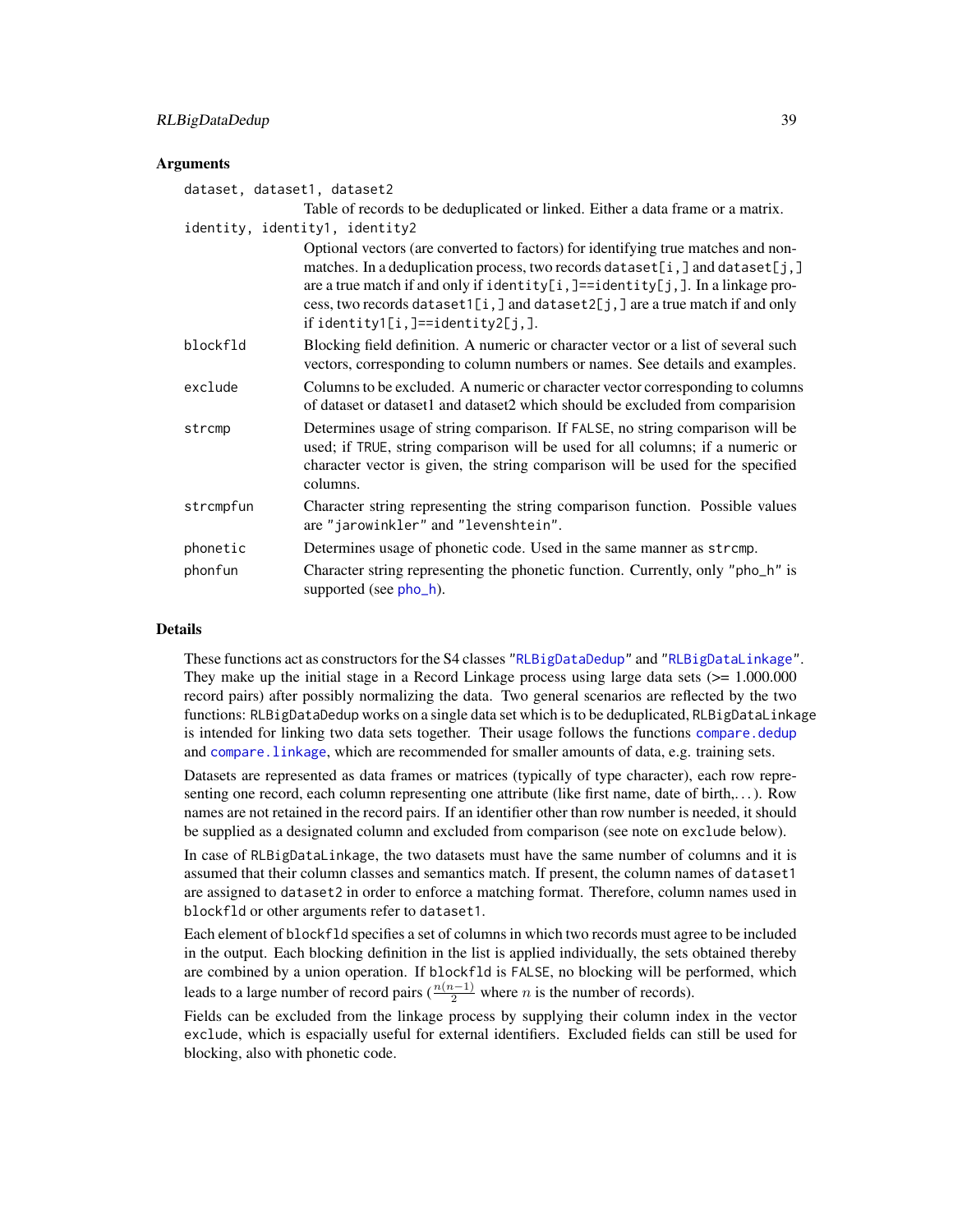Phonetic codes and string similarity measures are supported for enhanced detection of misspellings. Applying a phonetic code leads to binary similarity values, where 1 denotes equality of the generated phonetic code. A string comparator leads to a similarity value in the range  $[0, 1]$ . Using string comparison on a field for which a phonetic code is generated is possible, but issues a warning.

In contrast to the compare. \* functions, phonetic coding and string comparison is not carried out in R, but by database functions. Supported functions are "pho\_h" for phonetic coding and "jarowinkler" and "levenshtein" for string comparison. See the documentation for their R equivalents [\(phonetic](#page-30-1) [functions,](#page-30-1) [string comparison\)](#page-48-2) for further information.

#### Value

An object of class ["RLBigDataDedup"](#page-40-1) or ["RLBigDataLinkage"](#page-41-1), depending on the called function.

### Side effects

The RSQLite database driver is initialized via dbDriver("SQLite") and a connection established and stored in the returned object. Extension functions for phonetic code and string comparison are loaded into the database. The records in dataset or dataset1 and dataset2 are stored in tables "data" or "data1" and "data2", respectively, and indices are created on all columns involved in blocking.

### Author(s)

Andreas Borg, Murat Sariyar

### See Also

["RLBigDataDedup"](#page-40-1), ["RLBigDataLinkage"](#page-41-1), [compare.dedup](#page-5-1), [compare.linkage](#page-5-1), the vignette "Classes for record linkage of big data sets".

#### Examples

```
data(RLdata500)
data(RLdata10000)
# deduplication without blocking, use string comparator on names
rpairs <- RLBigDataDedup(RLdata500, strcmp = 1:4)
# linkage with blocking on first name and year of birth, use phonetic
# code on first components of first and last name
rpairs <- RLBigDataLinkage(RLdata500, RLdata10000, blockfld = c(1, 7),
 phonetic = c(1, 3))
# deduplication with blocking on either last name or complete date of birth,
# use string comparator on all fields, include identity information
rpairs <- RLBigDataDedup(RLdata500, identity = identity.RLdata500, strcmp=TRUE,
 blockfld = list(1, c(5, 6, 7)))
```
<span id="page-39-0"></span>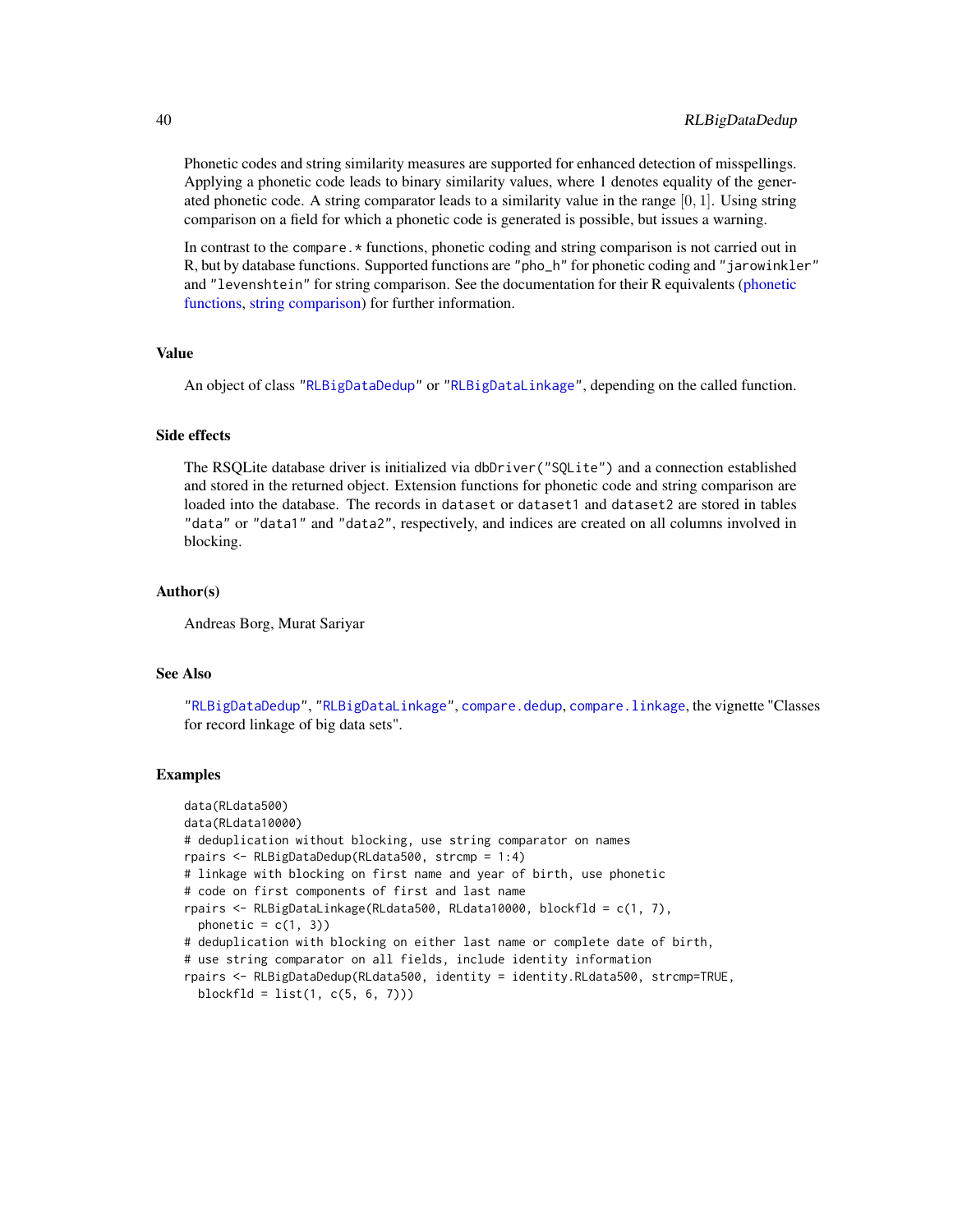<span id="page-40-1"></span><span id="page-40-0"></span>RLBigDataDedup-class *Class "RLBigDataDedup"*

# Description

Represents a record linkage setup where a single dataset is to be deduplicated.

# Objects from the Class

Objects should be created using the constructor function [RLBigDataDedup](#page-37-1), which does some essential error checking, conversion and initialization.

# Slots

See also ["RLBigData"](#page-36-1) for inherited slots.

data: Object of class "data.frame" Data set.

identity: Object of class "factor" True ID of records in data

# Extends

Class ["RLBigData"](#page-36-1), directly.

# Methods

getColumnNames signature(object = "RLBigDataDedup") getExpectedSize signature(object = "RLBigDataDedup") See also [RLBigData-class](#page-36-1) for inherited methods.

# Author(s)

Andreas Borg

# See Also

[RLBigDataDedup](#page-37-1), [RLBigData-class](#page-36-1)

# Examples

showClass("RLBigDataDedup")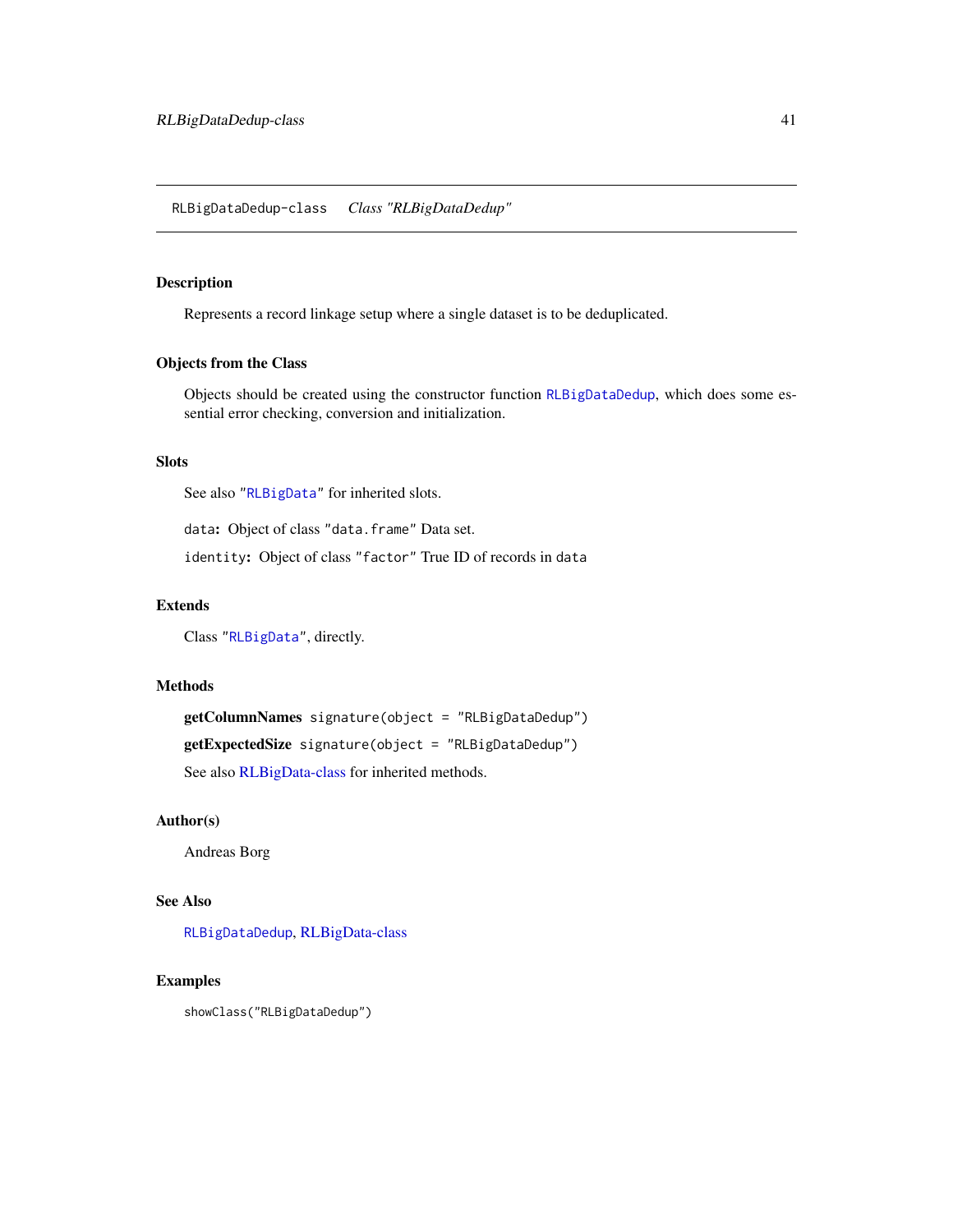<span id="page-41-1"></span><span id="page-41-0"></span>RLBigDataLinkage-class

*Class "RLBigDataLinkage"*

### Description

Represents a record linkage setup with two datasets which are to be linked together.

# Objects from the Class

Objects should be created using the constructor function [RLBigDataLinkage](#page-37-2), which does some essential error checking, conversion and initialization.

# Slots

See also ["RLBigData"](#page-36-1) for inherited slots.

data1: Object of class "data.frame" First data set. data2: Object of class "data.frame" Second data set. identity1: Object of class "factor" True ID of records in data1 identity2: Object of class "factor" True ID of records in data2

### Extends

Class ["RLBigData"](#page-36-1), directly.

# Methods

getColumnNames signature(object = "RLBigDataLinkage") getExpectedSize signature(object = "RLBigDataLinkage") See also [RLBigData-class](#page-36-1) for inherited methods.

# Author(s)

Andreas Borg

# See Also

["RLBigData"](#page-36-1), [RLBigDataLinkage](#page-37-2)

### Examples

showClass("RLBigDataLinkage")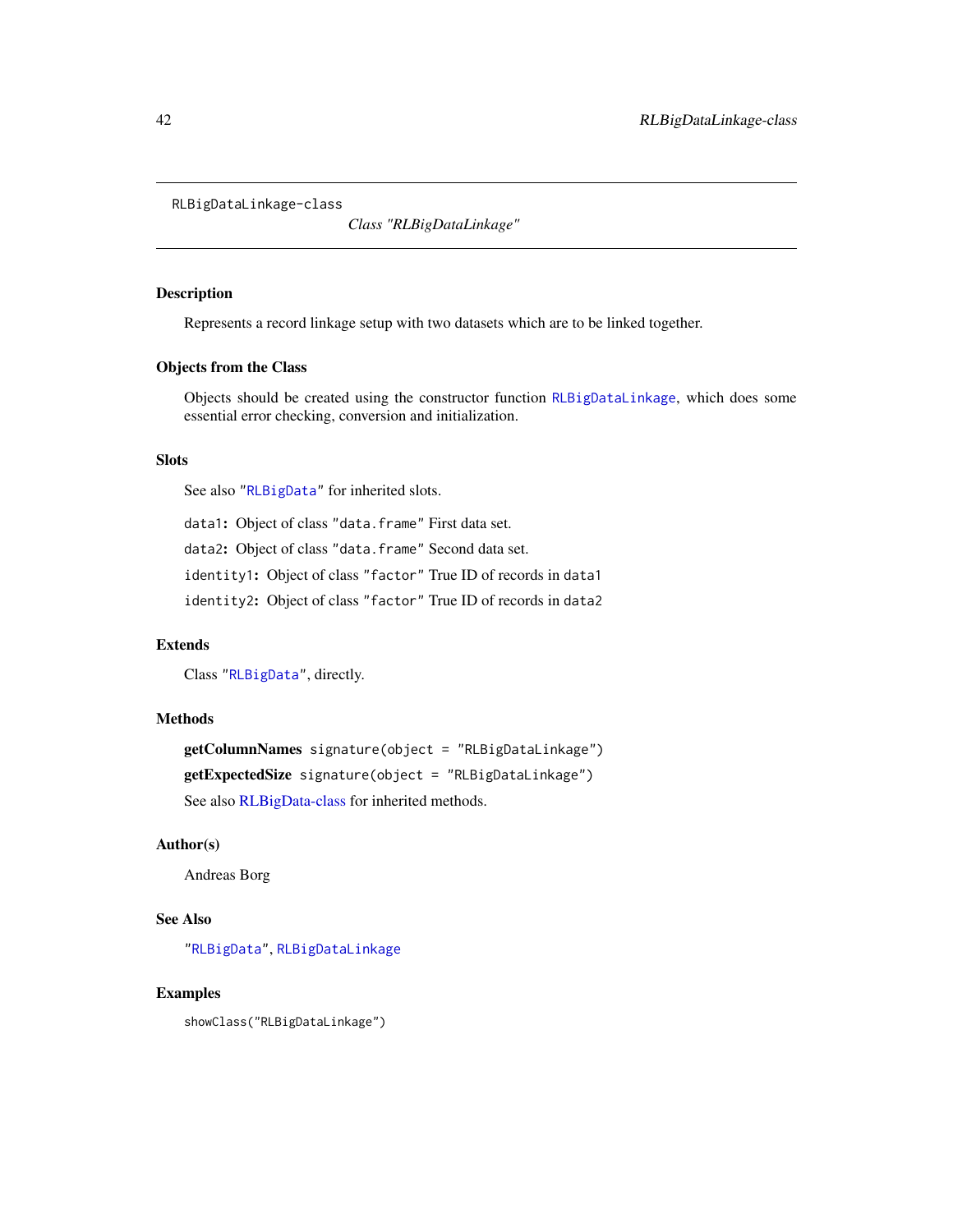<span id="page-42-0"></span>These tables contain artificial personal data for the evaluation of Record Linkage procedures. Some records have been duplicated with randomly generated errors. RLdata500 contains 50 duplicates, RLdata10000 1000 duplicates.

#### Usage

RLdata500 RLdata10000 identity.RLdata500 identity.RLdata10000

# Format

RLdata500 and RLdata10000 are character matrices with 500 and 10000 records. Each row represents one record, with the following columns:

fname\_c1 First name, first component

fname c<sub>2</sub> First name, second component

lname\_c1 Last name, first component

lname\_c2 Last name, second component

by Year of birth

**bm** Month of birth

**bd** Day of birth

identity.RLdata500 and identity.RLdata10000 are integer vectors representing the true record ids of the two data sets. Two records are duplicates, if and only if their corresponding values in the identity vector agree.

### Author(s)

Andreas Borg

# Source

Generated with the data generation component of Febrl (Freely Extensible Biomedical Record Linkage), version 0.3 (<https://sourceforge.net/projects/febrl/>). The following data sources were used (all relate to Germany):

<http://blog.beliebte-vornamen.de/2009/02/prozentuale-anteile-2008/>, a list of the frequencies of the 20 most popular female names in 2008.

[http://www.beliebte-vornamen.de/760-alle\\_jahre.htm](http://www.beliebte-vornamen.de/760-alle_jahre.htm), a list of the 100 most popular first names since 1890. The frequencies found in the source above were extrapolated to fit this list.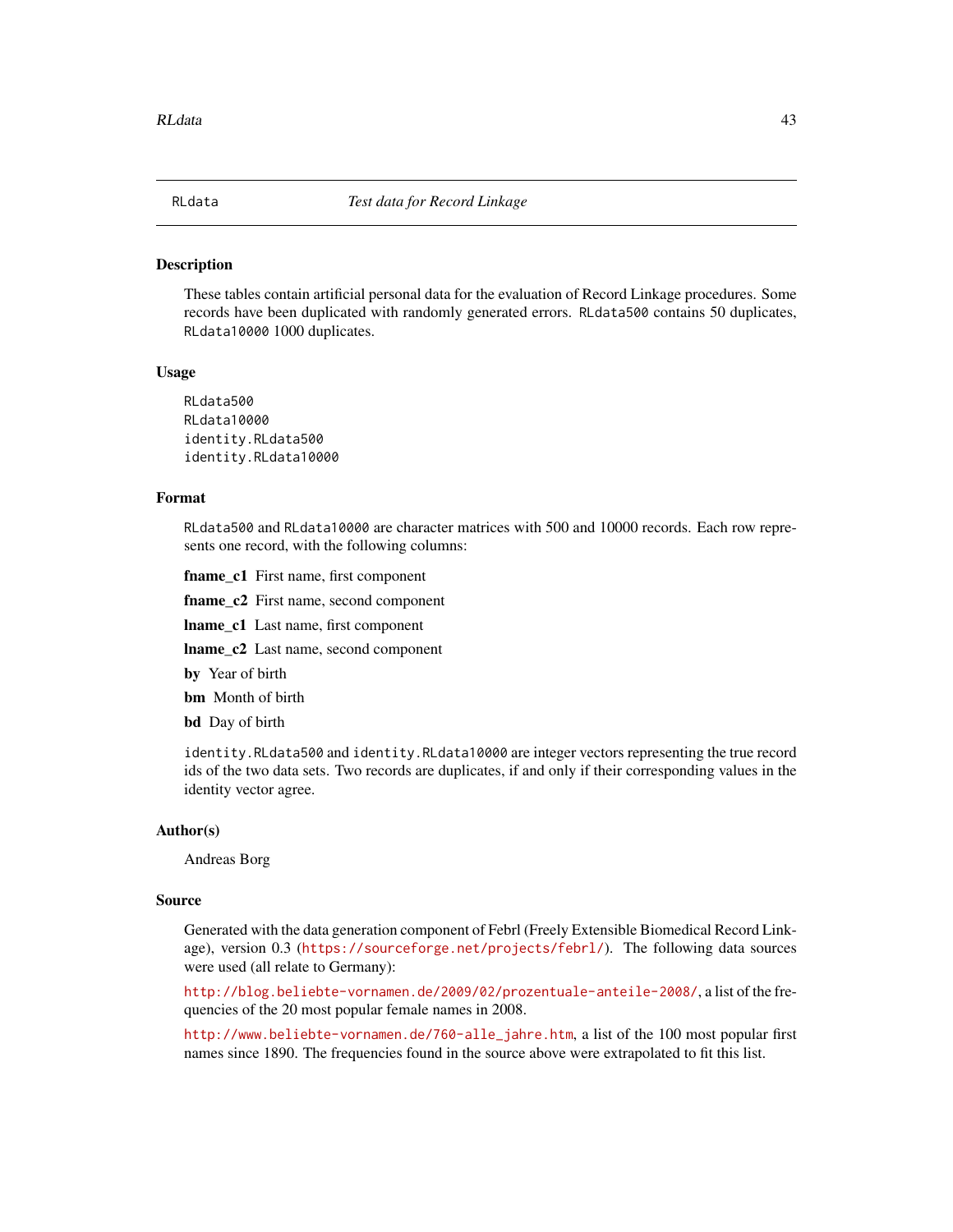[http://www.ahnenforschung-in-stormarn.de/geneal/nachnamen\\_100.htm](http://www.ahnenforschung-in-stormarn.de/geneal/nachnamen_100.htm), a list of the 100 most frequent family names with frequencies.

Age distribution as of Dec 31st, 2008, statistics of Statistisches Bundesamt Deutschland, taken from the GENESIS database (<https://www-genesis.destatis.de/genesis/online/logon>). Web links as of October 2009.

<span id="page-43-1"></span>RLResult-class *Class "RLResult"*

### Description

A class that represents the result of a record linkage procedure with big data sets.

### Objects from the Class

Objects from this class are created by the classification functions in this package, e.g. [classifySupv](#page-2-1). Directly creating instances by calling new is neither necessary nor recommended.

# **Slots**

data: Object of class "RLBigData". The data set which was classified.

prediction: Object of class "ff". A vector with classification result for every record pair, coded by levels "N" for a non-link, "P" for a possible link and "L" for a link.

# Methods

```
clone signature(object = "RLResult")
getDbFile signature(object = "RLResult")
getErrorMeasures signature(object = "RLResult")
getPairs signature(object = "RLResult")
getTable signature(object = "RLResult")
saveRLObject signature(object = "RLResult")
```
#### Note

The slot data uses a database to store data and create comparison patterns, thus assignment of a "RLResult" object to a different variable can lead to undesired results. Use clone to make a distinct copy. Similarly, the standard save mechanism does not work; saveRLObject and loadRLObject are provided to make objects persistent over different R sessions.

# Author(s)

Andreas Borg, Murat Sariyar

### See Also

[classifySupv](#page-2-1), [emClassify](#page-9-1) and [epiClassify](#page-12-1) create objects of this type.

<span id="page-43-0"></span>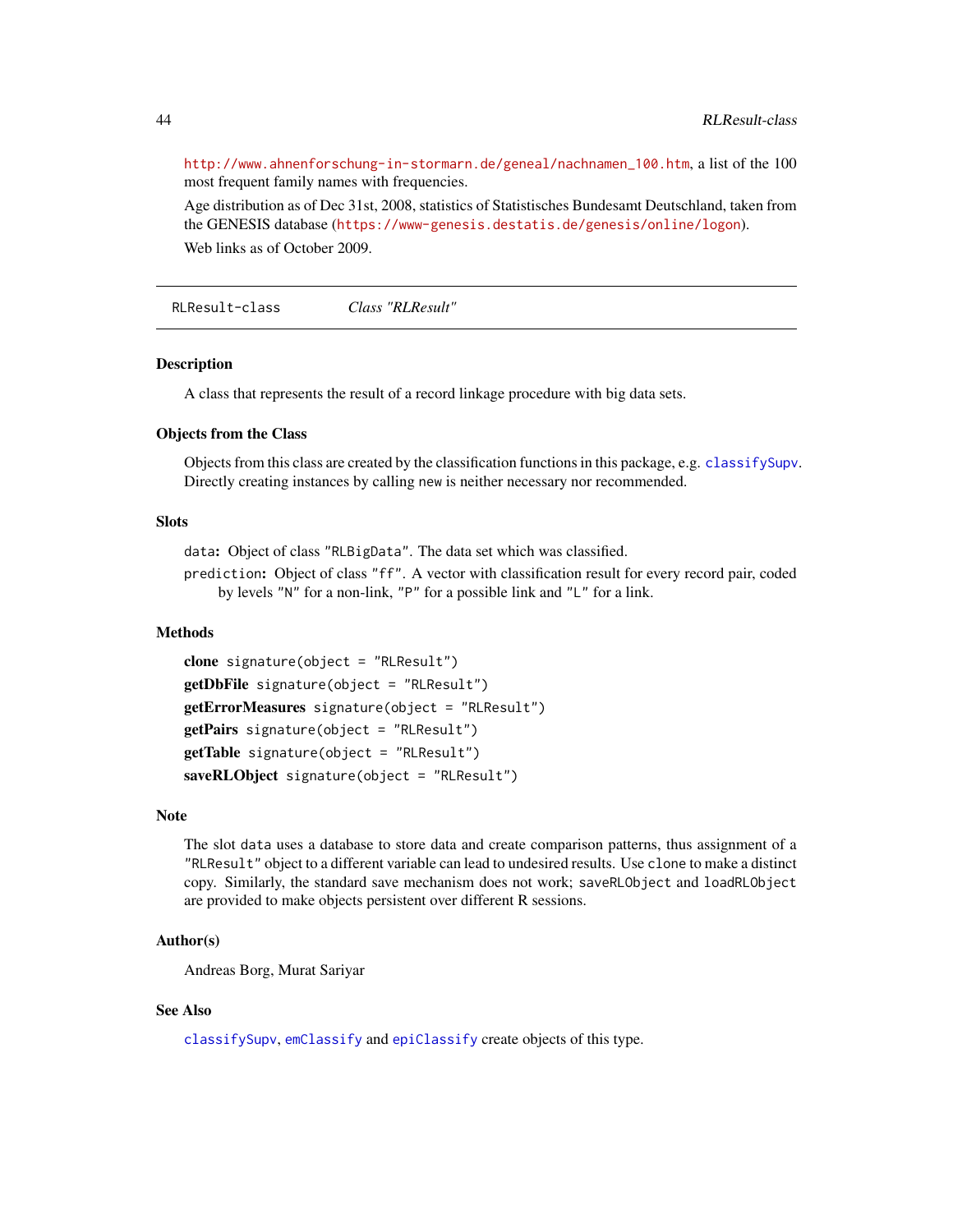<span id="page-44-0"></span> $s$ how  $45$ 

<span id="page-44-1"></span>

# Description

Shows summarized information on a ["RLBigData"](#page-36-1) object.

### Usage

```
## S4 method for signature 'RLBigData'
show(object)
```
# Arguments

object The object for which to show a summary.

# Details

The printed information consists of the type of linkage procedure (deduplication or linkage) and the number of records and the approximate number of record pairs as calculated by [getExpectedSize](#page-19-1). More information is obtained by the [summary](#page-51-1) methods for these classes.

# Value

show returns an invisible NULL and is used for its side effect.

# Author(s)

Andreas Borg, Murat Sariyar

### See Also

[show](#page-44-1)

# Examples

```
data(RLdata500)
rpairs <- RLBigDataDedup(RLdata500)
rpairs
```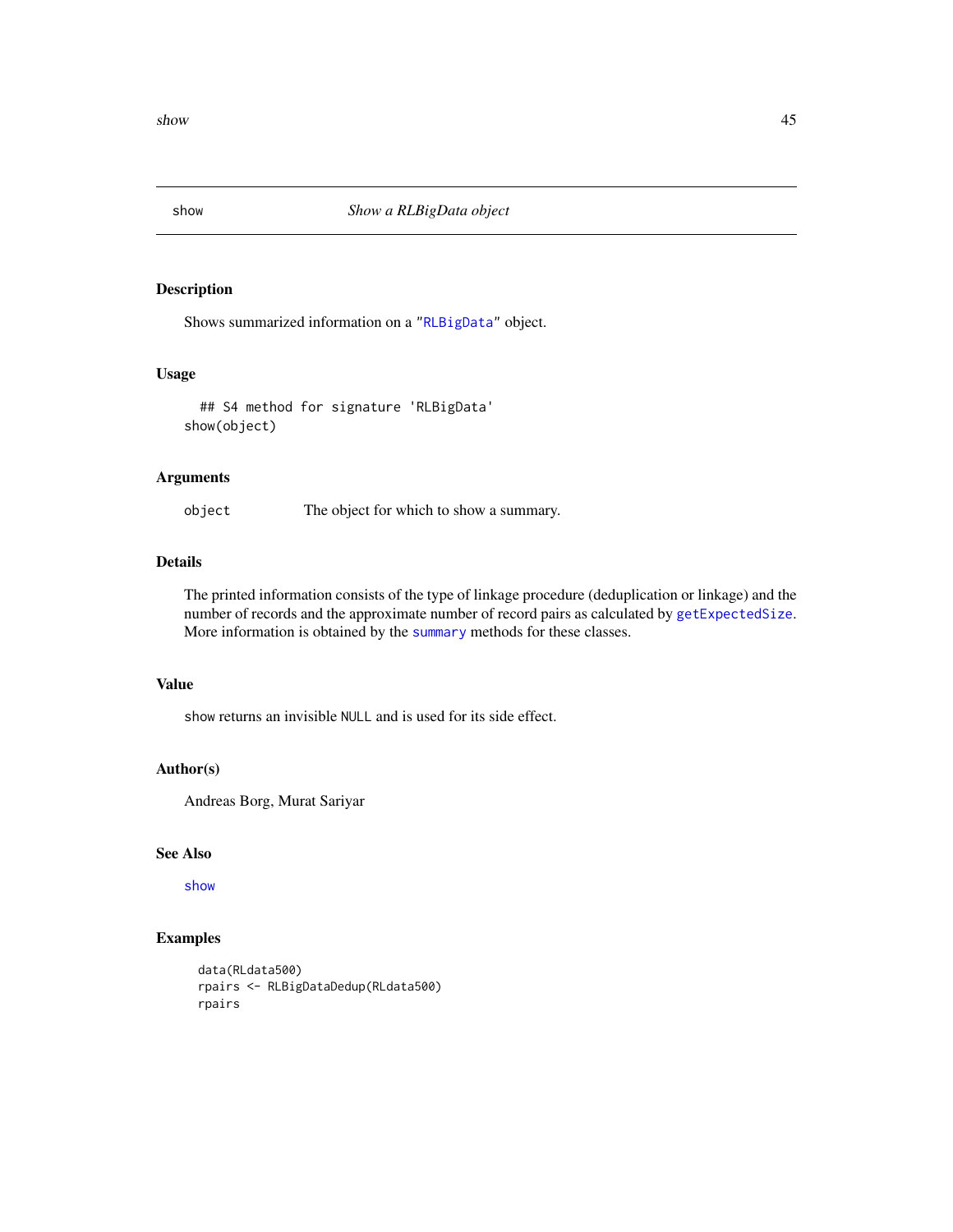<span id="page-45-1"></span><span id="page-45-0"></span>splitData *Split Data*

### Description

Splits a data set into two sets with desired proportions.

### Usage

```
splitData(dataset, prop, keep.mprop = FALSE, num.non = 0, des.mprop = 0,use.pred = FALSE)
```
# Arguments

| dataset    | Object of class RecLinkData. Data pairs to split.                                                            |
|------------|--------------------------------------------------------------------------------------------------------------|
| prop       | Real number between 0 and 1. Proportion of data pairs to form the training set.                              |
| keep.mprop | Logical. Whether the ratio of matches should be retained.                                                    |
| num.non    | Positive Integer. Desired number on non-matches in the training set.                                         |
| des.mprop  | Real number between 0 and 1. Desired proportion of matches to non-matches<br>in the training set.            |
| use.pred   | Logical. Whether to apply match ratio to previous classification results instead<br>of true matching status. |

# Value

A list of [RecLinkData](#page-33-1) objects.

| train | The sampled training data. |
|-------|----------------------------|
| valid | All other record pairs     |

The sampled data are stored in the pairs attributes of train and valid. If present, the attributes prediction and Wdata are split and the corresponding values saved. All other attributes are copied to both data sets.

If the number of desired matches or non-matches is higher than the number actually present in the data, the maximum possible number is chosen and a warning issued.

### Author(s)

Andreas Borg, Murat Sariyar

# See Also

[genSamples](#page-17-1) for generating training data based on unsupervised classification.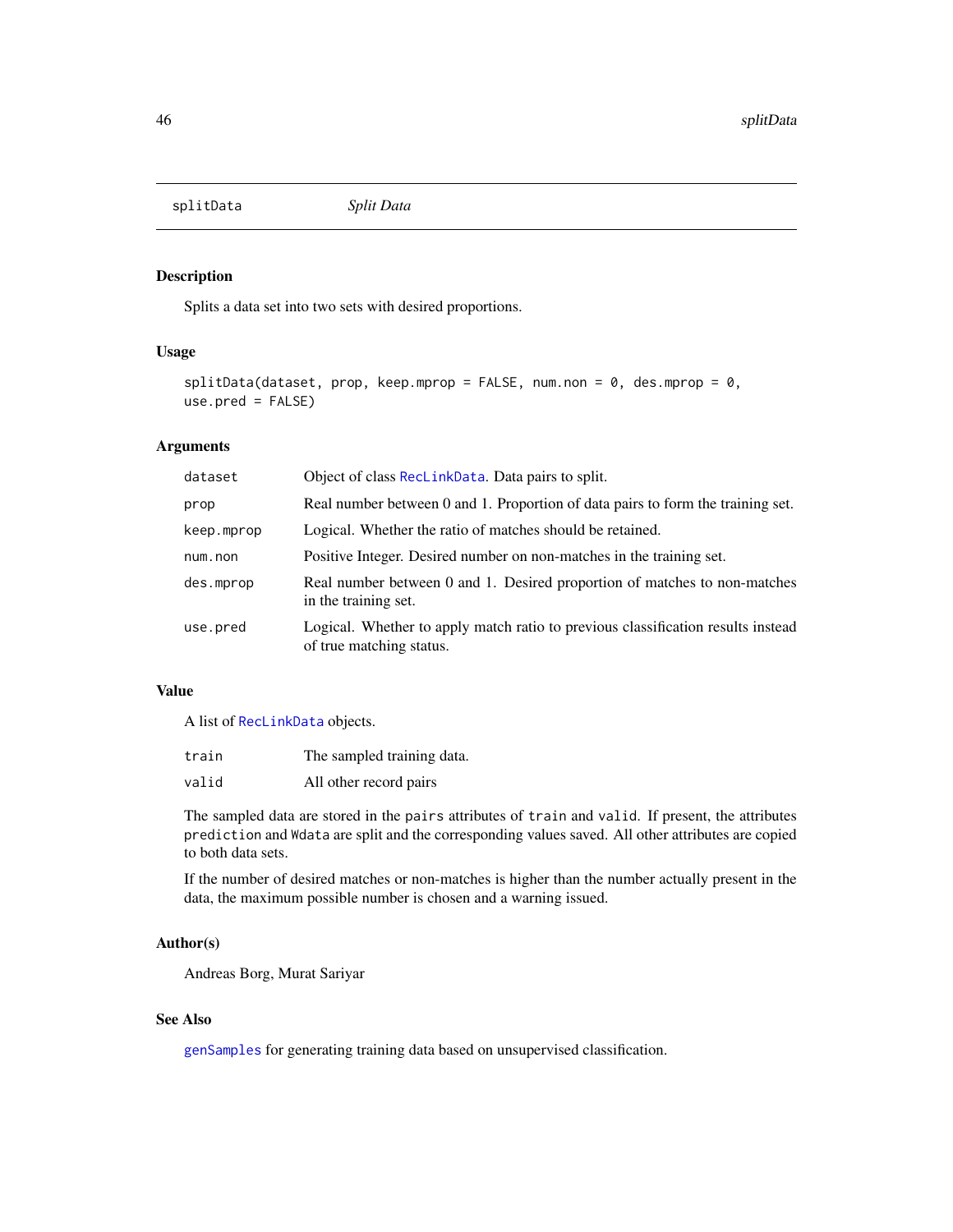#### <span id="page-46-0"></span>stochastic 47

### Examples

```
data(RLdata500)
pairs=compare.dedup(RLdata500, identity=identity.RLdata500,
 blockfld=list(1,3,5,6,7))
# split into halves, do not enforce match ratio
l=splitData(pairs, prop=0.5)
summary(l$train)
summary(l$valid)
# split into 1/3 and 2/3, retain match ration
l=splitData(pairs, prop=1/3, keep.mprop=TRUE)
summary(l$train)
summary(l$valid)
# generate a training set with 100 non-matches and 10 matches
l=splitData(pairs, num.non=100, des.mprop=0.1, keep.mprop=TRUE)
summary(l$train)
summary(l$valid)
```
stochastic *Stochastic record linkage.*

# Description

Methods for stochastic record linkage following the framework of Fellegi and Sunter.

# Usage

```
## S4 method for signature 'RecLinkData'
fsWeights(rpairs, m = 0.95, u = \text{rpairsfrequency}, cutoff = 1)
## S4 method for signature 'RLBigData'
fsWeights(rpairs, m=0.95, u=getFrequencies(rpairs),
    cutoff=1, withProgressBar = (sink.number()==0))
## S4 method for signature 'RecLinkData'
fsClassify(rpairs, ...)
## S4 method for signature 'RLBigData'
fsClassify(rpairs, threshold.upper, threshold.lower=threshold.upper,
 m=0.95, u=getFrequencies(rpairs), withProgressBar = (sink.number()==0), cutoff=1)
```
### Arguments

rpairs The record pairs to be classified.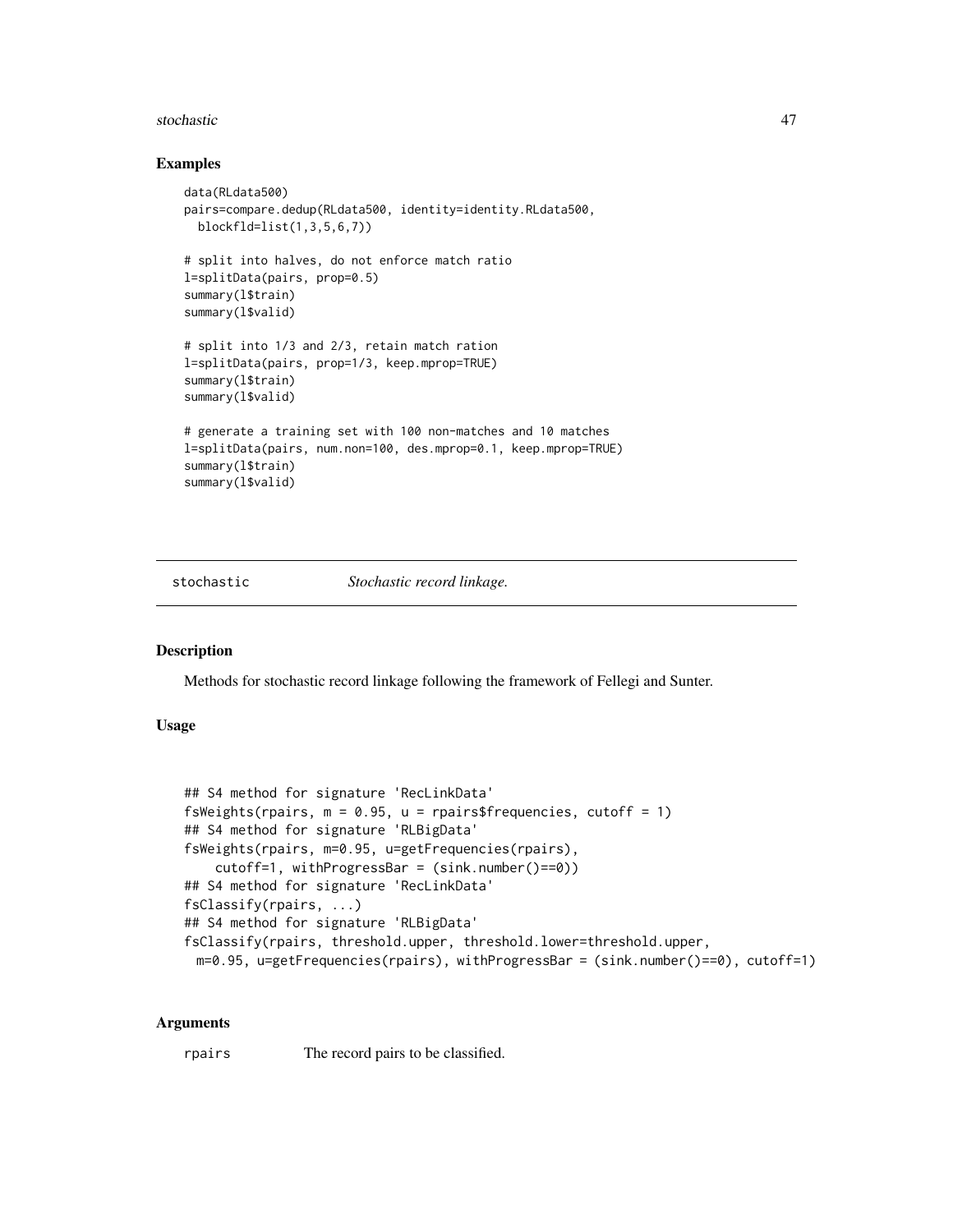<span id="page-47-0"></span>48 stochastic contract of the stochastic contract of the stochastic stochastic stochastic stochastic stochastic

| threshold.upper |                                                                                       |
|-----------------|---------------------------------------------------------------------------------------|
|                 | A numeric value between 0 and 1.                                                      |
| threshold.lower |                                                                                       |
|                 | A numeric value between 0 and 1 lower than threshold.upper.                           |
| m, u            | Numeric vectors. m- and u-probabilities of matching variables, see Details.           |
| withProgressBar |                                                                                       |
|                 | Logical. Whether to display a progress bar.                                           |
| cutoff          | Numeric value. Threshold for converting string comparison values to binary<br>values. |
| .               | Arguments passed to emClassify.                                                       |
|                 |                                                                                       |

# Details

These methods perform stochastic record linkage following the framework of Fellegi and Sunter (see reference).

fsWeights calculates matching weights on an object based on the specified m- and u-probabilites. Each of  $m$  and  $u$  can be a numeric vector or a single number in the range  $[0, 1]$ .

fsClassify performs classification based on the calculated weights. All record pairs with weights greater or equal threshold.upper are classified as links. Record pairs with weights smaller than threshold.upper and greater or equal threshold.lower are classified as possible links. All remaining records are classified as non-links.

The "RecLinkData" method is a shortcut for [emClassify](#page-9-1).

The "RLBigData" method checks if weights are present in the underlying database. If this is the case, classification is based on the existing weights. If not, weights are calculated on the fly during classification, but not stored. The latter behaviour might be preferable when a very large dataset is to be classified and disk space is limited. A progress bar is displayed only if weights are calculated on the fly and, by default, unless output is diverted by [sink](#page-0-0) (e.g. in a Sweave script).

For a general introduction to weight based record linkage, see the vignette "Weight-based deduplication".

#### Value

fsWeights returns a copy of the object with the calculated weights added. Note that ["RLBigData"](#page-36-1) objects have some reference-style semantics, see [clone](#page-4-1) for more information.

For the ["RecLinkData"](#page-33-1) method, fsClassify returns a S3 object of class ["RecLinkResult"](#page-35-1) that represents a copy of newdata with element rpairs\$prediction, which stores the classification result, as addendum.

For the ["RLBigData"](#page-36-1) method, fsClassify returns a S4 object of class ["RLResult"](#page-43-1).

# Author(s)

Andreas Borg, Murat Sariyar

### References

Ivan P. Fellegi, Alan B. Sunter: A Theory for Record Linkage, in: Journal of the American Statistical Association Vol. 64, No. 328 (Dec., 1969), pp. 1183–1210.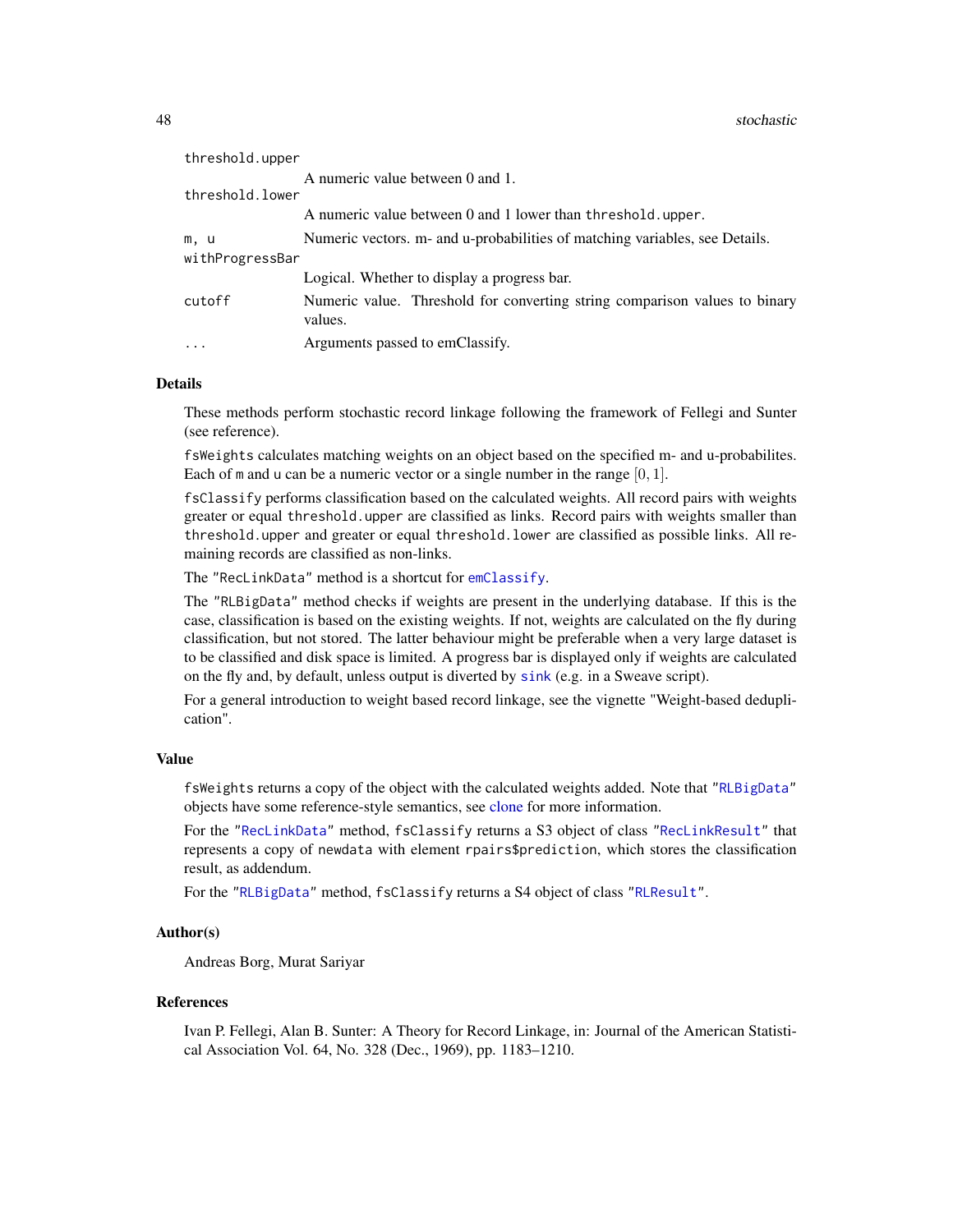### <span id="page-48-0"></span>strcmp and the strength of the strength of the strength of the strength of the strength of the strength of the strength of the strength of the strength of the strength of the strength of the strength of the strength of the

# See Also

[epiWeights](#page-14-1)

### Examples

```
# generate record pairs
data(RLdata500)
rpairs <- compare.dedup(RLdata500, blockfld=list(1,3,5,6,7), identity=identity.RLdata500)
# calculate weights
rpairs <- fsWeights(rpairs)
# classify and show results
summary(fsClassify(rpairs,0))
```
<span id="page-48-2"></span>strcmp *String Metrics*

### <span id="page-48-1"></span>Description

Functions for computation of the similarity between two strings.

#### Usage

```
jarowinkler(str1, str2, W_1=1/3, W_2=1/3, W_3=1/3, r=0.5)
levenshteinSim(str1, str2)
levenshteinDist(str1, str2)
```
#### Arguments

| str1.str2   | Two character vectors to compare.                                             |
|-------------|-------------------------------------------------------------------------------|
| W_1.W_2.W_3 | Adjustable weights.                                                           |
|             | Maximum transposition radius. A fraction of the length of the shorter string. |

## Details

String metrics compute a similarity value in the range  $[0, 1]$  for two strings, with 1 denoting the highest (usually equality) and 0 denoting the lowest degree of similarity. In the context of Record Linkage, string similarities can improve the discernibility between matches and non-matches.

jarowinkler is an implementation of the algorithm by Jaro and Winkler (see references). For the meaning of W\_1, W\_2, W\_3 and r see the referenced article. For most applications, the default values are reasonable.

levenshteinDist returns the Levenshtein distance, which cannot be directly used as a valid string comparator. levenshteinSim is a similarity function based on the Levenshtein distance, calculated by  $1-\frac{d(str_1, str_2)}{\max(A,B)}$ , where d is the Levenshtein distance function and A and B are the lenghts of the strings.

Arguments str1 and str2 are expected to be of type "character". Non-alphabetical characters can be processed. Valid format combinations for the arguments are: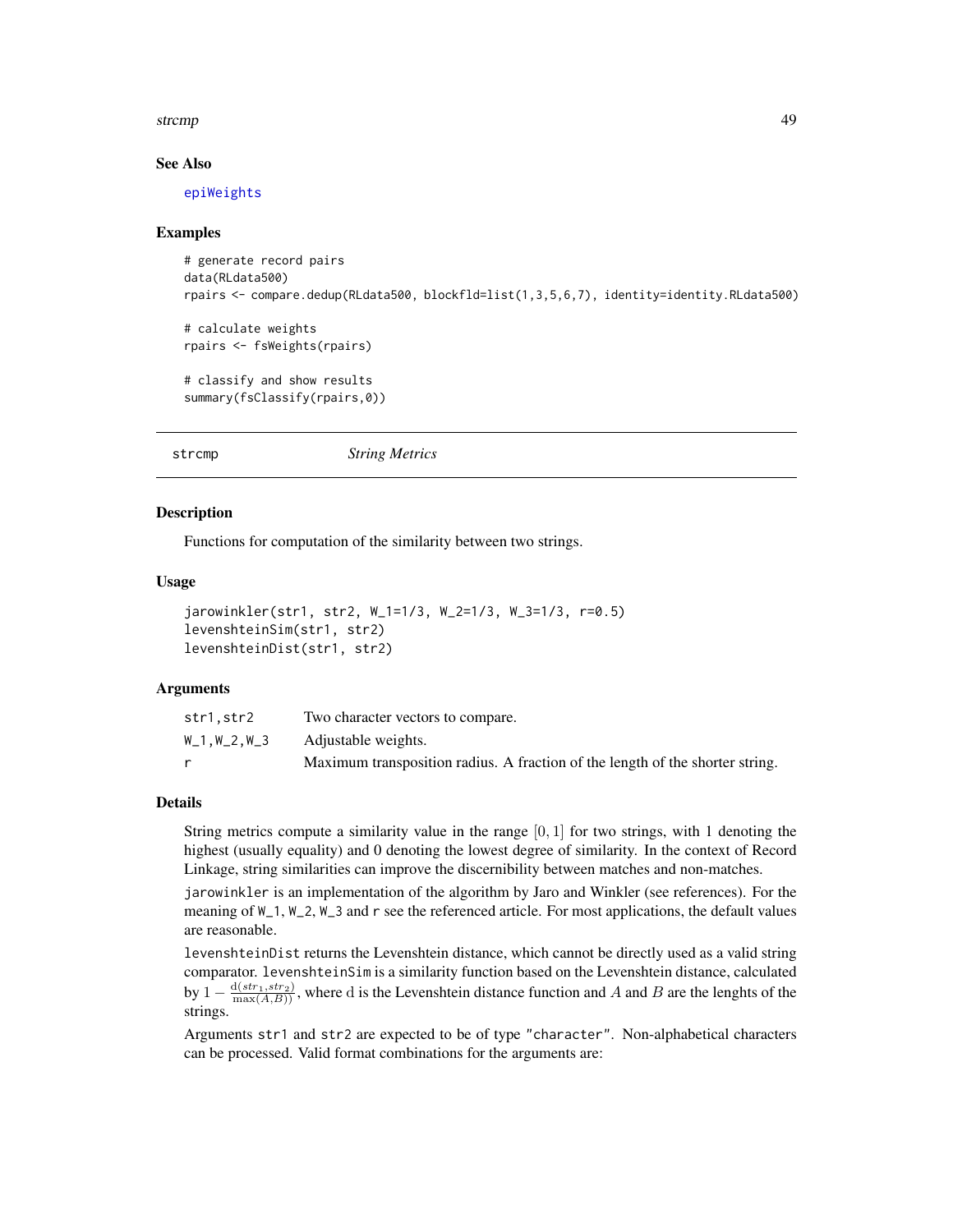- <span id="page-49-0"></span>• Two arrrays with the same dimensions.
- Two vectors. The shorter one is recycled as necessary.

### Value

A numeric vector with similarity values in the interval  $[0, 1]$ . For levenshteinDist, the edit distance as an integer vector.

# Note

String comparison is case-sensitive, which means that for example "R" and "r" have a similarity of 0. If this behaviour is undesired, strings should be normalized before processing.

### Author(s)

Andreas Borg, Murat Sariyar

# References

Winkler, W.E.: String Comparator Metrics and Enhanced Decision Rules in the Fellegi-Sunter Model of Record Linkage. In: Proceedings of the Section on Survey Research Methods, American Statistical Association (1990), S. 354–369.

#### Examples

```
# compare two strings:
jarowinkler("Andreas","Anreas")
# compare one string with several others:
levenshteinSim("Andreas",c("Anreas","Andeas"))
# compare two vectors of strings:
jarowinkler(c("Andreas","Borg"),c("Andreas","Bork"))
```

```
subset Subset operator for record linkage objects
```
### Description

Extracts a subset of a ["RecLinkData"](#page-33-1) or ["RecLinkResult"](#page-35-1) object.

#### Usage

```
## S3 method for class 'RecLinkData'
x[i]
  ## S3 method for class 'RecLinkResult'
x[i]
  ## S3 method for class 'RLBigData'
x[i]
  ## S3 method for class 'RLResult'
x[i]
```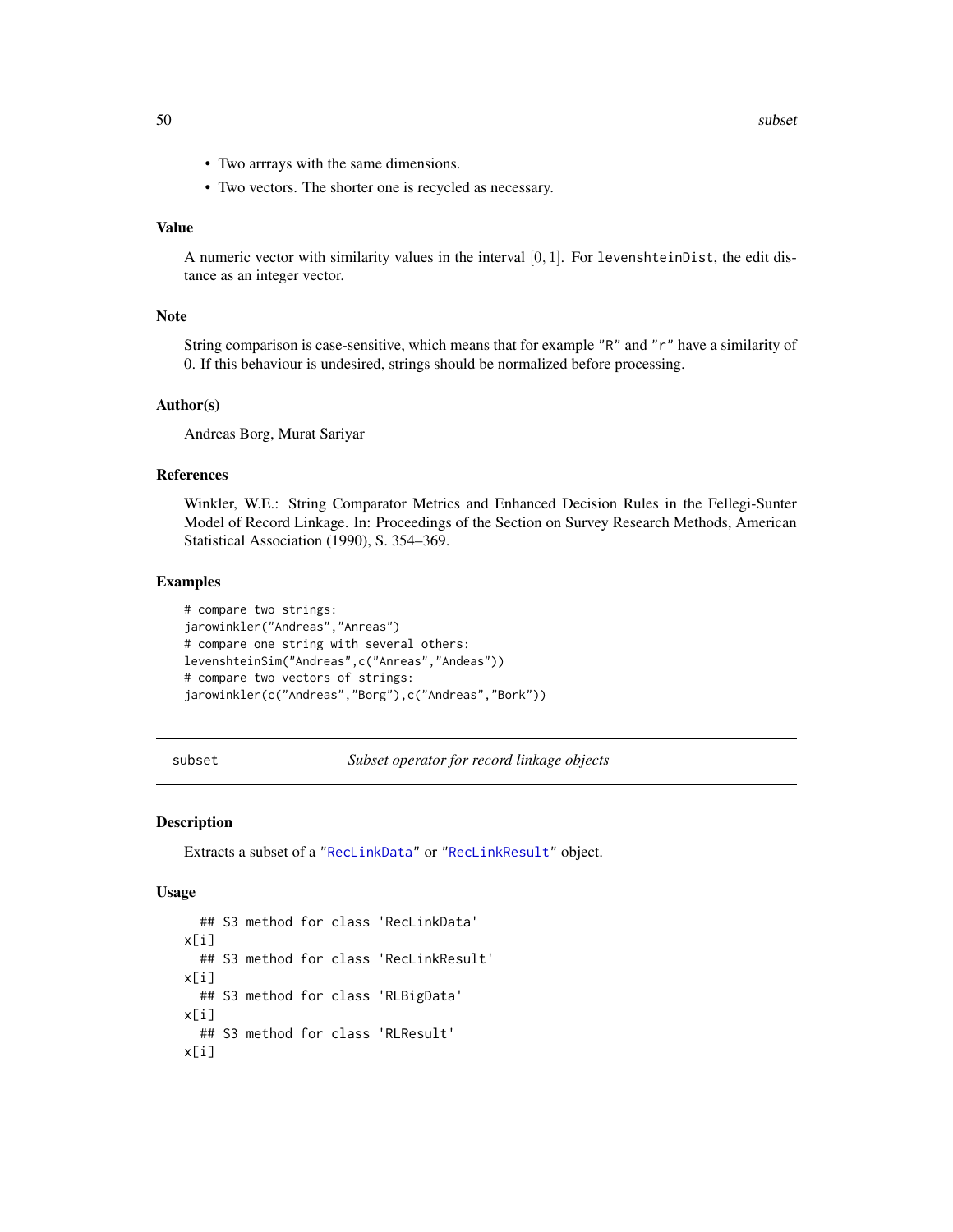#### <span id="page-50-0"></span>summary 51

# Arguments

| x | The object which to index.                 |
|---|--------------------------------------------|
|   | Indeces of pairs to include in the subset. |

# Value

A copy of x with only the pairs with indices specified by x.

# Author(s)

Andreas Borg, Murat Sariyar

# Examples

```
## Samples a subset of pairs
data(RLdata500)
rpairs <- compare.dedup(RLdata500, identity = identity.RLdata500,
 blockfid = list(1, 3, 5, 6, 7))nPairs <- nrow(rpairs$pairs)
s <- sample(nPairs, nPairs / 2)
samp <- rpairs[s]
```
# <span id="page-50-1"></span>summary *Print Summary of Record Linkage Data*

# Description

Prints information on [RecLinkData](#page-33-1) and ["RecLinkResult"](#page-34-1) objects.

# Usage

```
## S3 method for class 'RecLinkData'
summary(object,...)
```
## S3 method for class 'RecLinkResult' summary(object,...)

```
#\method{summary}{RLBigDataDedup}(object,...)
```
#\method{summary}{RLBigDataLinkage}(object,...)

## Arguments

| object | The object for which to print a summary.                 |
|--------|----------------------------------------------------------|
| .      | Additional arguments from the generic, silently ignored. |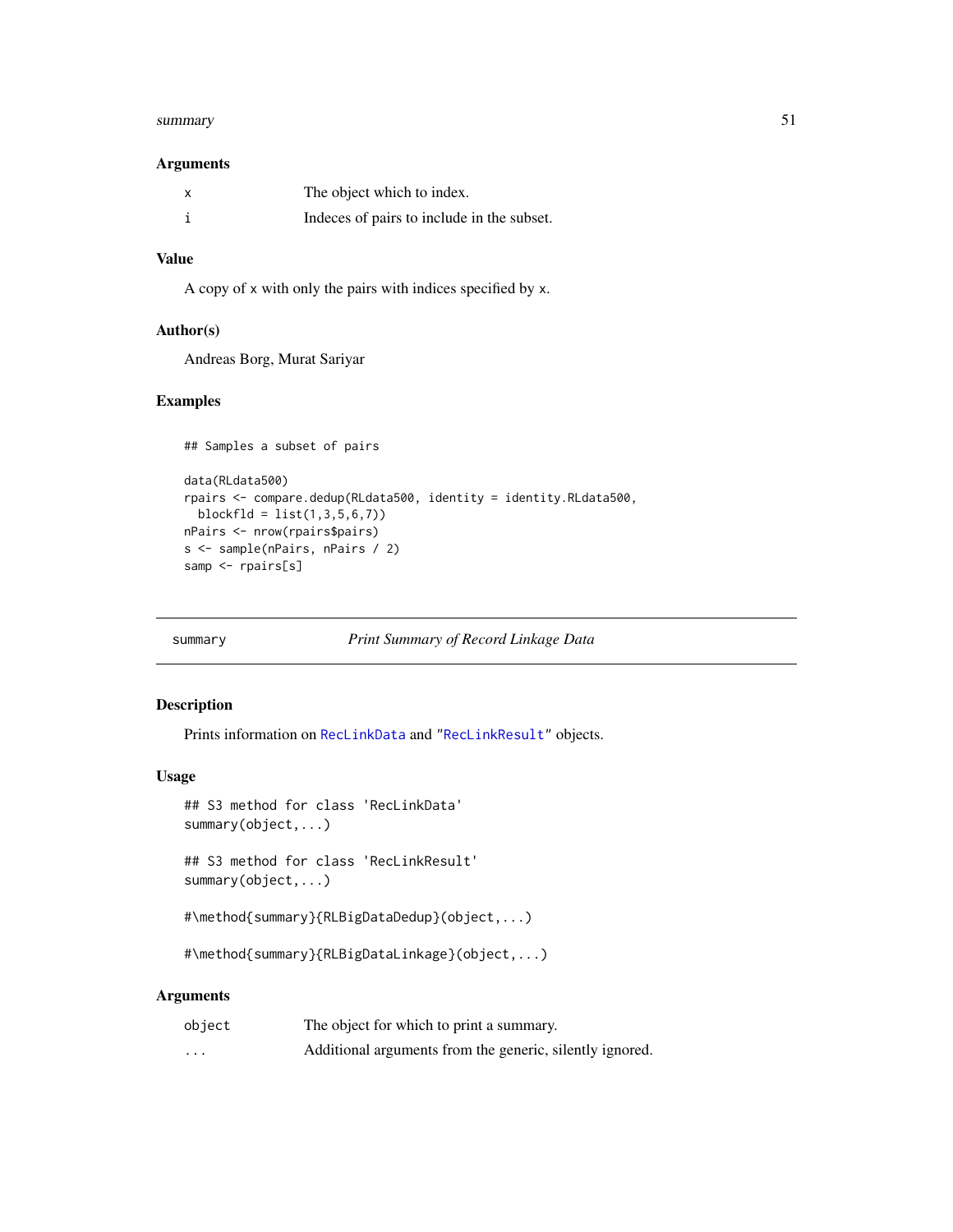# <span id="page-51-0"></span>Details

(The following information is probably outdated as of Nov 17, 2011.)

The printed information for [RecLinkData](#page-33-1) objects includes:

- The number of records.
- The number of record pairs.
- The number of true matches, true non-matches and pairs with unknown status.
- If weights have been calculated for this object, a textual histogram of the weight distribution.

Information on ["RecLinkResult"](#page-34-1) objects includes all of the above and the following:

- The number of detected links, non-links and possible links.
- The following error measures, if the true matching status of all record pairs is known: Alpha error (ratio of false links to matches), beta error (ratio of false non-links to non-matches) and accuracy (ratio of correctly classified pairs to the total number of pairs).
- A cross-classified table counting true matching status against classification. The true matching status is represented as logical values, possibly including NA for unknown status. Classification results are represented by:
	- "L" for links,
	- "P" for possible links
	- "N" for non-links

### Value

Returns an invisible NULL and is used for its side effect.

### Author(s)

Andreas Borg

# See Also

[RecLinkData](#page-33-1),["RecLinkResult"](#page-34-1)

summary.RLBigData *summary methods for* "RLBigData" *objects.*

# <span id="page-51-1"></span>Description

Shows summarized information on a ["RLBigDataDedup"](#page-40-1) or ["RLBigDataDedup"](#page-40-1) object.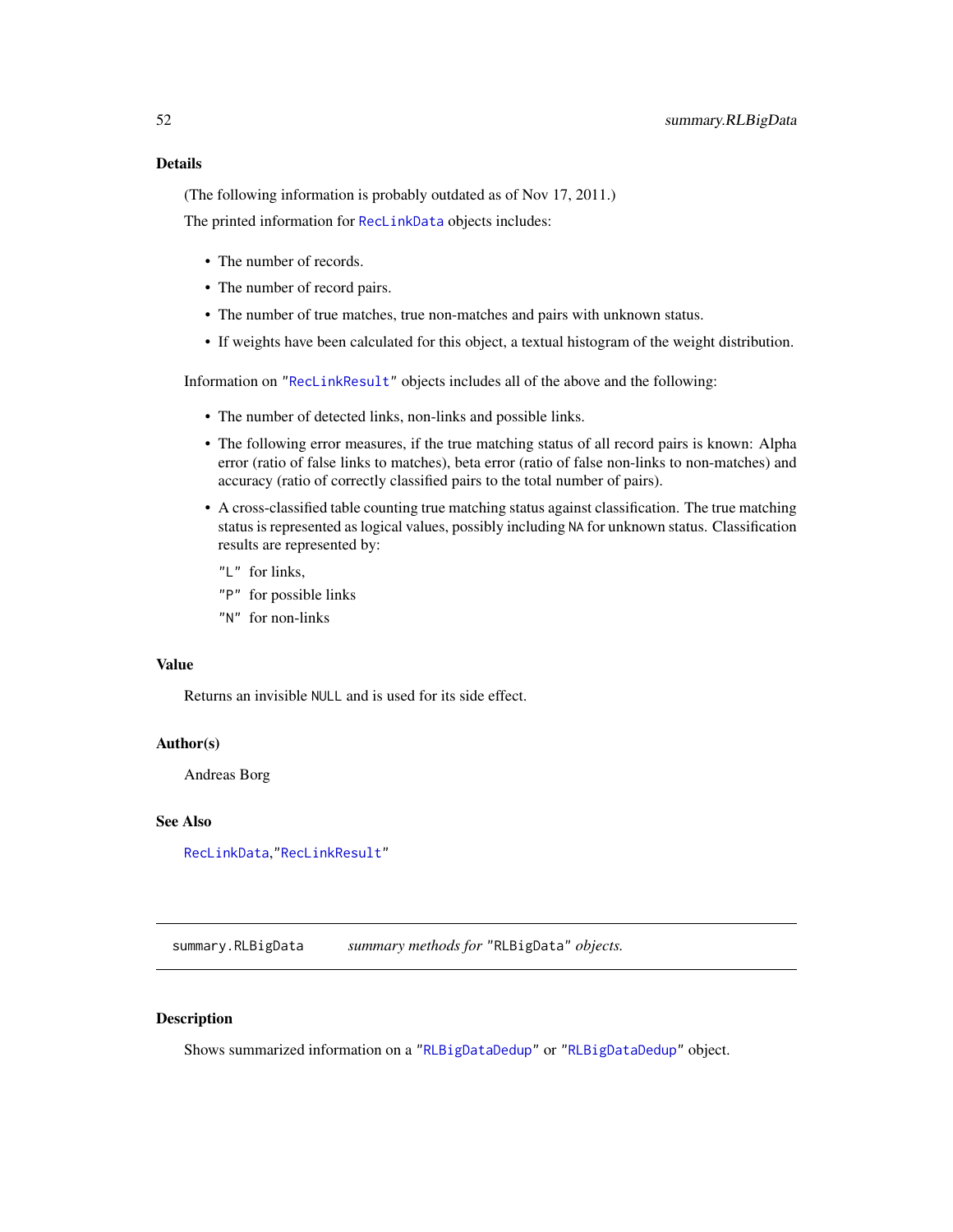# <span id="page-52-0"></span>summary.RLBigData 53

# Usage

```
## S3 method for class 'RLBigDataDedup'
summary(object, ...)
  ## S3 method for class 'RLBigDataLinkage'
summary(object, ...)
  ## S3 method for class 'summaryRLBigDataDedup'
print(x, \ldots)## S3 method for class 'summaryRLBigDataLinkage'
print(x, \ldots)
```
## Arguments

| object | The object for which to show a summary.                     |
|--------|-------------------------------------------------------------|
| X      | Return value of the summary function.                       |
| .      | Additional arguments from the generic function are ignored. |

# Details

The summary methods return a list of the format shown below. The print method displays this information on the console in a user-friendly format.

Blocking fields are displayed in a style like '[attr1], [attr2, attr3]', where 'attr1' etc. are column names and attributes within brackets represent one blocking iteration. See [compare.dedup](#page-5-1) or [RLBigDataDedup](#page-37-1) for an explanation of blocking criteria.

# Value

For summary, a list with components

| nData       | Only for the "RLBigDataDedup" method: Number of records in the dataset.                          |
|-------------|--------------------------------------------------------------------------------------------------|
| nData1      | Only for the "RLBigDataLinkage" method: Number of records in dataset 1.                          |
| nData2      | Only for the "RLBigDataLinkage" method: Number of records in dataset 2.                          |
| attributes  | Column names of dataset(s).                                                                      |
| blockFld    | Blocking definition as a list of character vectors, representing column names.                   |
| nPairs      | Number of record pairs                                                                           |
| nMatches    | Number of matches in the set of record pairs.                                                    |
| nNonMatches | Number of non-matches in the set of record pairs.                                                |
| nUnkonwn    | Number of record pairs with unknown matching status.                                             |
| weightHist  | Only if weights have been calculated for object: a summary of the weights in<br>histogram style. |

# Author(s)

Andreas Borg, Murat Sariyar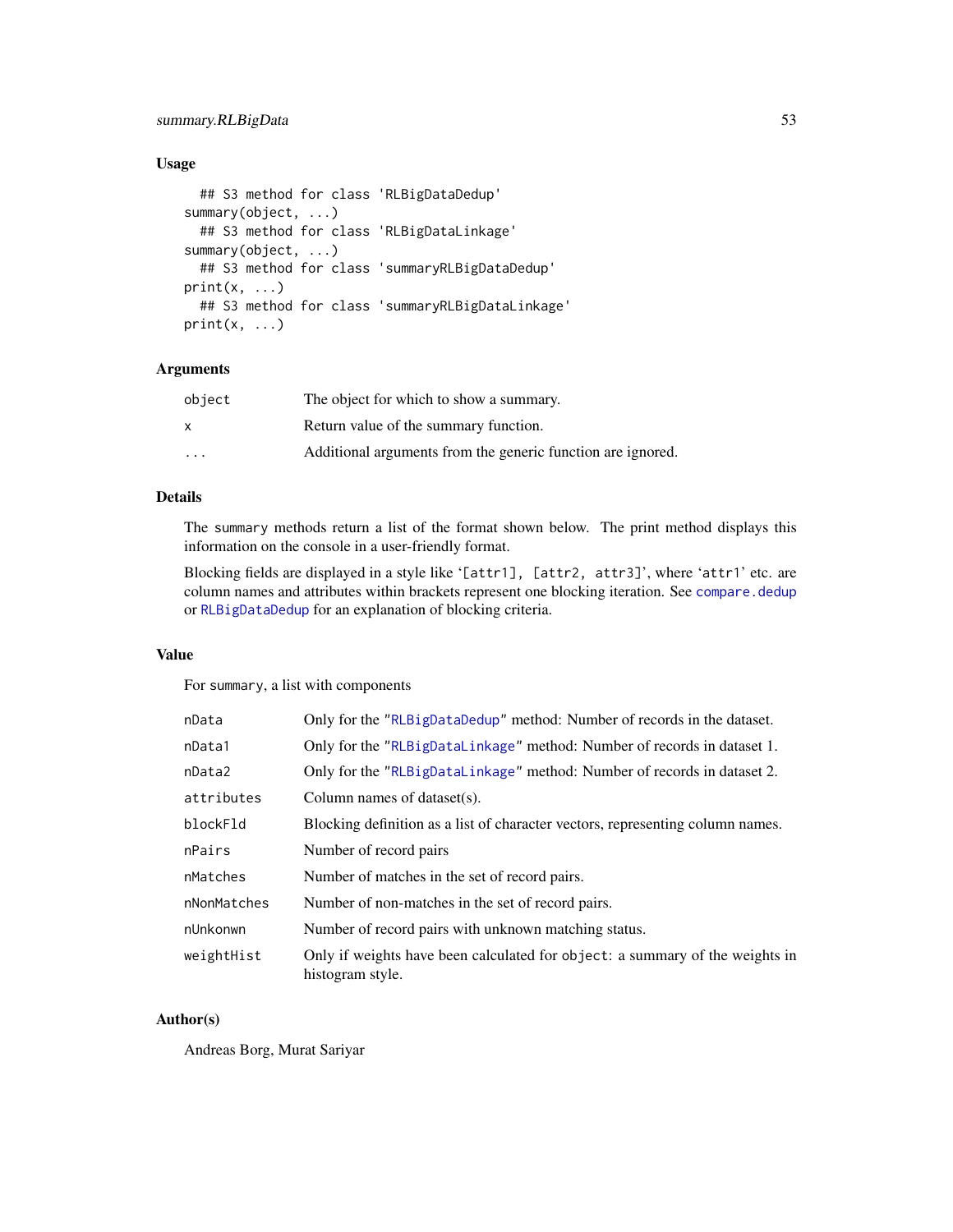# See Also

[summary](#page-50-1) ["RLBigData"](#page-36-1) RLBigDataDedup, RLBigDataLinkage

# Examples

```
data(RLdata500)
rpairs <- RLBigDataDedup(RLdata500, identity = identity.RLdata500,
  blockfld=list(1,3,5:7))
rpairs <- epiWeights(rpairs)
summary(rpairs)
```
summary.RLResult *Summary method for* "RLResult" *objects.*

# Description

Get summarized information on a ["RLResult"](#page-43-1) object.

# Usage

```
## S4 method for signature 'RLResult'
summary(object)
  ## S3 method for class 'summaryRLResult'
print(x, \ldots)
```
# Arguments

| object   | The object for which to show a summary.                     |
|----------|-------------------------------------------------------------|
|          | Return value of the summary function.                       |
| $\cdots$ | Additional arguments from the generic function are ignored. |

# Details

The summary methods return a list of the format shown below. The print method displays this information on the console in a user-friendly format.

### Value

For summary, a list with components

| nPairs | Number of record pairs.                           |
|--------|---------------------------------------------------|
| nLinks | Number of detected links.                         |
|        | nPossibleLinks Number of detected possible links. |

# Author(s)

Andreas Borg, Murat Sariyar

<span id="page-53-0"></span>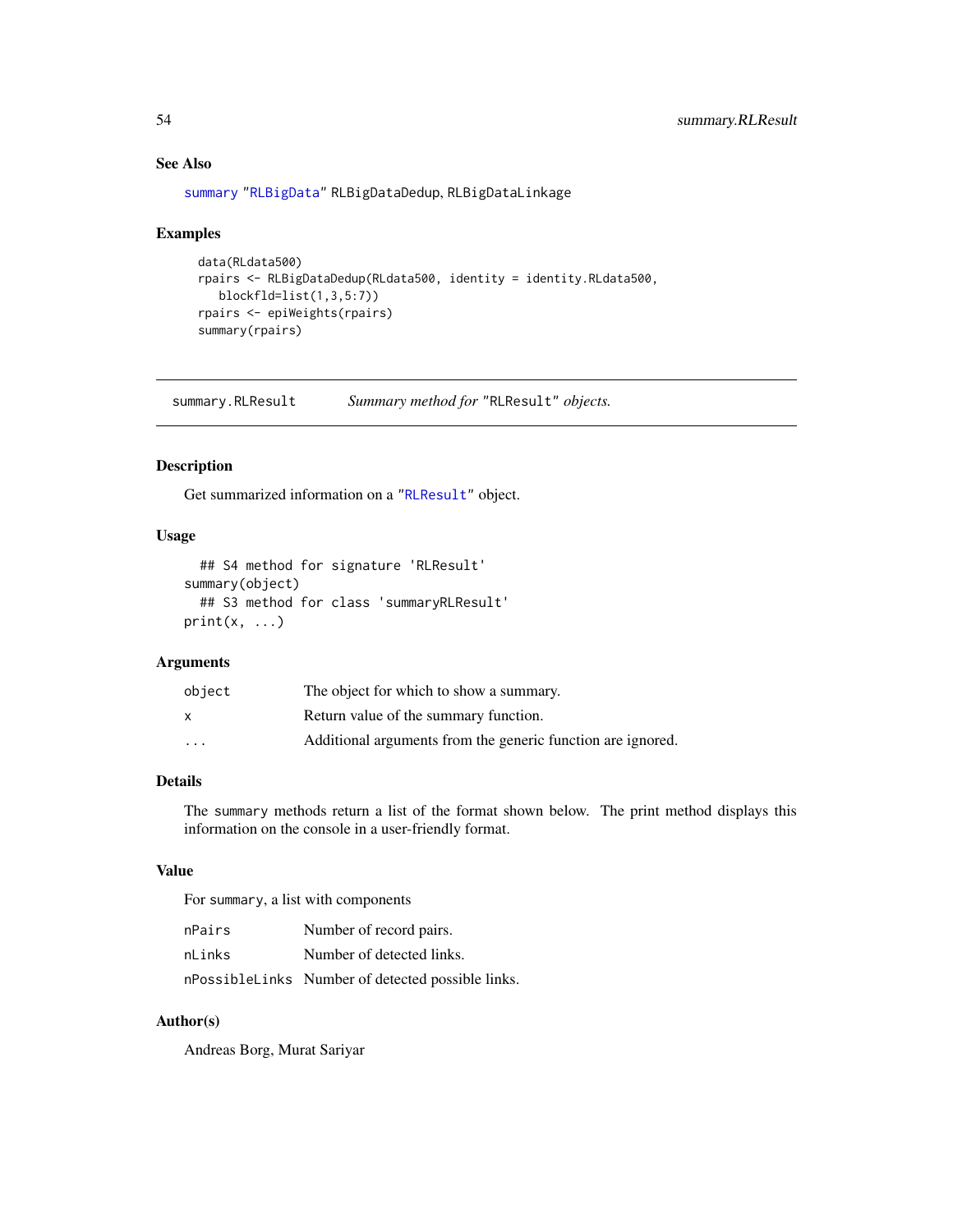#### <span id="page-54-0"></span>trainSupv 55

# See Also

[summary](#page-50-1) ["RLResult"](#page-43-1)

#### Examples

```
data(RLdata500)
rpairs <- RLBigDataDedup(RLdata500, blockfld=list(1,3,5:7),
 identity = identity.RLdata500)
rpairs <- epiWeights(rpairs)
result <- epiClassify(rpairs, 0.7)
summary(result)
```
<span id="page-54-1"></span>

| trainSupv | Train a Classifier |
|-----------|--------------------|
|-----------|--------------------|

# Description

Trains a classifier for supervised classification of record pairs.

### Usage

```
trainSupv(rpairs, method, use.pred = FALSE, omit.possible = TRUE,
 convert.na = TRUE, include.data = FALSE, ...)
```
### Arguments

| rpairs        | Object of class ReclinkData. Training data.                                                           |
|---------------|-------------------------------------------------------------------------------------------------------|
| method        | A character vector. The classification method to use.                                                 |
| use.pred      | Logical. Whether to use results of an unsupervised classification instead of true<br>matching status. |
| omit.possible | Logical. Whether to remove pairs labeled as possible links or with unknown<br>status.                 |
| convert.na    | Logical. Whether to convert NAs to 0 in the comparison patterns.                                      |
| include.data  | Logical. Whether to include training data in the result object.                                       |
| $\ddots$ .    | Further arguments to the training method.                                                             |

### Details

The given dataset is used as training data for a supervised classification. Either the true matching status has to be known for a sufficient number of data pairs or the data must have been classified previously, e.g. by using [emClassify](#page-9-1) or [classifyUnsup](#page-3-1). In the latter case, argument use.pred has to be set to TRUE.

A classifying method has to be provided as a character string (factors are converted to character) through argument method. The supported classifiers are:

"svm" Support vector machine, see [svm](#page-0-0).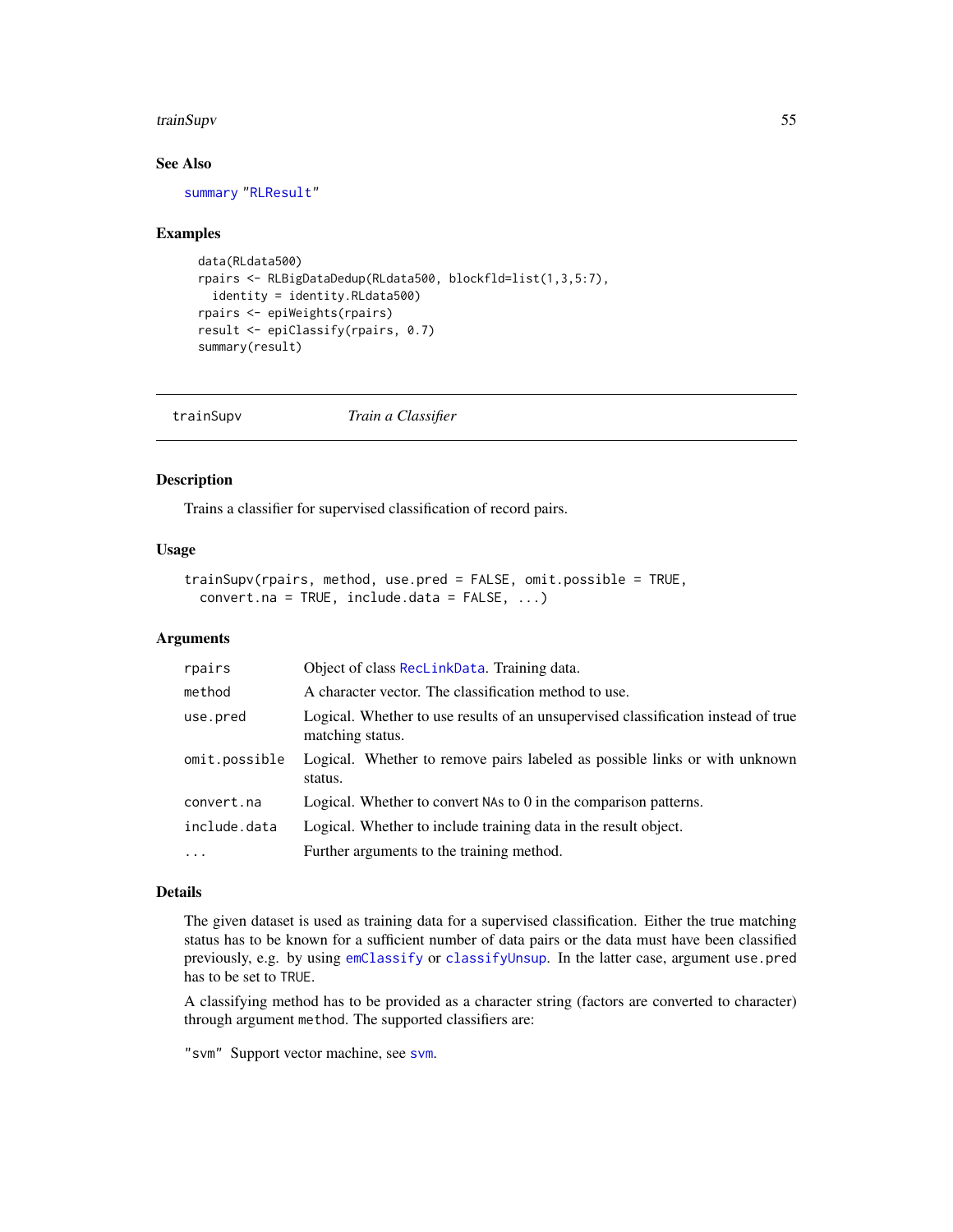#### <span id="page-55-0"></span>56 trainSupv

"rpart" Recursive partitioning tree, see [rpart](#page-0-0).

"ada" Stochastic boosting model, see [ada](#page-0-0).

"[bagging](#page-0-0)" Bagging with classification trees, see bagging.

"nnet" Single-hidden-layer neural network, see [nnet](#page-0-0).

"bumping" A bootstrap based method using classification trees, see details.

Arguments in ... are passed to the corresponding function.

Most classifiers cannot handle NAs in the data, so by default these are converted to 0 before training.

By omit.possible = TRUE, possible links or pairs with unknown status are excluded from the trainings set. Setting this argument to FALSE allows three-class-classification (links, non-links and possible links), but the results tend to be poor.

Leaving include.data=FALSE saves memory, setting it to TRUE can be useful for saving the classificator while keeping track of the underlying training data.

BUMPING, (acronym for "Bootstrap umbrella of model parameters"), is an ensemble method described by Tibshirani and Knight, 1999. Such as in bagging, multiple classifiers are trained on boostrap samples of the training set. The key difference is that not the aggregated decision of all classifiers (e.g. by majority vote) is used to classify new data, but only the single model that performs best on the whole training set. In combination with classification trees as underlying classifiers this approach allows good interpretability of the trained model while being more stable against outliers than traditionally induced decision trees. The number of bootstrap samples to use can be controlled by supplying the argument n.bootstrap, which defaults to 25.

### Value

An object of class RecLinkClassif with the following components:

| train  | If include data is TRUE, a copy of rpairs, otherwise an empty data frame<br>with the same column names. |
|--------|---------------------------------------------------------------------------------------------------------|
| model  | The model returned by the underlying training function.                                                 |
| method | A copy of the argument method.                                                                          |

### Author(s)

Andreas Borg, Murat Sariyar

### References

Tibshirani R, Knight K: Model search by bootstrap "bumping". Journal of Computational and Graphical Statistics 8(1999):671–686.

#### See Also

[classifySupv](#page-2-1) for classifying with the trained model, [classifyUnsup](#page-3-1) for unsupervised classification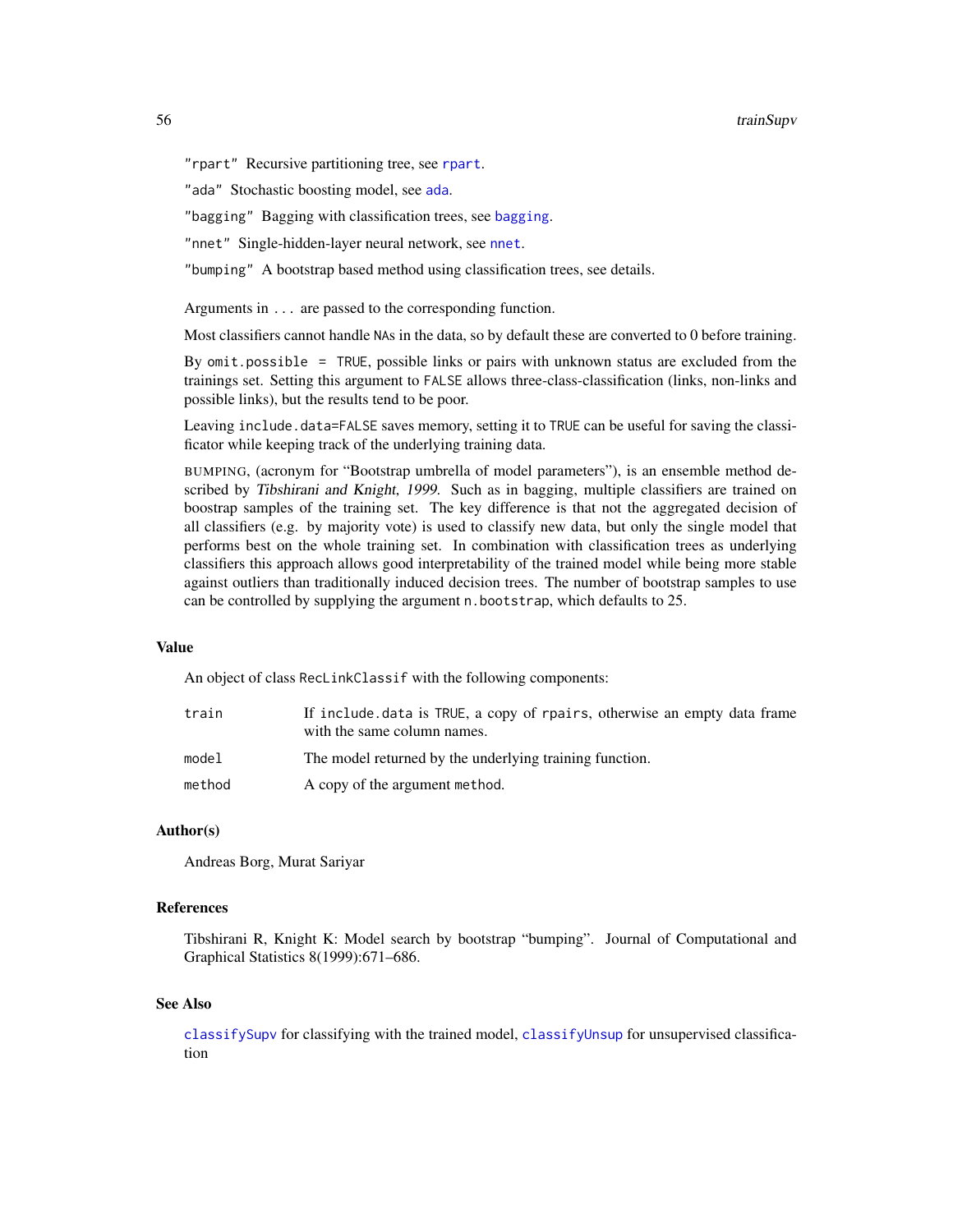# <span id="page-56-0"></span>unorderedPairs 57

# Examples

```
# Train a rpart decision tree with additional parameter minsplit
data(RLdata500)
pairs=compare.dedup(RLdata500, identity=identity.RLdata500,
                    blockfld=list(1,3,5,6,7))
model=trainSupv(pairs, method="rpart", minsplit=5)
summary(model)
```
unorderedPairs *Create Unordered Pairs*

# Description

Creates all unordered pairs of some objects or of the first x natural numbers.

### Usage

unorderedPairs(x)

### Arguments

x Either an arbitrary vector of literals or a natural number

# Details

If x has length one, all unordered pairs of the first x natural numbers are created. If x has more than one element, all unordered pairs of the elements of x are created.

#### Value

A matrix with two rows, each column holding one pair.

# Author(s)

Andreas Borg

# Examples

```
# create unordered pairs of {1,2,3}: {1,2},{1,3} and {2,3}
unorderedPairs(3)
# create unordered pairs of {"a","b","c"}: {"a","b"}, {"a","c"},{"b","c"}
unorderedPairs(c("a","b","c"))
```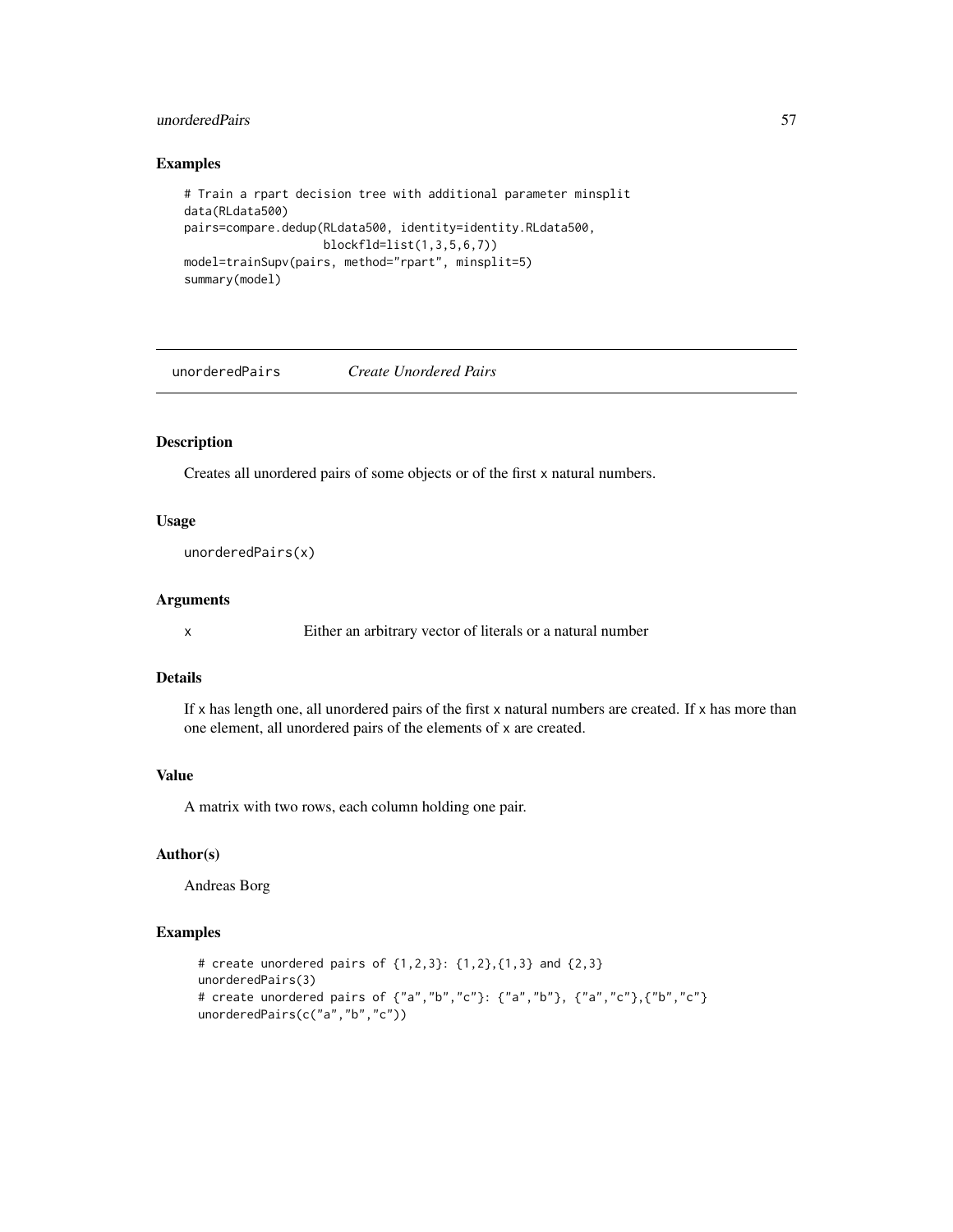<span id="page-57-0"></span>

Combines two object of class ["RecLinkData"](#page-33-1) or ["RecLinkResult"](#page-35-1) by concatenating comparison patterns and, if available, weights and classification results.

# Usage

x %append% y ## S4 method for signature 'RecLinkData, RecLinkData' x %append% y ## S4 method for signature 'RecLinkResult, RecLinkResult' x %append% y

#### Arguments

x, y The objects to combine.

#### Value

An object with class corresponding to the input objects which represents the concatenation of x and y. Its component pairs is rbind(x\$pairs, y\$pairs). If both x and y have weights stored in component Wdata, the result gets c(x\$Wdata, y\$Wdata) as component Wdata. For the ["RecLinkResult"](#page-35-1) method, the result also includes the concatenation of the predicted classes in x and y as component prediction.

# Note

The methods perform only a minimum of integrity checks, so the user has to make sure that the underlying data, the formats of comparison patterns (e.g. excluded columns) and the type of weights (method and parameters of weight calculation) match.

#### Author(s)

Andreas Borg, Murat Sariyar

# Examples

```
data(RLdata500)
rpairs1=compare.dedup(RLdata500, blockfld=1, identity = identity.RLdata500)
rpairs2=compare.dedup(RLdata500, blockfld=3, identity = identity.RLdata500)
```
summary(rpairs1)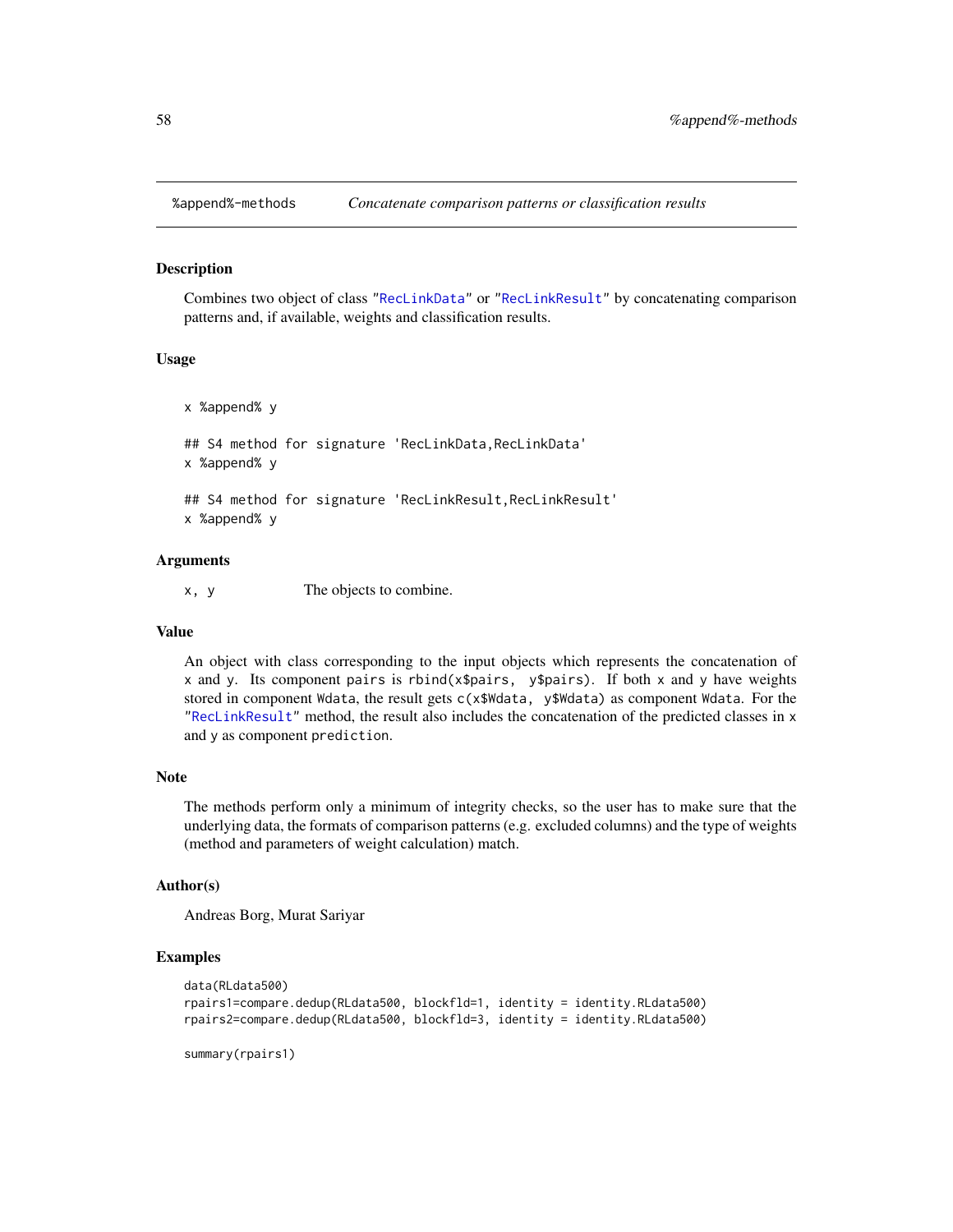# %append%-methods 59

summary(rpairs2) summary(rpairs1 %append% rpairs2)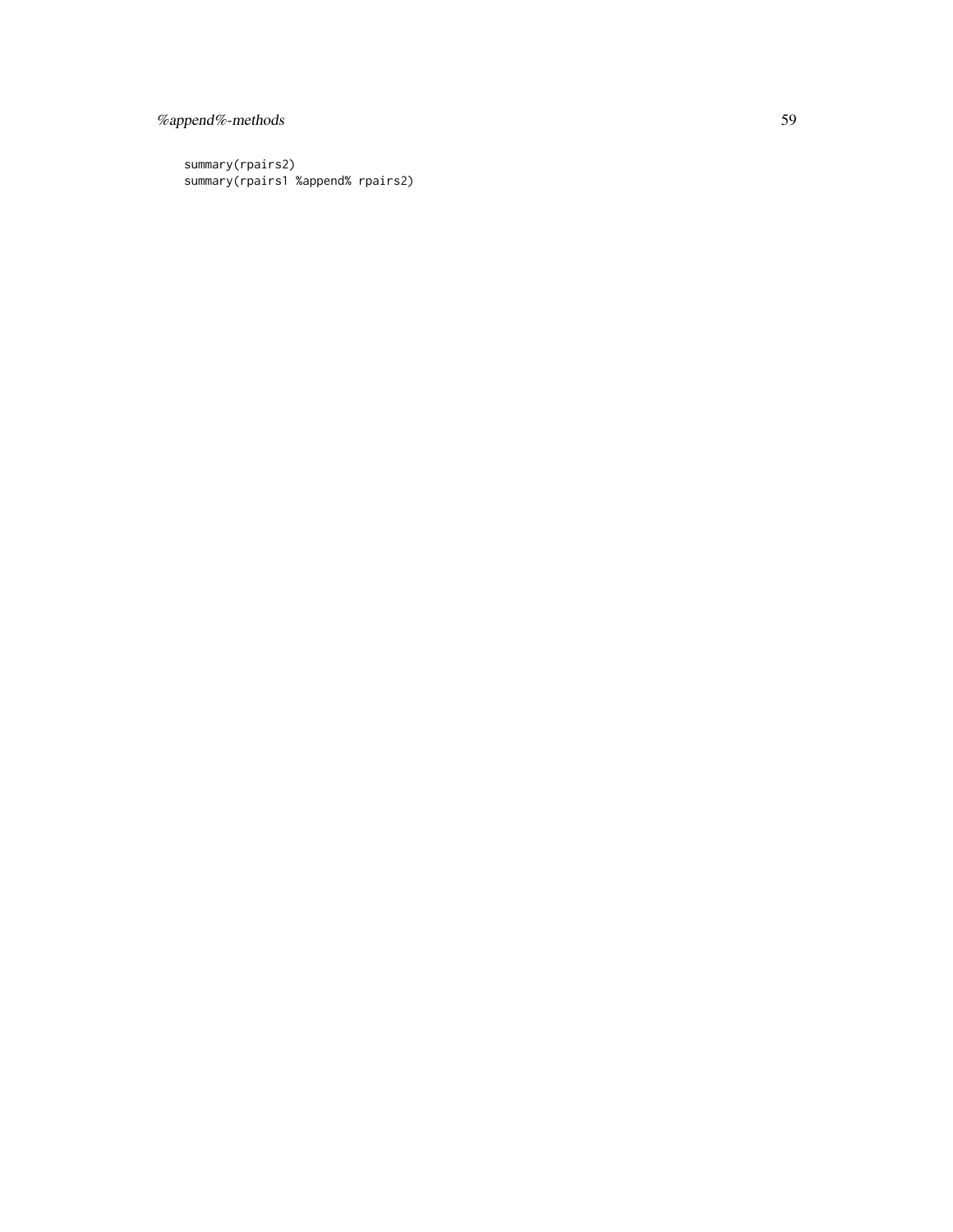# <span id="page-59-0"></span>**Index**

∗Topic classes ff\_vector-class, [17](#page-16-0) ffdf-class, [17](#page-16-0) RecLinkClassif-class, [32](#page-31-0) RecLinkData-class, [33](#page-32-0) RecLinkResult-class, [35](#page-34-0) RLBigData-class, [37](#page-36-0) RLBigDataDedup-class, [41](#page-40-0) RLBigDataLinkage-class, [42](#page-41-0) RLResult-class, [44](#page-43-0) ∗Topic classif classifySupv, [3](#page-2-0) classifyUnsup, [4](#page-3-0) compare, [6](#page-5-0) editMatch, [9](#page-8-0) emClassify, [10](#page-9-0) emWeights, [12](#page-11-0) epiClassify, [13](#page-12-0) epiWeights, [15](#page-14-0) genSamples, [18](#page-17-0) getErrorMeasures-methods, [19](#page-18-0) getExpectedSize, [20](#page-19-0) getFrequencies-methods, [21](#page-20-0) getMinimalTrain, [21](#page-20-0) getPairs, [22](#page-21-0) getParetoThreshold, [25](#page-24-0) getTable-methods, [26](#page-25-0) optimalThreshold, [29](#page-28-0) RecLinkData-class, [33](#page-32-0) RecLinkData.object, [34](#page-33-0) RecLinkResult-class, [35](#page-34-0) RecLinkResult.object, [36](#page-35-0) RLBigData-class, [37](#page-36-0) RLBigDataDedup, [38](#page-37-0) RLResult-class, [44](#page-43-0) splitData, [46](#page-45-0) stochastic, [47](#page-46-0) subset, [50](#page-49-0) summary, [51](#page-50-0)

trainSupv, [55](#page-54-0) ∗Topic datasets RLdata, [43](#page-42-0) ∗Topic file clone, [5](#page-4-0) ∗Topic methods %append%-methods, [58](#page-57-0) getErrorMeasures-methods, [19](#page-18-0) getFrequencies-methods, [21](#page-20-0) getTable-methods, [26](#page-25-0) show, [45](#page-44-0) summary.RLBigData, [52](#page-51-0) summary.RLResult, [54](#page-53-0) ∗Topic misc deleteNULLs, [9](#page-8-0) gpdEst, [27](#page-26-0) isFALSE, [28](#page-27-0) phonetics, [31](#page-30-0) resample, [36](#page-35-0) strcmp, [49](#page-48-0) unorderedPairs, [57](#page-56-0) ∗Topic models getParetoThreshold, [25](#page-24-0) gpdEst, [27](#page-26-0) [.RLBigData *(*subset*)*, [50](#page-49-0) [.RLResult *(*subset*)*, [50](#page-49-0) [.RecLinkData *(*subset*)*, [50](#page-49-0) [.RecLinkResult *(*subset*)*, [50](#page-49-0) %append% *(*%append%-methods*)*, [58](#page-57-0) %append%,RecLinkData,RecLinkData-method *(*%append%-methods*)*, [58](#page-57-0) %append%,RecLinkResult,RecLinkResult-method *(*%append%-methods*)*, [58](#page-57-0) %append%-methods, [58](#page-57-0) ada, *[56](#page-55-0)*

bagging, *[56](#page-55-0)* bclust, *[4](#page-3-0)*, *[18](#page-17-0)* bincombinations, *[34](#page-33-0)*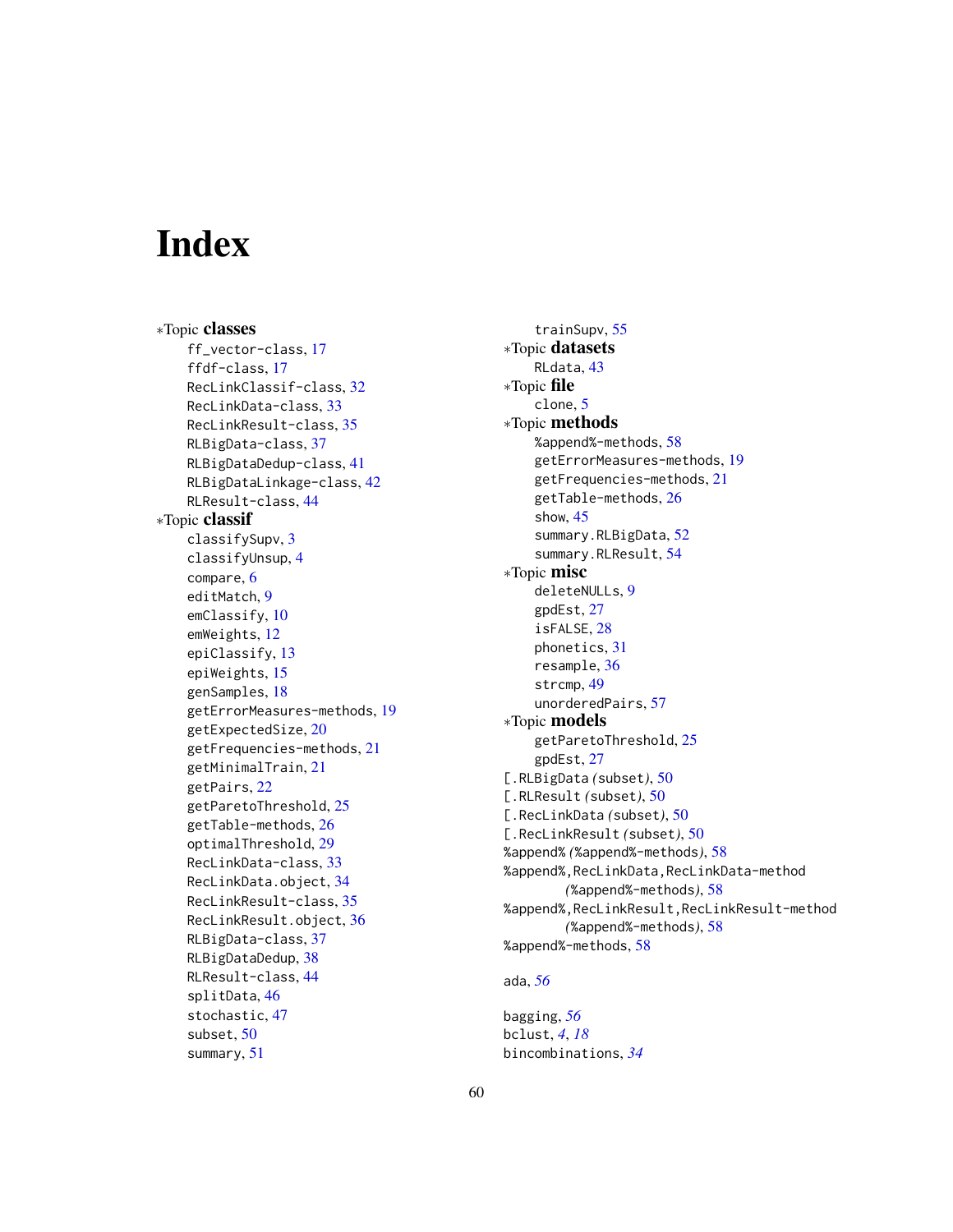### $I$ NDEX 61

classifySupv, [3,](#page-2-0) *[5](#page-4-0)*, *[18](#page-17-0)*, *[32](#page-31-0)*, *[35](#page-34-0)*, *[44](#page-43-0)*, *[56](#page-55-0)* classifySupv, RecLinkClassif, RecLinkData-methodpiWeights, RecLinkData-method *(*classifySupv*)*, [3](#page-2-0) classifySupv,RecLinkClassif,RLBigData-method epiWeights,RLBigData-method *(*classifySupv*)*, [3](#page-2-0) classifySupv-methods *(*classifySupv*)*, [3](#page-2-0) classifyUnsup, *[4](#page-3-0)*, [4,](#page-3-0) *[55,](#page-54-0) [56](#page-55-0)* clone, [5,](#page-4-0) *[48](#page-47-0)* clone,RLBigData-method *(*clone*)*, [5](#page-4-0) clone,RLResult-method *(*clone*)*, [5](#page-4-0) clone-methods *(*clone*)*, [5](#page-4-0) compare, [6](#page-5-0) compare.\*, *[30](#page-29-0)*, *[33](#page-32-0)* compare.dedup, *[15](#page-14-0)*, *[20](#page-19-0)*, *[33,](#page-32-0) [34](#page-33-0)*, *[39,](#page-38-0) [40](#page-39-0)*, *[53](#page-52-0)* compare.linkage, *[15](#page-14-0)*, *[34](#page-33-0)*, *[39,](#page-38-0) [40](#page-39-0)* constructor functions, *[37](#page-36-0)* deleteNULLs, [9](#page-8-0) edit, *[10](#page-9-0)* editMatch, [9,](#page-8-0) *[22](#page-21-0)* editMatch,RecLinkData-method *(*editMatch*)*, [9](#page-8-0) editMatch,RLBigData-method *(*editMatch*)*,  $\Omega$ editMatch-methods *(*editMatch*)*, [9](#page-8-0) emClassify, [10,](#page-9-0) *[13](#page-12-0)*, *[26](#page-25-0)*, *[30](#page-29-0)*, *[32](#page-31-0)*, *[35](#page-34-0)*, *[44](#page-43-0)*, *[48](#page-47-0)*, *[55](#page-54-0)* emClassify,RecLinkData,ANY,ANY-method *(*emClassify*)*, [10](#page-9-0) emClassify,RecLinkData,missing,missing-method *(*emClassify*)*, [10](#page-9-0) emClassify,RLBigData,ANY,ANY-method *(*emClassify*)*, [10](#page-9-0) emClassify,RLBigData,missing,missing-method *(*emClassify*)*, [10](#page-9-0) emClassify,RLBigData-method *(*emClassify*)*, [10](#page-9-0) emWeights, *[10](#page-9-0)*, [12,](#page-11-0) *[16](#page-15-0)*, *[26](#page-25-0)*, *[29,](#page-28-0) [30](#page-29-0)*, *[34](#page-33-0)* emWeights,RecLinkData-method *(*emWeights*)*, [12](#page-11-0) emWeights,RLBigData-method *(*emWeights*)*, [12](#page-11-0) emWeights-methods *(*emWeights*)*, [12](#page-11-0) epiClassify, [13,](#page-12-0) *[16](#page-15-0)*, *[26](#page-25-0)*, *[30](#page-29-0)*, *[44](#page-43-0)* epiClassify,RecLinkData-method *(*epiClassify*)*, [13](#page-12-0) epiClassify,RLBigData-method *(*epiClassify*)*, [13](#page-12-0) epiClassify-methods *(*epiClassify*)*, [13](#page-12-0)

epiWeights, *[13,](#page-12-0) [14](#page-13-0)*, [15,](#page-14-0) *[26](#page-25-0)*, *[30](#page-29-0)*, *[49](#page-48-0) (*epiWeights*)*, [15](#page-14-0) *(*epiWeights*)*, [15](#page-14-0) epiWeights-methods *(*epiWeights*)*, [15](#page-14-0) errorMeasures *(*getErrorMeasures-methods*)*, [19](#page-18-0)

# ff, *[17](#page-16-0)*

ff\_vector-class, [17](#page-16-0) ffdf, *[17](#page-16-0)* ffdf-class, [17](#page-16-0) fsClassify *(*stochastic*)*, [47](#page-46-0) fsClassify,RecLinkData-method *(*stochastic*)*, [47](#page-46-0) fsClassify,RLBigData-method *(*stochastic*)*, [47](#page-46-0) fsClassify-methods *(*stochastic*)*, [47](#page-46-0) fsWeights *(*stochastic*)*, [47](#page-46-0) fsWeights,RecLinkData-method *(*stochastic*)*, [47](#page-46-0) fsWeights,RLBigData-method *(*stochastic*)*, [47](#page-46-0) fsWeights-methods *(*stochastic*)*, [47](#page-46-0)

genSamples, [18,](#page-17-0) *[46](#page-45-0)* getErrorMeasures *(*getErrorMeasures-methods*)*, [19](#page-18-0) getErrorMeasures,RecLinkResult-method *(*getErrorMeasures-methods*)*, [19](#page-18-0) getErrorMeasures,RLResult-method *(*getErrorMeasures-methods*)*, [19](#page-18-0) getErrorMeasures-methods, [19](#page-18-0) getExpectedSize, [20,](#page-19-0) *[45](#page-44-0)* getExpectedSize,data.frame-method *(*getExpectedSize*)*, [20](#page-19-0) getExpectedSize,RLBigDataDedup-method *(*getExpectedSize*)*, [20](#page-19-0) getExpectedSize,RLBigDataLinkage-method *(*getExpectedSize*)*, [20](#page-19-0) getExpectedSize-methods *(*getExpectedSize*)*, [20](#page-19-0) getFalse *(*getPairs*)*, [22](#page-21-0) getFalseNeg *(*getPairs*)*, [22](#page-21-0) getFalsePos *(*getPairs*)*, [22](#page-21-0) getFrequencies *(*getFrequencies-methods*)*, [21](#page-20-0)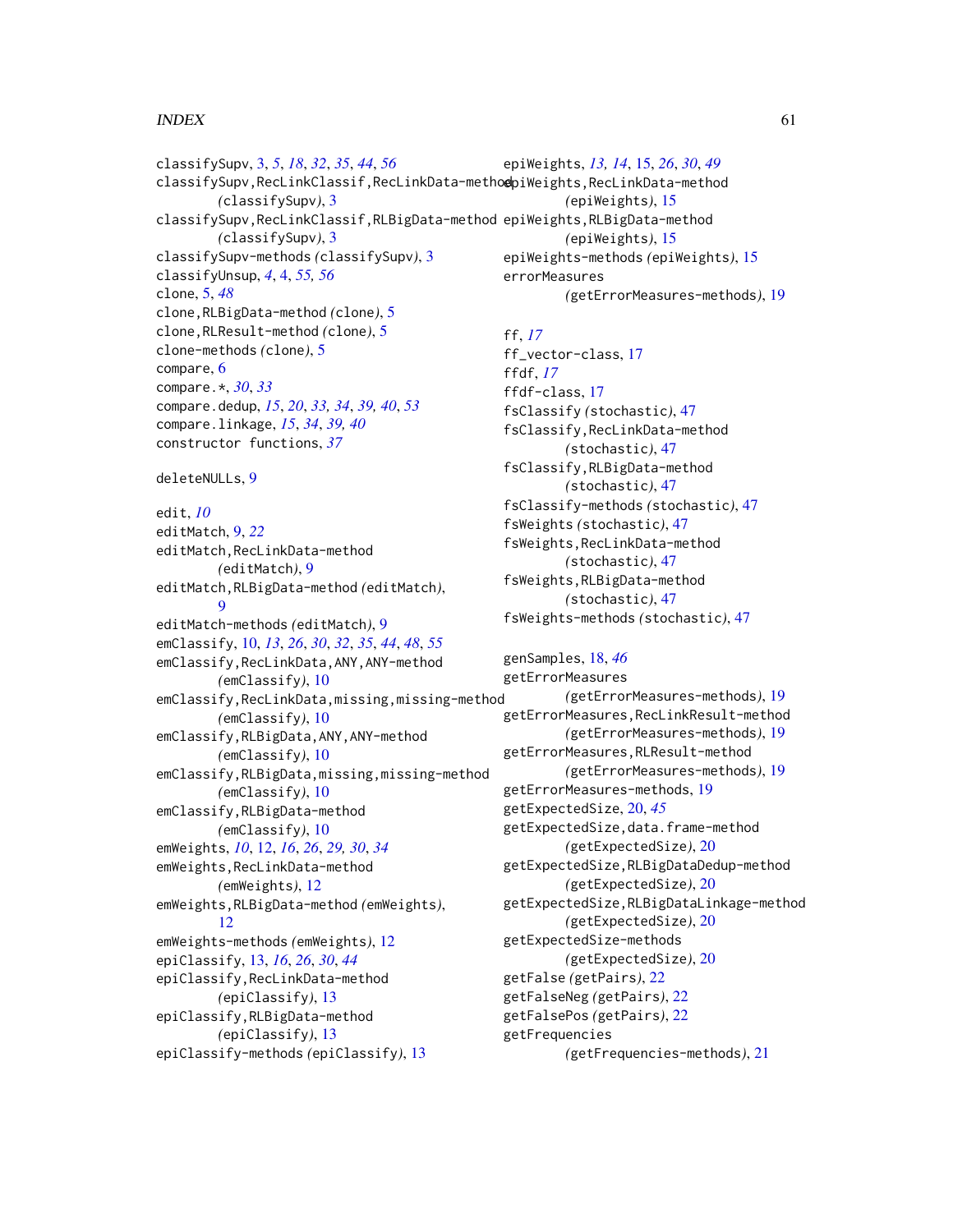getFrequencies,RLBigData-method *(*getFrequencies-methods*)*, [21](#page-20-0) getFrequencies-methods, [21](#page-20-0) getMinimalTrain, *[10](#page-9-0)*, [21](#page-20-0) getMinimalTrain,RecLinkData-method *(*getMinimalTrain*)*, [21](#page-20-0) getMinimalTrain,RLBigData-method *(*getMinimalTrain*)*, [21](#page-20-0) getMinimalTrain-methods *(*getMinimalTrain*)*, [21](#page-20-0) getPairs, *[12](#page-11-0)*, [22](#page-21-0) getPairs,RecLinkData-method *(*getPairs*)*, [22](#page-21-0) getPairs,RecLinkResult-method *(*getPairs*)*, [22](#page-21-0) getPairs,RLBigData-method *(*getPairs*)*, [22](#page-21-0) getPairs,RLResult-method *(*getPairs*)*, [22](#page-21-0) getPairs-methods *(*getPairs*)*, [22](#page-21-0) getParetoThreshold, [25,](#page-24-0) *[27](#page-26-0)* getParetoThreshold,RecLinkData-method *(*getParetoThreshold*)*, [25](#page-24-0) getParetoThreshold,RLBigData-method *(*getParetoThreshold*)*, [25](#page-24-0) getParetoThreshold-methods *(*getParetoThreshold*)*, [25](#page-24-0) getTable *(*getTable-methods*)*, [26](#page-25-0) getTable,RecLinkResult-method *(*getTable-methods*)*, [26](#page-25-0) getTable,RLResult-method *(*getTable-methods*)*, [26](#page-25-0) getTable-methods, [26](#page-25-0) gpdEst, [27](#page-26-0)

```
identity.RLdata10000 (RLdata), 43
identity.RLdata500 (RLdata), 43
isFALSE, 28
```
jaro *(*strcmp*)*, [49](#page-48-0) jarowinkler, *[7](#page-6-0)*, *[12](#page-11-0)*, *[31](#page-30-0)* jarowinkler *(*strcmp*)*, [49](#page-48-0)

### kmeans, *[4](#page-3-0)*

levenshtein *(*strcmp*)*, [49](#page-48-0) levenshteinDist *(*strcmp*)*, [49](#page-48-0) levenshteinSim, *[7](#page-6-0)*, *[12](#page-11-0)*, *[31](#page-30-0)* levenshteinSim *(*strcmp*)*, [49](#page-48-0) loadRLObject *(*clone*)*, [5](#page-4-0)

message, *[13](#page-12-0)*

mygllm, *[12](#page-11-0)*, [28](#page-27-0) nnet, *[56](#page-55-0)* oldClass, *[17](#page-16-0)*, *[32,](#page-31-0) [33](#page-32-0)*, *[35](#page-34-0)* optimalThreshold, [29](#page-28-0) optimalThreshold,RecLinkData-method *(*optimalThreshold*)*, [29](#page-28-0) optimalThreshold,RLBigData-method *(*optimalThreshold*)*, [29](#page-28-0) optimalThreshold-methods *(*optimalThreshold*)*, [29](#page-28-0) pho\_h, *[39](#page-38-0)* pho\_h *(*phonetics*)*, [31](#page-30-0) phonetic functions, *[40](#page-39-0)* phonetics, *[7](#page-6-0)*, [31](#page-30-0) predict, *[3](#page-2-0)* print.summaryRLBigDataDedup *(*summary.RLBigData*)*, [52](#page-51-0) print.summaryRLBigDataLinkage *(*summary.RLBigData*)*, [52](#page-51-0) print.summaryRLResult *(*summary.RLResult*)*, [54](#page-53-0) RecLinkClassif *(*RecLinkClassif-class*)*, [32](#page-31-0) RecLinkClassif-class, [32](#page-31-0) RecLinkData, *[3,](#page-2-0) [4](#page-3-0)*, *[8,](#page-7-0) [9](#page-8-0)*, *[11](#page-10-0)[–16](#page-15-0)*, *[18](#page-17-0)*, *[23](#page-22-0)*, *[25](#page-24-0)*, *[32](#page-31-0)[–36](#page-35-0)*, *[46](#page-45-0)*, *[48](#page-47-0)*, *[50](#page-49-0)[–52](#page-51-0)*, *[55](#page-54-0)*, *[58](#page-57-0)* RecLinkData *(*RecLinkData.object*)*, [34](#page-33-0) RecLinkData-class, [33](#page-32-0) RecLinkData.object, [34](#page-33-0) RecLinkResult, *[3,](#page-2-0) [4](#page-3-0)*, *[11](#page-10-0)*, *[14](#page-13-0)*, *[23](#page-22-0)*, *[35,](#page-34-0) [36](#page-35-0)*, *[48](#page-47-0)*, *[50](#page-49-0)[–52](#page-51-0)*, *[58](#page-57-0)* RecLinkResult *(*RecLinkResult.object*)*, [36](#page-35-0) RecLinkResult-class, [35](#page-34-0) RecLinkResult.object, [36](#page-35-0) resample, [36](#page-35-0) RLBigData, *[3](#page-2-0)*, *[5](#page-4-0)*, *[9](#page-8-0)*, *[11](#page-10-0)*, *[13,](#page-12-0) [14](#page-13-0)*, *[19](#page-18-0)*, *[23](#page-22-0)*, *[25](#page-24-0)*, *[33,](#page-32-0) [34](#page-33-0)*, *[41,](#page-40-0) [42](#page-41-0)*, *[45](#page-44-0)*, *[48](#page-47-0)*, *[54](#page-53-0)* RLBigData-class, [37,](#page-36-0) *[41,](#page-40-0) [42](#page-41-0)* RLBigDataDedup, *[3](#page-2-0)*, *[12,](#page-11-0) [13](#page-12-0)*, *[15,](#page-14-0) [16](#page-15-0)*, *[19,](#page-18-0) [20](#page-19-0)*, *[38](#page-37-0)*, [38,](#page-37-0) *[39](#page-38-0)[–41](#page-40-0)*, *[52,](#page-51-0) [53](#page-52-0)* RLBigDataDedup-class, [41](#page-40-0) RLBigDataLinkage, *[12,](#page-11-0) [13](#page-12-0)*, *[15,](#page-14-0) [16](#page-15-0)*, *[19](#page-18-0)*, *[38](#page-37-0)[–40](#page-39-0)*, *[42](#page-41-0)*, *[53](#page-52-0)* RLBigDataLinkage *(*RLBigDataDedup*)*, [38](#page-37-0)

RLBigDataLinkage-class, [42](#page-41-0)